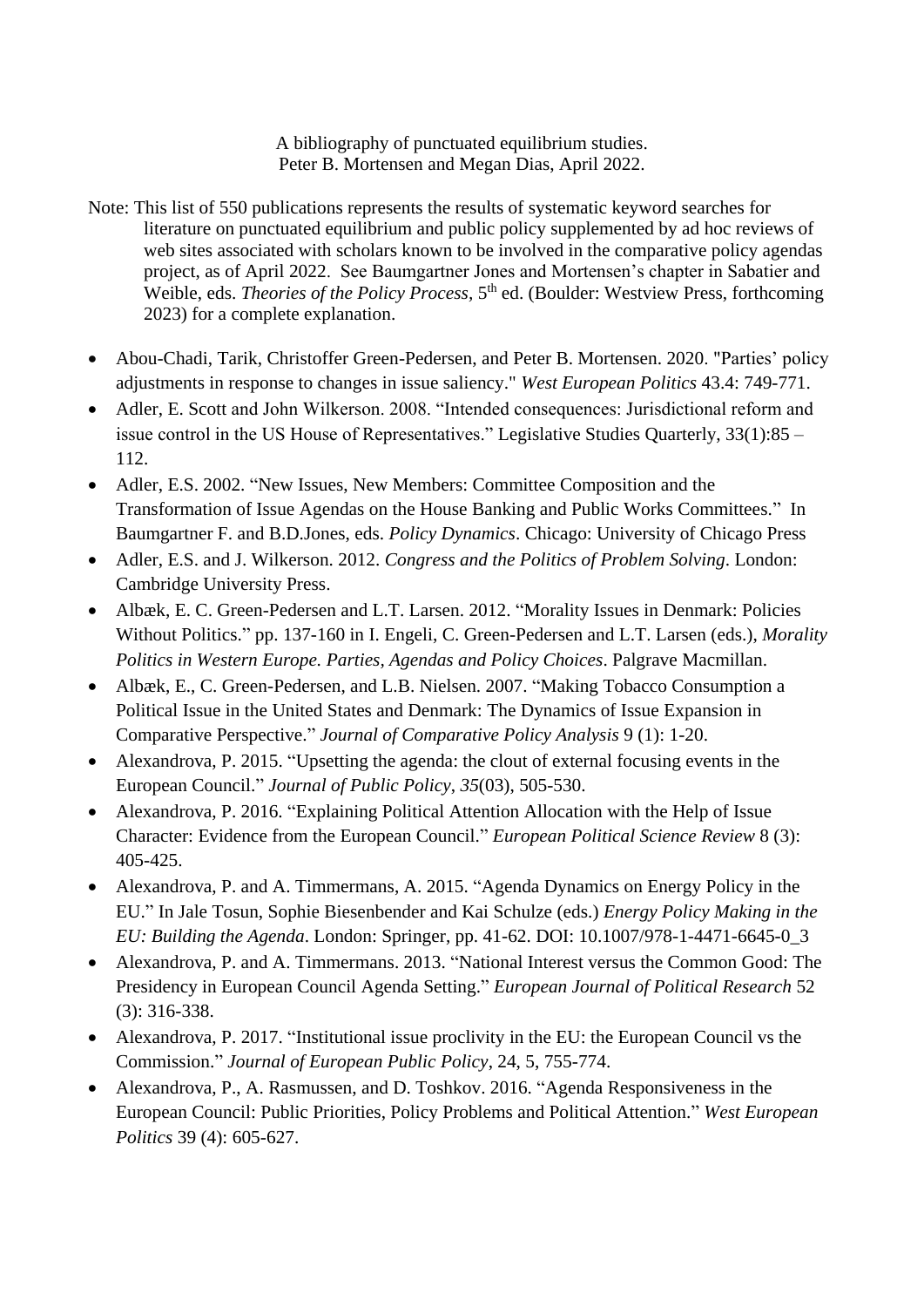- Alexandrova, P., M. Carammia and A. Timmermans. 2014. "EU High Politics: The Policy Agenda of the European Council, 1975-2010." In François Foret and Yann-Sven Rittelmeyer (eds.) *The European Council and European Governance. The Commanding Heights of the EU*. Abingdon: Routledge.
- Alexandrova, P., M. Carammia, and A. Timmermans. 2012. "Policy punctuations and issue diversity on the European Council agenda." *Policy Studies Journal* 40 (1): 69-88.
- Alexandrova, P., M. Carammia, S. Princen, and A. Timmermans. 2014. "Measuring the European Council Agenda: Introducing a New Approach and Dataset." *European Union Politics* 15 (1): 152-167.
- Alexandrova, Petya and Marcello Carammia. 2017. "Agenda Setting in the European Union" in Nikolaos Zahariadis and Laurie Buonanno (eds.) *Handbook of European Public Policy*. London: Routledge.
- Anderson, S. and L. Harbridge. 2010. "Incrementalism in Appropriations: Small Aggregation, Big Changes." *Public Administration Review* 70 (3): 464-474,347.
- Annesley, C., Engeli, I., Gains, F., & Resodihardjo, S. L. 2014. "Policy advocacy in hard times: The impact of economic performance on gendering executive attention." *West European Politics*, *37*(5), 886-902.
- Arturo, B. T., L. V. Priscila, P. Jouni. 2020. "The systemic and governmental agendas in presidential attention to climate change in Mexico 1994–2018." *Nature Communications*. 11(1)
- Bakenova, S. 2008. "Making a Policy Problem of Water Export in Canada: 1960-2002." *Policy Studies Journal* 36 (2): 279-300.
- Baekgaard, Martin, Peter B. Mortensen, and Henrik Bech Seeberg. 2018. "The bureaucracy and the policy agenda." *Journal of Public Administration Research and Theory* 28.2: 239-253.
- Baekgaard, Martin, Søren K. Larsen, and Peter B. Mortensen. 2019. "Negative feedback, political attention, and public policy." *Public Administration* 97.1: 210-225.
- Baker, D.L. and S. Stokes. 2007. "Brain Politics: Aspects of Administration in the Comparative Issue Definition of Autism-Related Policy." *Public Administration Review* 67 (4): 757-767.
- Barclay, S. and T. Birkland. 1998. "Law policymaking, and the policy process: Closing the gaps." *Policy Studies Journal* 26 (2): 227-243.
- Basile, Linda. 2018. "The '(party) politics of attention.' Party competition and decentralist reforms: The Italian case." *Italian Political Science Review*, 48(3), 345–363.
- Baumgartner, F. and J. Gold. 2002. "The changing agenda of Congress and the Supreme Court." In F. Baumgartner and B. Jones, eds., *Policy Dynamics*. Chicago: Chicago University Press.
- Baumgartner, F. R. 2016. "Agenda Setting in Comparative Perspective." *Perspectives on Politics*, *14*(02), 456-460.
- Baumgartner, F. R. 2017. "Creating an Infrastructure for Comparative Policy Analysis." *Governance* 30.1: 59-65.
- Baumgartner, F., S. Brouard, and E. Grossman. 2009. "Agenda-setting dynamics in France: Revisiting the 'partisan hypothesis'." *French Politics* 7 (2): 75-95.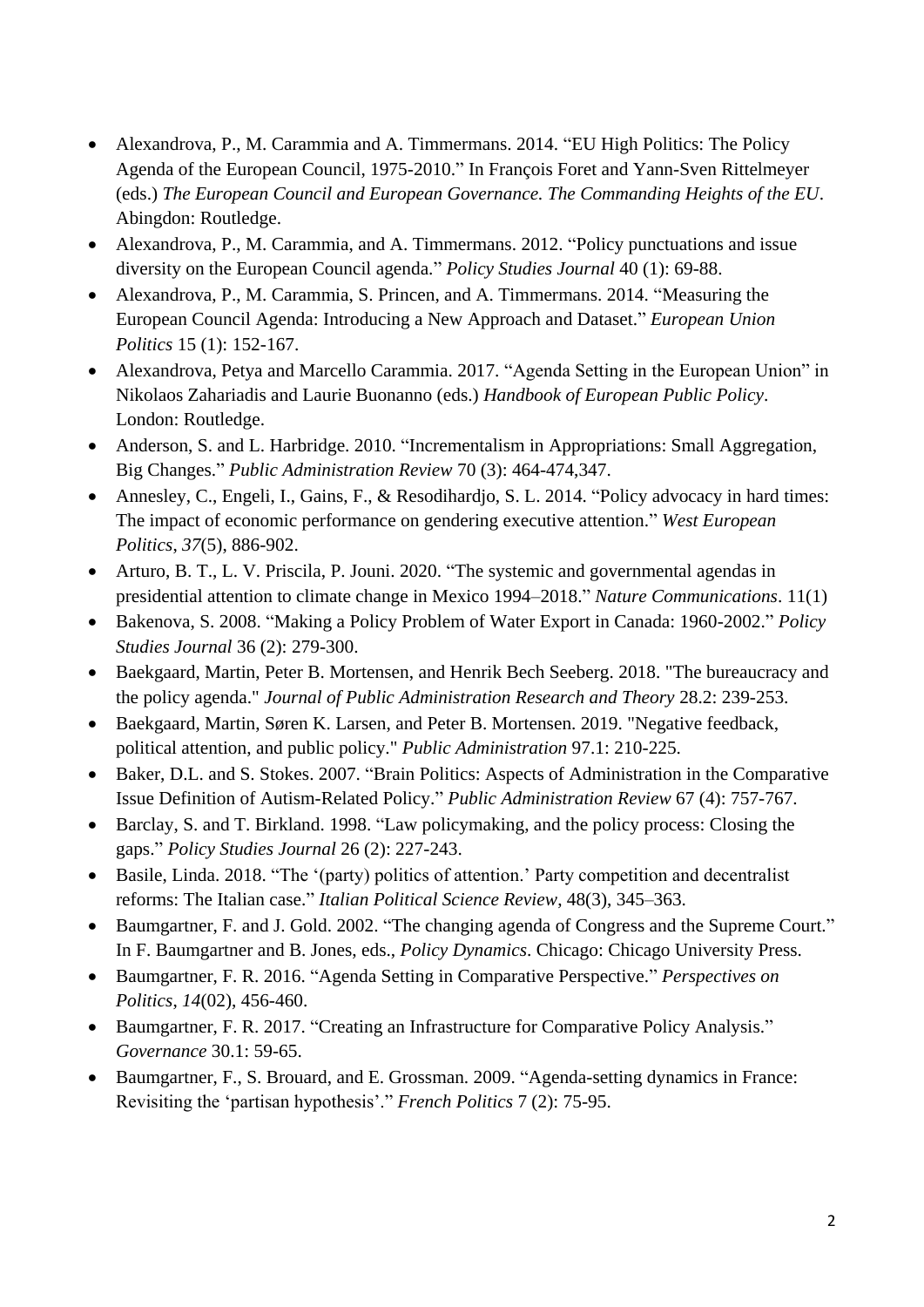- Baumgartner, F.R. 2006. "Friction, Resistance, and Breakthroughs." pp. 193-200 in L. Heyse, S. Resodihardjo, T. Lantink, and B. Lettinga, eds., *Reform in Europe: Breaking the Barriers in Government*. Hampshire, England: Ashgate.
- Baumgartner, F.R. 2006. "Punctuated Equilibrium Theory and Environmental Policy." pp. 401- 419 in R. Repetto, ed., *Punctuated Equilibrium and the Dynamics of U.S. Environmental Policy*. New Haven: Yale University Press.
- Baumgartner, F.R. 2013. "Discrediting the Status Quo: Ideas, Levels of Policy Change, and Punctuated Equilibrium." *Governance* 26, 2: 239-58.
- Baumgartner, F.R. and B.D. Jones. 1991. "Agenda Dynamics and Policy Subsystems." *The Journal of Politics* 53 (4): 1044.
- Baumgartner, F.R. and B.D. Jones. 1993. *Agendas and Instability in American Politics.* Chicago: University of Chicago Press.
- Baumgartner, F.R. and B.D. Jones. 2002. "Positive and Negative Feedback in Politics". In F.R. Baumgartner and B.D. Jones, eds., *Policy Dynamics*. Chicago: University of Chicago Press.
- Baumgartner, F.R. and B.D. Jones. 2015. *The Politics of Information*. Chicago: University of Chicago Press.
- Baumgartner, F.R., B.D. Jones, and J. Wilkerson. 2002. "Studying Policy Dynamics." pp. 29-46 in F.R. Baumgartner and B.D. Jones, eds., *Policy Dynamics*. Chicago: University of Chicago Press.
- Baumgartner, F.R., B.D. Jones, and J. Wilkerson. 2011. "Comparative studies of policy dynamics." *Comparative Political Studies* 44 (8): 947-972.
- Baumgartner, F.R., B.D. Jones, and M.C. MacLeod. 2000. "The evolution of legislative jurisdictions." *The Journal of Politics* 62 (2): 321-349.
- Baumgartner, F.R., C. Breunig, C. Green-Pedersen, B.D. Jones, P.B. Mortensen, M. Nuytemans, and S. Walgrave. 2009. "Punctuated Equilibrium in Comparative Perspective." *American Journal of Political Science* 53 (3): 603-620.
- Baumgartner, F.R., C. Green-Pedersen, and B.D. Jones. 2006. "Comparative Studies of Policy Agendas." *Journal of European Public Policy* 13 (7): 959-974.
- Baumgartner, F.R., M. Foucault, and A. Francois. 2006. "Punctuated Equilibrium in French Budgeting Processes." *Journal of European Public Policy* 13 (7): 1086-1103.
- Baumgartner, F.R., M. Foucault, and A. François. 2008. "Patterns of Public Budgeting in the French Fifth Republic: From Hierarchical Control to Multi-Level Governance." in Sylvain Brouard, A. Appleton, and A. Mazur, eds., *Beyond Stereotypes: The Fifth Republic at Fifty*. London: Palgrave, forthcoming.
- Baumgartner, F.R., M. Foucault, and A. François. 2009. "Public Budgeting in the French Fifth Republic: The End of La République des partis?" *West European Politics* 32 (2): 401-419.
- Baumgartner, Frank R. 2013. ["Ideas and Policy Change.](https://www.unc.edu/~fbaum/articles/Baumgartner-Governance-2012.pdf)" *Governance* 26, 2: 239-58.
- Baumgartner, Frank R. and Laura Chaqués-Bonafont. 2015. "All News is Bad News. Newspapers Coverage of Political Parties in Spain", *Political Communication*, *32, 2: 268–91*
- Baumgartner, Frank R., Christian Breunig, and Emiliano Grossman, eds. 2019. *Comparative Policy Agendas: Theory, Tools, Data*. New York: Oxford University Press.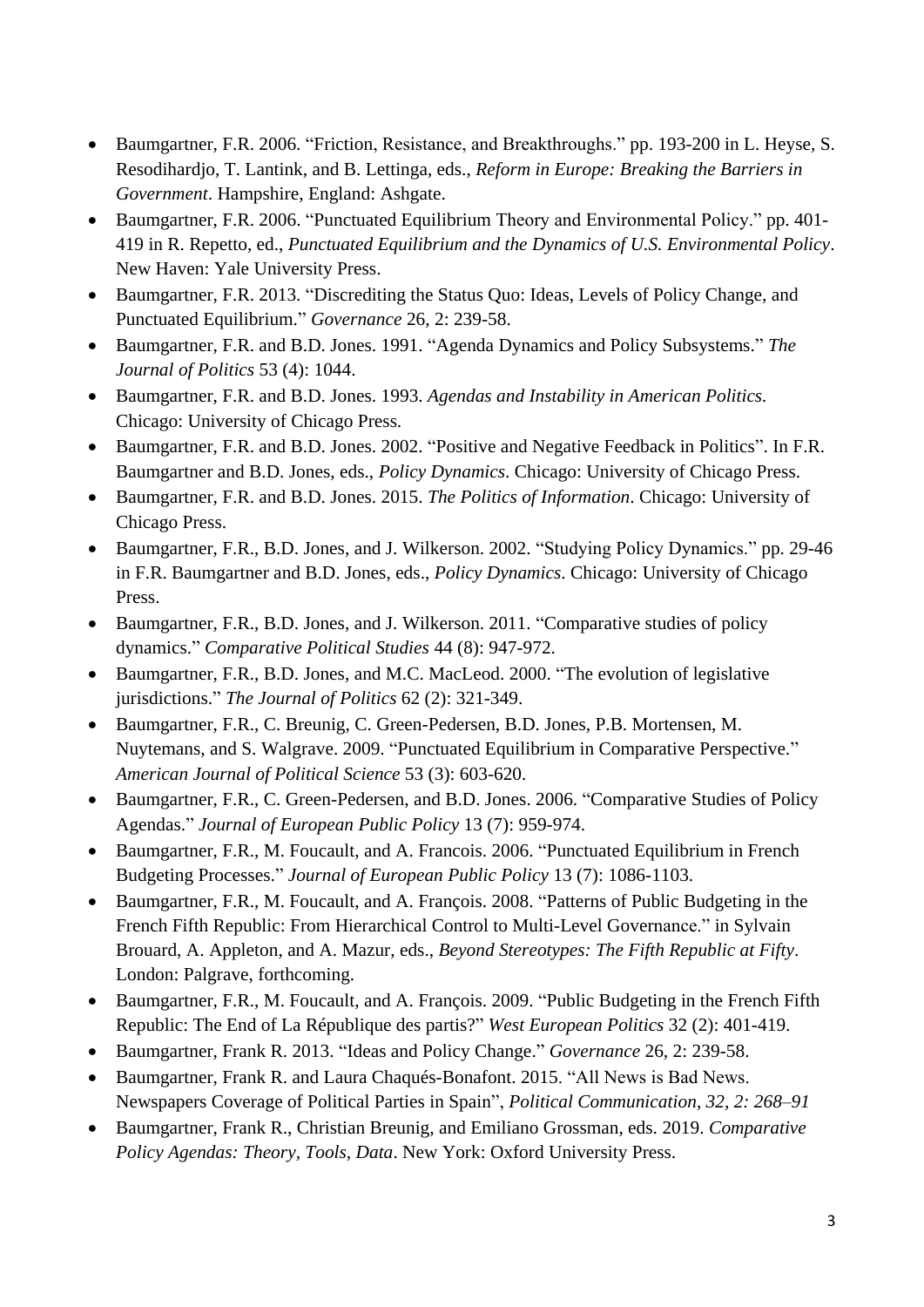- Baumgartner, Frank, Bryan D. Jones, and Laura Chaques Bonafont. 2020. "Agenda Dynamics" in Latin America: Theoretical and Empirical Opportunities." *Revista de Administração Pública*  54: 1513-1525.
- Baumgartner, Frank, Marcello Carammia, Derek Epp, Ben Noble, Beatriz Rey, Tevfik Murat Yildirim. 2017. "Budgetary Change in Authoritarian and Democratic Regimes." *Journal of European Public Policy*, 24, 6: 792-808.
- Bedock, C. 2016. "Short-term matters: The determinants of reforms of the core democratic rules." *European Political Science Review*. 73-93
- Belchior, Ana Maria, and Enrico Borghetto. 2019. 'The Portuguese Policy Agendas Project', in Frank R. Baumgartner, Christian Breunig, and Emiliano Grossman (eds.), *Comparative Policy Agendas: Theory, Tools, Data*. Oxford: Oxford University Press, 145–151.
- Benson, D., & Russel, D. 2015. "Patterns of EU Energy Policy Outputs: Incrementalism or Punctuated Equilibrium?" *West European Politics*, *38*(1), 185-205.
- Berkman, M.B. and C. Reenock. 2004. "Incremental consolidation and comprehensive reorganization of American state executive branches." *American Journal of Political Science* 48 (4): 796-812.
- Bertelli, A. M., & John, P. 2013. "Public policy investment: risk and return in British politics." *British Journal of Political Science*, *43*(04), 741-773.
- Bevan, S. 2015. "Bureaucratic responsiveness: The effects of government, public and European attention on the UK bureaucracy." *Public Administration*, *83*(1), 139-158.
- Bevan, S., & Greene, Z. 2016. "Looking for the party? The effects of partisan change on issue attention in UK Acts of Parliament." *European Political Science Review*, *8*(1), 49-72.
- Bevan, S., & Jennings, W. 2014. "Representation, agendas and institutions." *European Journal of Political Research*, *53*(1), 37-56.
- Bevan, S., & John, P. 2016. "Policy Representation by Party Leaders and Followers: What Drives UK Prime Minister's Questions?" *Government and Opposition*, *51*(1), 59-83.
- Bevan, S., P. John and W. Jennings. 2011. "Keeping Party Programmes on Track: The Transmission of the Policy Agendas of the Speech from the Throne to Acts of the UK Parliament." *European Political Science Review* 3 (3): 395-417.
- Bevan, Shaun, Enrico Borghetto, and Henrik Seeberg. 2021. 'The politics of parliamentary agenda-setting styles', in Michael Howlett and Jale Tosun (eds.), *The Routledge Handbook of Policy Styles*. Routledge, 244–256.
- Böcskei, B. 2016. "Overheads Reduction: Policy Change as a Political Innovation." *European Quarterly of Political Attitudes and Mentalities*. 5(3): 70-88
- Boda, Zsolt, Sebők, Miklós. 2019. "The Hungarian Policy Agendas Project." in Baumgartner, Frank, R – Breunig, Christian – Grossman, Emiliano (eds.) *Comparative Policy Agendas: Theory, Tools, Data*. Oxford University Press, Oxford, pp. 105-113.
- Boeckelman, K. 1997. "Issue definition in state economic development policy." *Policy Studies Journal* 25 (2): 286-298.
- Böcskei, Balázs, Molnár, Csaba. 2019. "The radical right in government? Jobbik's pledges in Hungary's legislation (2010-2014)." in *East European Politics*, vol. 35, no. 1, pp. 1-20.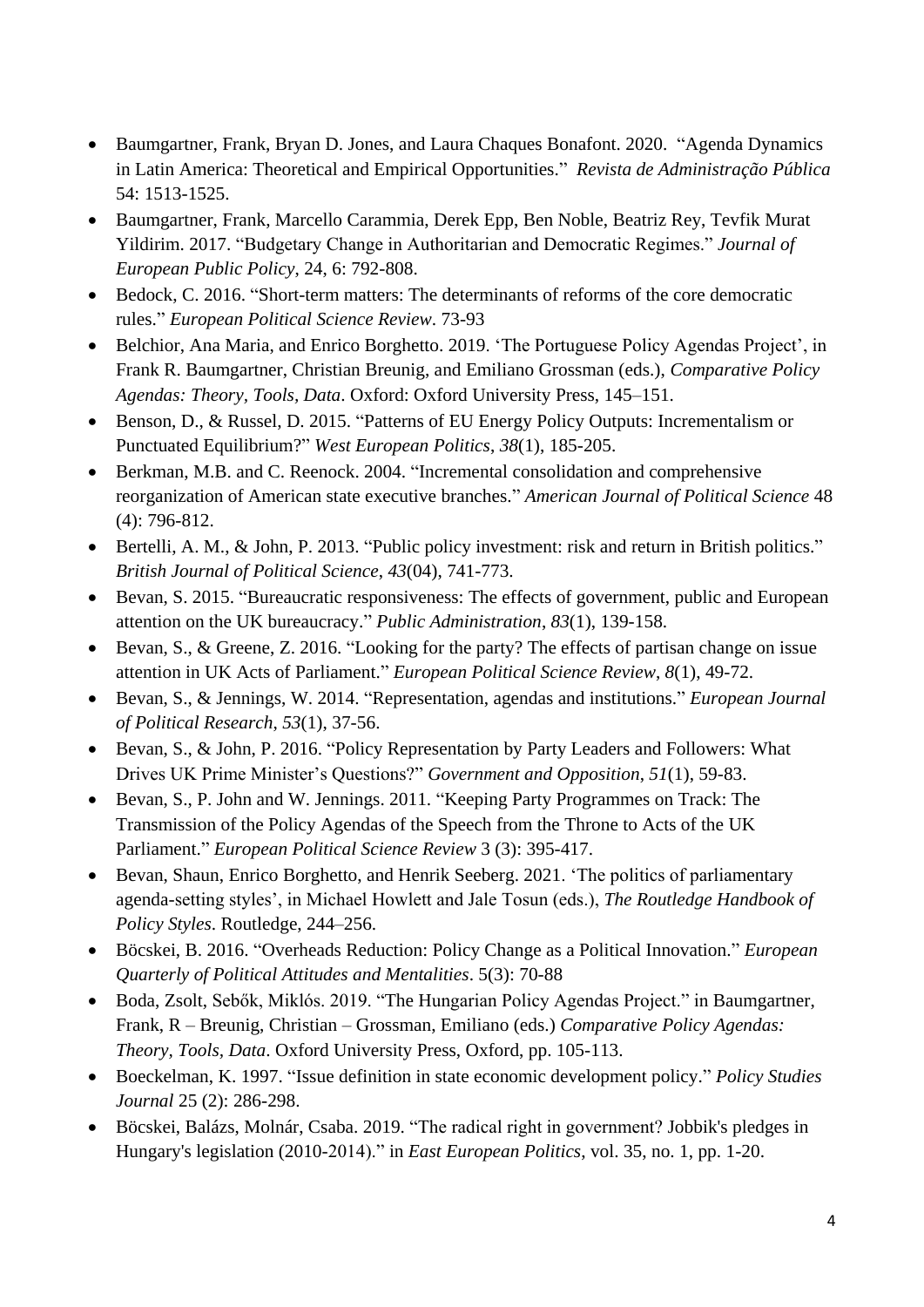- Bolognesi, T., F. Metz, N. Stéphane. 2021. "Institutional complexity traps in policy integration processes: a long-term perspective on Swiss flood risk management." *Policy Sciences*. 54(4): 911-941.
- Bonafont, Laura Chaqués, Anna M. Palau, and Frank R. Baumgartner. 2015. Agenda Dynamics in Spain. Springer.
- Borghetto Enrico and Marcello Carammia. 2015. "Party priorities, government formation and the making of the executive agenda" in Nicolò Conti and Francesco Marangoni (eds) *The Challenge of Coalition Government: The Italian case*. Abingdon: Routledge, 36-57.
- Borghetto, E., M. Carammia, F. Zucchini. 2014. "The impact of party policy priorities on Italian law-making from the First to the Second Republic (1983-2006)." In C. Green-Pedersen and S. Walgrave, eds. *Tracing Political Attention: A Novel Approach to Comparative Politics*. Chicago: University of Chicago Press.
- Borghetto, Enrico. 2018. "Challenger parties in Parliament: the case of the Italian Five Star Movement", *Italian Political Science*, 13:3, 19–32.
- Borghetto, Enrico, and Ana Maria Belchior. 2020. "Party Manifestos, Opposition and Media as Determinants of the Cabinet Agenda", *Political Studies*, 68:1, 37–53.
- Borghetto, Enrico, and Federico Russo. 2018. "From agenda setters to agenda takers? The determinants of party issue attention in times of crisis", *Party Politics*, 24:1, 65–77.
- Borghetto, Enrico, and Laura Chaques-Bonafont. 2019. "Parliamentary Questions", in Frank R. Baumgartner, Christian Breunig, and Emiliano Grossman (eds.), *Comparative Policy Agendas: Theory, Tools, Data*. Oxford, New York: Oxford University Press, 282–299.
- Borghetto, Enrico, and Marco Lisi. 2020. "Legislative Activities before and after the Great Recession: An Analysis of Unemployment and Social Welfare Issues." in Marco Lisi, André Freire, and Emmanouil Tsatsanis (eds.), *Political Representation and Citizenship in Portugal.* Lanham, Maryland: Lexington Books, 173–191.
- Borghetto, Enrico, Francesco Visconti, and Marco Michieli. 2017. "Government Agenda-Setting in Italian Coalitions. Testing the «Partisan Hypothesis» Using Italian Investiture Speeches 1979- 2014." *Rivista Italiana di Politiche Pubbliche*, 2, 193–220.
- Borghetto, Enrico, José Santana-Pereira, and André Freire. 2020a. "Parliamentary Questions as an Instrument for Geographic Representation: The Hard Case of Portugal." *Swiss Political Science Review*, 26:1, 10–30.
- Borghetto, Enrico, Julie Sevenans, and Emiliano Grossman. 2020b. "Parliament's (lack of) agenda-setting power over the executive decision agenda: evidence from Belgium, France and Portugal." *Brazilian Journal of Public Administration*, 54:6, 1588–1612.
- Borghetto, Enrico, Marcello Carammia, and Federico Russo. 2018. "Policy agendas in Italy: introduction to the special issue", *Italian Political Science Review*, 48:3, 265–274.
- Borghetto, Enrico, Marcello Carammia, and Federico Russo. 2019. "The Italian Agendas Project", in Frank Baumgartner, Christian Breunig, and Emiliano Grossman (eds.), *Comparative Policy Agendas: Theory, Tools, Data*. Oxford University Press, 120–128.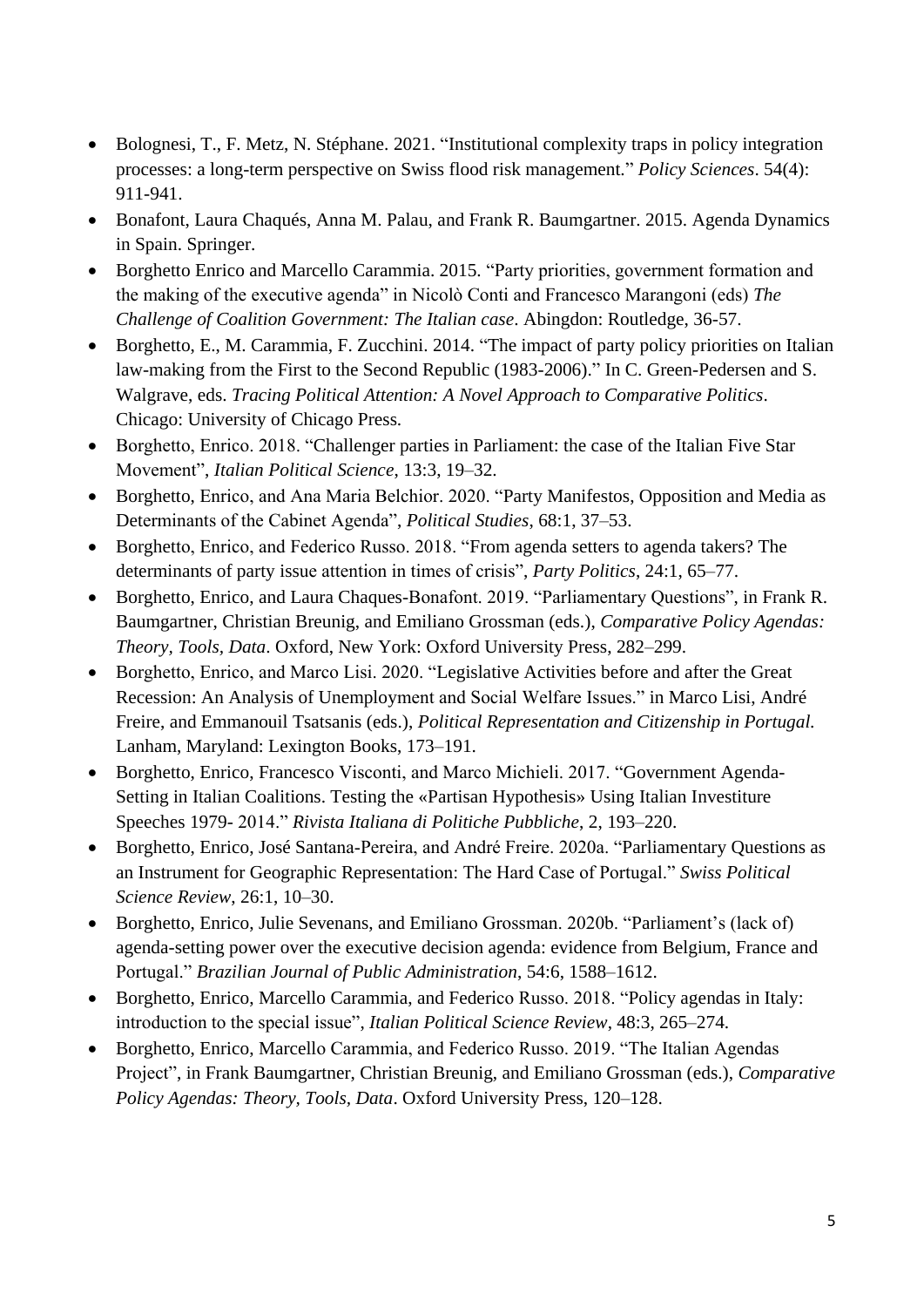- Bostan, M. 2021. "EU Electricity Policymakers' (in) Sensitivity to External Factors: A Multidecade Quantitative Analysis." *International Journal of Energy Economics and Policy*. 11(6): 303-314.
- Boushey, G. 2010. *Policy Diffusion Dynamics in America*. New York: Cambridge University Press.
- Boushey, G. 2012. "Punctuated equilibrium theory and the diffusion of innovations." *Policy Studies Journal* 40 (1): 127-146
- Boushey, G. 2016 ."Targeted for Diffusion? How the Use and Acceptance of Stereotypes Shape the Diffusion of Criminal Justice Policy Innovations in the American States." *The American Political Science Review*. 110(1): 198-214
- Boydstun, Amber E; Russell, Annelise. 2016. "From crisis to stasis: Media dynamics and issue attention in the news." *Oxford Research Encyclopedia of Politics*.
- Boydstun, A. E., A. Hardy, and S. Walgrave. 2014. "Two Faces of Media Attention: Media Storm vs. Non-Storm Coverage." *Political Communication*. 31(4): 509-531.
- Boydstun, A. E., Bevan, S., & Thomas, H. F. 2014. "The importance of attention diversity and how to measure it." *Policy Studies Journal*, *42*(2), 173-196.
- Boydstun, A. E., R. A. Glazier and M. T. Pietryka. 2013. "Playing to the Crowd: Agenda Control in Presidential Debates." *Political Communication* 30 (2): 254-277.
- Boydstun, A. E., R. A. Glazier, and C. Phillips. 2013. "Agenda Control in the 2008 Presidential Debates." *American Politics Research*.
- Boydstun, A. E., R. A. Glazier, M. T. Pietryka, and P. Resnik. 2014. "Real-Time Reactions to a 2012 Presidential Debate A Method for Understanding Which Messages Matter." *Public Opinion Quarterly*, 78: 330-343.
- Boydstun, A.E. 2013. *Making the News: Politics, the Media, and Agenda Setting*. Chicago: University of Chicago Press.
- Brasil, F. G., and B. D. Jones. 2021. "Agenda setting: Policy change and policy dynamics." *Revista de Administração Pública*. 54(6): 1486-1497.
- Brasil, F., Capella, A. C. N., & Fagan, E. J. 2020. "Policy Change in Brazil: New Challenges for Policy Analysis in Latin America." *Latin American Policy*, *11*(1), 24-41.
- Breeman, G. 2006. "The 1984 Reform of the European Dairy Policy: Financial Crisis, French Leadership, and the Reappraisal of the EC's Core Values." pp. 21-36 in L. Heyse, S. Resodihardjo, T. Lantink, and B. Lettinga, eds., *Reform in Europe: Breaking the Barriers in Government*. Hampshire, England: Ashgate.
- Breeman, G., D. Lowery, ,C. Poppleaars, S.L. Resodihardjo, A. Timmermans, and J. de Vries. 2009. "Political Attention in a Coalition System: Analysing Queen's Speeches in the Netherlands 1945-2007." *Acta Politica* 44 (1): 1-27.
- Breeman, Gerard and Arco Timmermans. 2012. "Myths and Milestones: The Europeanization of the Legislative Agenda in the Netherlands." in S. Brouard et al. (eds.) *The Europeanization of Domestic Legislatures*. Berlin, Springer.
- Breunig, C. 2006. "The more things change, the more things stay the same: A comparative analysis of budget punctuations." *Journal of European Public Policy* 13 (7): 1069-1085.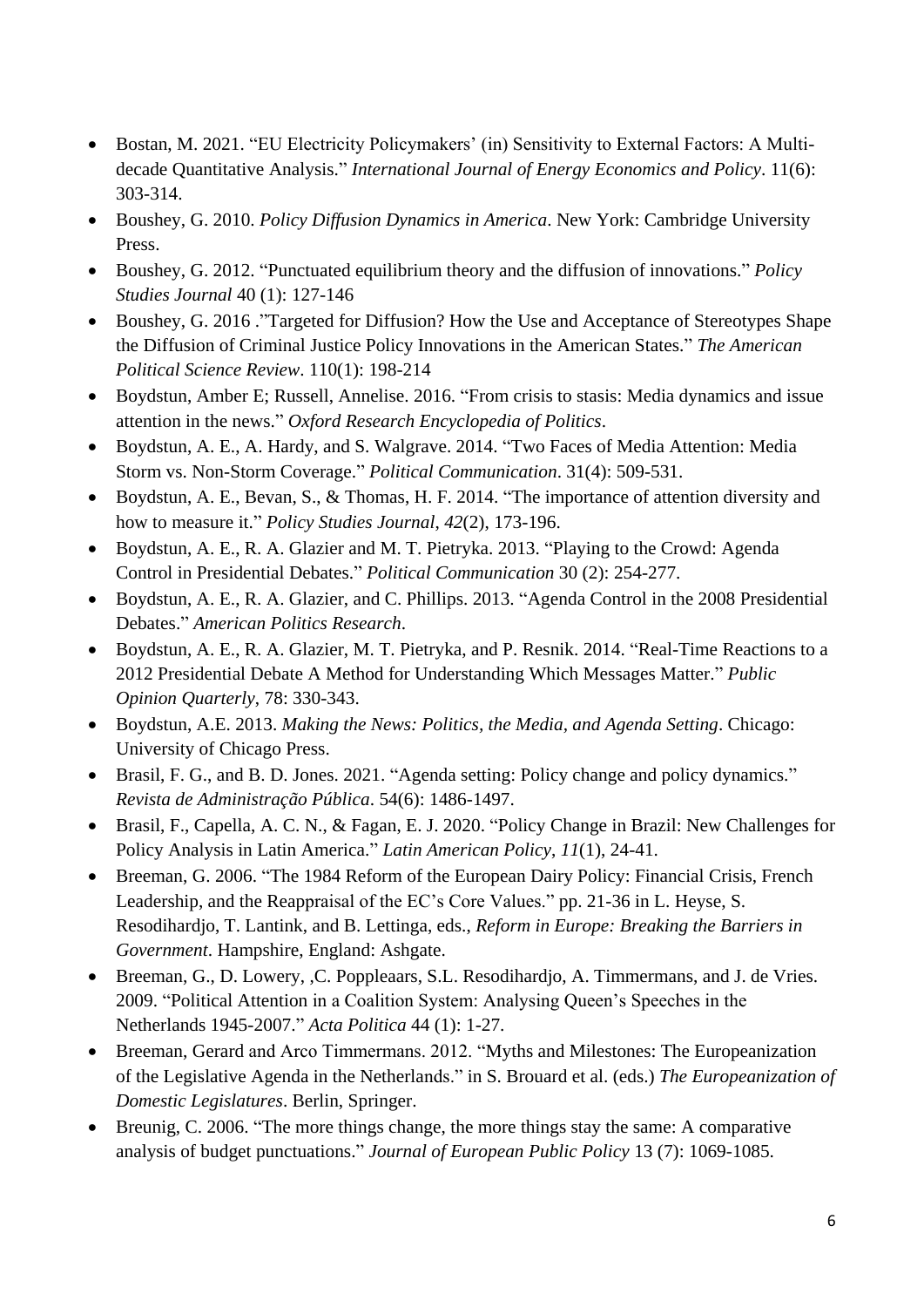- Breunig, C. 2011. "Reduction, Stasis, and Expansion of Budgets in Advanced Democracies." *Comparative Political Studies* 44 (8): 1060-1088.
- Breunig, C. 2014. "Content and Dynamics of Legislative Agendas in Germany." In C. Green-Pedersen and S. Walgrave, eds. *Tracing Political Attention: A Novel Approach to Comparative Politics*. Chicago: University of Chicago Press.
- Breunig, C. and B.D. Jones. 2011. "Stochastic Process Methods with an Application to Budgetary Data." *Political Analysis* 19 (1): 103-117.
- Breunig, C. and C. Koski, C. 2012. "The tortoise or the hare? Incrementalism, punctuations, and their consequences." *Policy Studies Journal* 40 (1) 45-68.
- Breunig, C. and C. Koski. 2006. "Punctuated equilibria and budgets in the American States." *Policy Studies Journal* 34 (3): 363-379.
- Breunig, C. and C. Koski. 2009. "Punctuated budgets and governors' institutional powers." *American Politics Research* 37 (6): 1116-1138.
- Breunig, C., C. Koski, and P.B. Mortensen. 2010. "Stability and Punctuations in Public Spending: A Comparative Study of Budget Functions." *Journal of Public Administration Research and Theory* 20 (3): 703.
- Breunig, C., Koski, C., & Workman, S. 2016. "Knot Policy Theory." *Policy Studies Journal*, *44*(1), 123-132.
- Brouard, S. 2013. "MPs' Issue Attention in Parliament: Evidence of a Stick-Slip Process of Attention Allocation in the French National Assembly." *The Journal of Legislative Studies* 19 (2): 246-260.
- Brouard, S., E. Grossman, I. Guinaudeau. 2014. "The evolution of the French political space revisited: issue priorities and party competition." In C. Green-Pedersen and S. Walgrave, eds. *Tracing Political Attention: A Novel Approach to Comparative Politics*. Chicago: University of Chicago Press.
- Bulut, Alper T. 2017. "Measuring political agenda setting and representation in Turkey Introducing a new approach and data set." *Party Politics* 23 (6), 717-730.
- Bulut, Alper T. and Tevfik Murat Yildirim. 2020. *Political Stability, Democracy and Agenda Dynamics in Turkey*. London: Palgrave Macmillan.
- Busenberg, G. 2004. "Wildfire management in the United States: The evolution of a policy failure." *Review of Policy Research* 21 (2) 145-156.
- Busenberg, G.J. 2001. "Learning in organizations and public policy." *Journal of Public Policy* 21 (2): 173-189.
- Busenberg, G.J. 2008. "Managing the hazard of marine oil pollution in Alaska." *Review of Policy Research* 25 (3): 203-218.
- Busenberg, G.J. 2011. "The Policy Dynamics of the Trans-Alaska Pipeline System." *Review of Policy Research* 28 (5): 401-422.
- Caamaño-Alegre, J. and S. Lago-Peñas. 2011. "Combining Incrementalism and Exogenous Factors in Analyzing National Budgeting: An Application to Spain." *Public Finance Review* 39 (5): 712-740.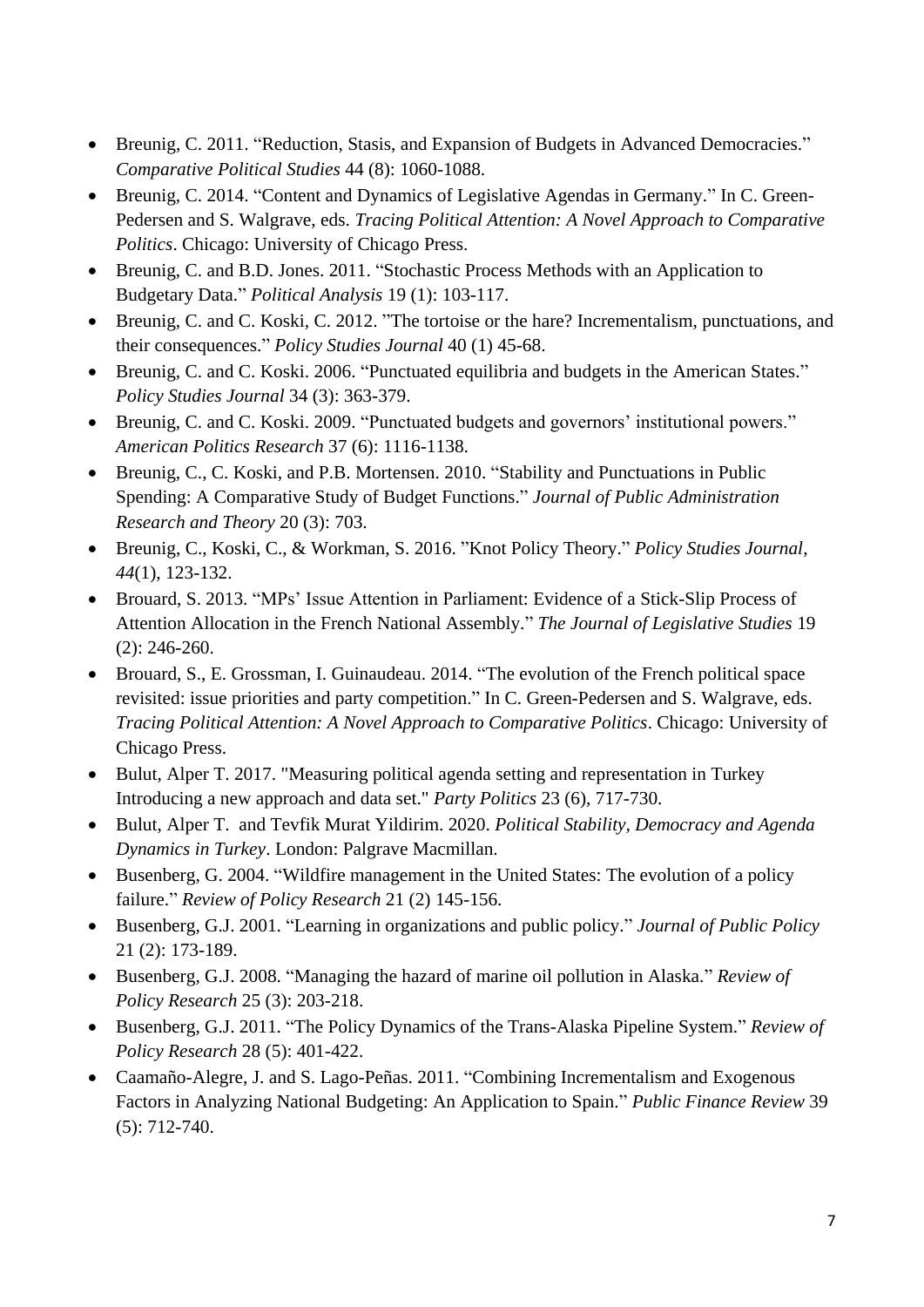- Cairney, P. 2007. "A 'multiple lenses' approach to policy change: The case of tobacco policy in the UK." *British Politics* 2 (1): 45-68.
- Cairney, P. 2013. "Standing on the Shoulders of Giants: How Do We Combine the Insights of Multiple Theories in Public Policy Studies?" *Policy Studies Journal* 41 (1): 1-21.
- Cairney, P. 2013. "What is evolutionary theory and how does it inform policy studies?" *Policy and politics* 41 (2): 279-298.
- Capella, A. C. N. 2021. "Policy agenda-setting studies: an overview of Brazilian research." *Revista de Administração Pública*. 54(6): 1498-1512
- Carammia Marcello, Sebastiaan Princen and Arco Timmermans. 2016. "From Summitry to EU Government. An Agenda-Formation Perspective on the European Council." *Journal of Common Market Studies*, 54, 4, 809-825.
- Carammia, Marcello, Enrico Borghetto, and Shaun Bevan. 2018. "Changing the transmission belt: the programme-to-policy link in Italy between the First and Second Republic." *Italian Political Science Review*, 48:3, 275–288.
- Carsten, D., and A. McConnell. 2021. "Rethinking disproportionate policy making by introducing proportionate politics." *Policy Sciences*. 54(3): 691-706
- Carter, N., & Jacobs, M. 2014. "Explaining radical policy change: The case of climate change and energy policy under the British labour government 2006–10." *Public Administration*, *92*(1), 125-141.
- Cashore, B. and M. Howlett. 2006. "Behavioral Thresholds and Institutional Rigidities as Explanations of Punctuated Equilibrium Processes in Pacific Northwest Forest Policy Dynamics", pp. 137-161 in R. Repetto, ed., *Punctuated Equilibrium and the Dynamics of U.S. Environmental Policy*. New Haven: Yale University Press.
- Cashore, B. and M. Howlett. 2007. "Punctuating Which Equilibrium? Understanding Thermostatic Policy Dynamics in Pacific Northwest Forestry." *American Journal of Political Science* 51 (3): 532-551.
- Cavalieri A & Froio C. 2021. "The behaviour of populist parties in parliament. The policy agendas of populist and other political parties in the Italian question time." *Italian Political Science Review*, online first 1-14.
- Cavalieri A, Ducange P, Fabi S, Russo F, Tonellotto N (forthcoming). "An Intelligent System for the Categorisation of Question Time Official Documents of the Italian Chambers of Deputies." *Journal of Information Technology & Politics.*
- Cavalieri, Alice, Russo, Federico, & Verzichelli, Luca. 2018. "Misery loves company. Strategies for retrenchment in the era of constrained public finance." *Italian Political Science Review*, 48(3), 327–343.
- Ceccoli, S.J. 2003. "Policy Punctuations and Regulatory Drug Review." *Journal of Policy History* 15: 158-191.
- Chan, K. N., & Zhao, S. 2015. "Punctuated Equilibrium and the Information Disadvantage of Authoritarianism: Evidence from the People's Republic of China." *Policy Studies Journal* 44 (2): 134-155.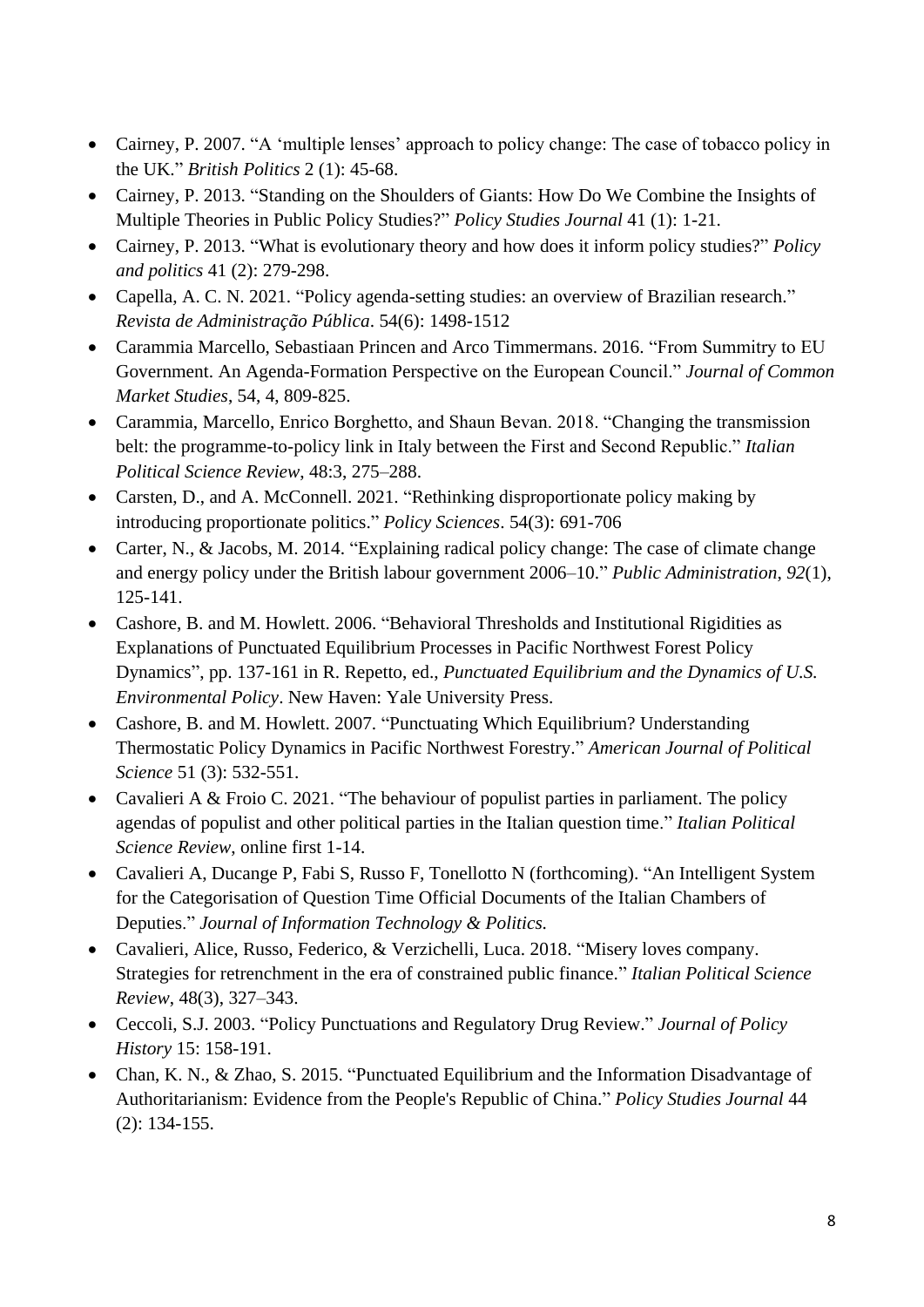- Chaqués Bonafont, L., Palau, A. and FR Baumgartner. 2015. *Agenda dynamics in Spain*. Springer.
- Chaqués-Bonafont, L and Luz M. Muñoz. 2016. "Explaining Interest Groups Access to the Parliamentary Arena", *West European Politics*, 39, 6: pp. 1276-1298
- Chaqués-Bonafont, L. and A. Palau. 2009. "Comparing the Dynamics of Change in Food Safety and Pharmaceutical Policy in Spain." *Journal of Public Policy* 29 (1): 103-126.
- Chaqués-Bonafont, L. and A.M. Palau Roqué. 2011. "Assessing the Responsiveness of Spanish Policymakers to the Priorities of their Citizens." *West European Politics* 34 (4): 706-730.
- Chaqués-Bonafont, L. and A.M. Palau Roqué. 2012. "From Prohibition to Permissiveness: A Two-Wave Cahnge on Morality Issues in Spain", pp. 62-87 in I. Engeli, C. Green-Pedersen, and L.T. Larsen, eds., *Morality Politics in Western Europe. Parties, Agendas and Policy Choices*. Palgrave Macmillan.
- Chaqués-Bonafont, L. and F.R. Baumgartner. 2013. "Newspaper attention and policy activities in Spain." *Journal of Public Policy* 33: 65-88.
- Chaqués-Bonafont, L. and Palau, A.M. Palau Roqué. 2011. "Comparing law-making activities in a quasi-federal system of government. The case of Spain." *Comparative Political Studies* 44 (8): 1089-1119.
- Chaqués-Bonafont, L., A.M. Palau Roqué, and L.M. Muñoz. 2014. "Policy promises and governmental activities in Spain." In Green-Pedersen, C. and S. Walgrave, eds. *Tracing Political Attention: A Novel Approach to Comparative Politics*. Chicago: University of Chicago Press.
- Chaqués-Bonafont, L., A.M. Palau Roqué. 2009. "The Dynamics of Policy Change: A Comparative Analysis of the Food Safety and Pharmaceutical Policy in Spain." *Journal of Public Policy* 29 (1): 103-126.
- Chaqués-Bonafont, Laura, Éric Montpetit, Anna M. Palau and Luz Munoz. 2012. "Divergence and Convergence of Policy Priorities among Sub-National Units in Federal Systems: the Cases of Canada and Spain", *Perspective on Europe* 42: 14-21.
- Chaqués-Bonafont, L., Cristancho, C. 2022. "The Gender Division of Issue Attention", *European Journal of Political Research*, 61:1, pp.3-20.
- Christiansen, F. J., & Seeberg, H. B. 2016. "Cooperation between counterparts in parliament from an agenda-setting perspective: legislative coalitions as a trade of criticism and policy." *West European Politics*, 1-21.
- Christiansen, Flemming and Henrik Bech Seeberg. 2016. "Cooperation between counterparts in parliament from an agenda-setting perspective: legislative coalitions as a trade of criticism and policy." *West European Politics*, 39(6): 1160-1180.
- Cioffi-Revilla, C. 1997. "The Political Uncertainty of Interstate Rivalries: A Punctuated Equilibrium Model." In Paul F. Diehl, ed. *The Dynamics of Enduring Rivalries*. Urbana: University of Illinois Press.
- Citi, M. 2013. "EU budgetary dynamics: incremental or punctuated equilibrium? *Journal of European Public Policy*, *20*(8), 1157-1173.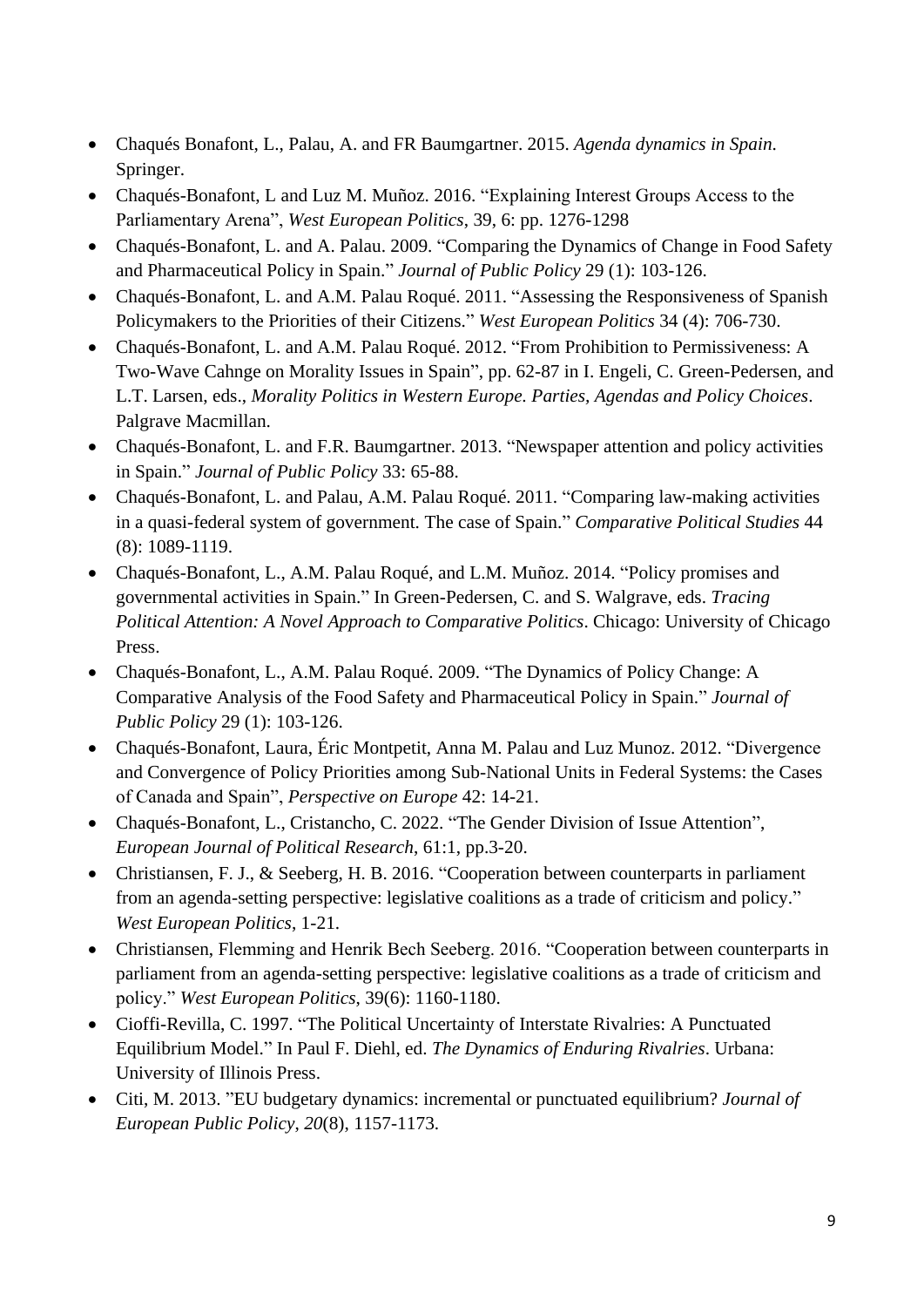- Clarke, B., B. Swinburn, and G. Sacks. 2016. "The application of theories of the policy process to obesity prevention: a systematic review and meta-synthesis." *BMC public health 16.1: 1-19.*
- Cockfield, G. and L.C. Botterill. 2013. "Rural and regional policy: A case of punctuated incrementalism?" *Australian Journal of Public Administration* 72 (2): 129-142.
- Crow, D.A. 2010. "Policy punctuations in Colorado Water Law: The breakdown of a monopoly." *Review of Policy Research* 27 (2): 147-166.
- Dagan, D., and S. M. Teles. 2015. "The Social Construction of Policy Feedback: Incarceration, Conservatism, and Ideological Change." *Studies in American Political Development*. 29(2): 127-153
- DanaeeFard, H., and A. Tayebeh. 2021. "Why and How Does Policy Change over Time: a Narrative Explanation from Iran." *Public Organization Review*. 21(2): 355-376.
- Daugbjerg, C., A. Kay. 2020. "Policy feedback and pathways: when change leads to endurance and continuity to change." *Policy Sciences*. 53(2): 253-268
- Davis, C. 2006. "The Politics of Grazing on Federal Lands: A Policy Change Perspective", pp. 232-252 in Repetto, R., ed., *Punctuated Equilibrium and the Dynamics of U.S. Environmental Policy*. New Haven: Yale University Press.
- Davis, C. 2006. "Western wildfires: A policy change perspective." *Review of Policy Research* 23 (1): 115-127.
- Davis, C. and K. Hoffer. 2012. "Federalizing energy? Agenda change and the politics of fracking." *Policy Sciences* 45 (3): 221-241.
- Daviter, F. 2015. "The political use of knowledge in the policy process." *Policy Sciences*, 48(4), 491-505.
- Daviter, F. 2009. "Schattschneider in Brussels: How Policy Conflict Reshaped the Biotechnology Agenda in the European Union." *West European Politics* 32 (6): 1118-1139.
- Daviter, F. 2014. "An information processing perspective on decision making in the European Union." *Public Administration* 92(2), 324-339.
- De Francesco, F., and M. Maggetti. 2018. "Assessing disproportionality: indexes of policy responses to the 2007–2008 banking crisis." *Policy Sciences*. 51(1): 17-38
- De Ruiter, R., and J. Schalk. 2017. "Explaining cross-national policy diffusion in national parliaments: A longitudinal case study of plenary debates in the Dutch parliament." *Acta Politica*. 52(2): 133-155
- Di Ruggiero, E., Cohen, J. E., Cole, D. C., & Forman, L. 2015. "Public health agenda setting in a global context: the International Labor Organization's decent work agenda." *American journal of public health*, *105*(4), e58-e61.
- Yao, Dongmin, Wenhong Yan, and Yongyi Zhu. 2021. "Budget structure discontinuity: Unveiling mechanism and connecting logic in China's context." *Journal of Chinese Political Science* 26.2: 393-417.
- Dongmim,Y., Y. Zhu, and Y. Kai. 2021. "Institutional inertia, local leadership turnover, and changes in the structure of fiscal expenditure." *The Journal of Chinese Sociology*. 8(1).
- Dowding, Keith, and Aaron Martin. 2017. *Policy Agendas in Australia*. London: Palgrave Macmillan.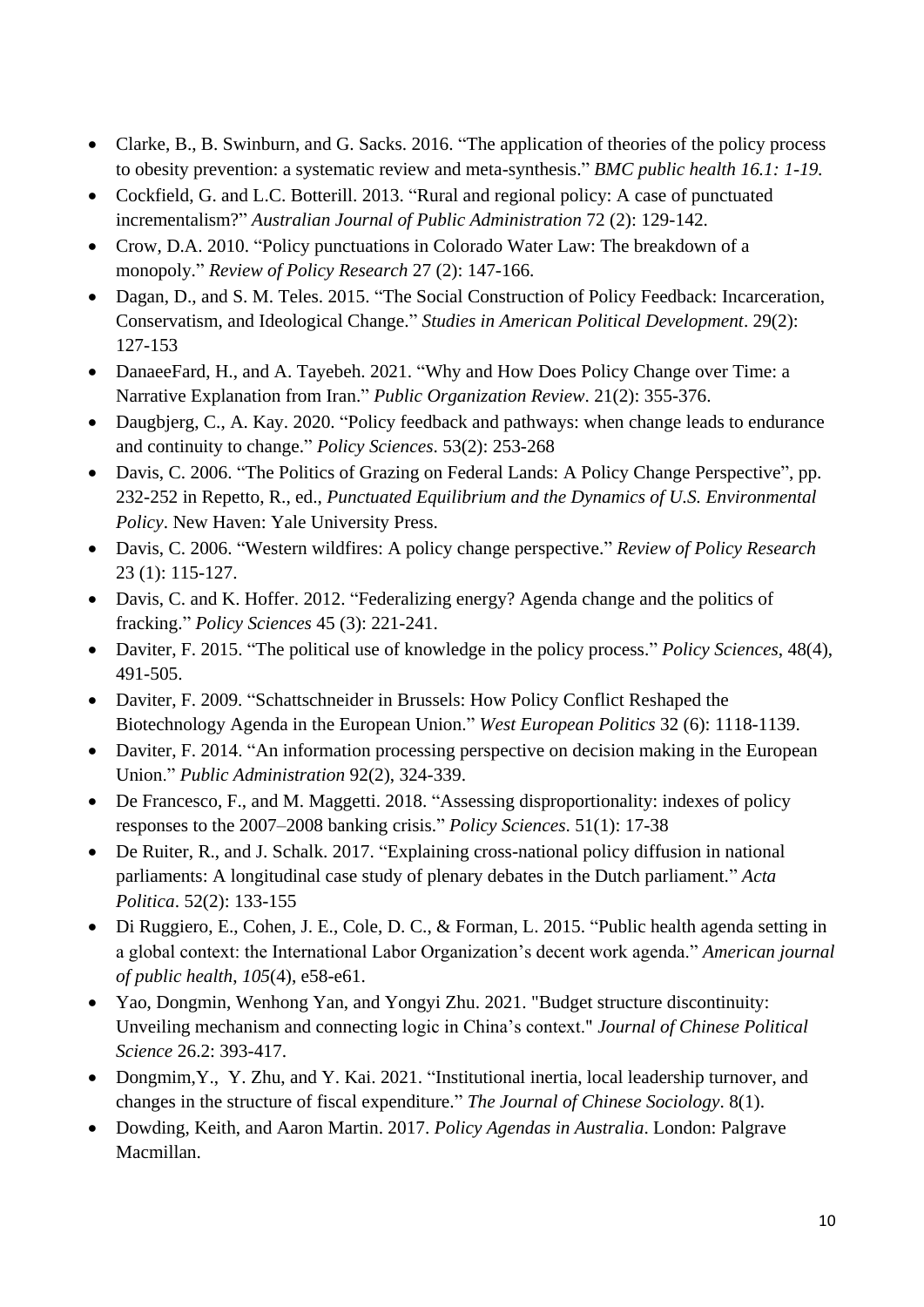- Dowding, K., Hindmoor, A., & Martin, A. 2016. "Attention, content and measurement: rejoinder to Adams and Jones." *Journal of Public Policy*, *36*(01), 46-50.
- Dowding, K., Hindmoor, A., & Martin, A. 2016. "The Comparative Policy Agendas Project: theory, measurement and findings." *Journal of Public Policy*, *36*(01), 3-25.
- Doyle, W.R. 2010. "Does merit-based aid 'Crowd Out' need-based aid?" *Research in Higher Education* 51 (5): 397-415.
- Dudley, G. 2007. "Individuals and the dynamics of policy learning: The case of the third battle of Newbury." *Public Administration* 85 (2): 405-428.
- Dudley, G. and J. Richardson. 2000. *Why Does Policy Change? Lessons from British Transport Policy, 1945-99.* London: Routledge.
- Dudley, G. and J. Richardson. 1996. "Why Does Policy Change over Time? Adversarial Policy Communities, Alternative Policy Arenas, and British Trunk Roads Policy 1945-95." *Journal of European Public Policy* 3: 63-83.
- Dziengel, L. 2010. "Advocacy coalitions and punctuated equilibrium in the same-sex marriage debate: Learning from Pro-LGBT Policy Changes in Minneapolis and Minnesota." *Journal of Gay and Lesbian Social Services* 22 (1-2): 165-182.
- Eichenberger, Steven and Frédéric Varone, Luzia Helfer. 2022. "Do interest groups bias MPs' perception of party voters' preferences?" *Party Politics* 28.3: 567-579.
- Eichenberger, Steven, and André Mach. 2017. "Formal Ties between Interest Groups and Members of Parliament: Gaining Allies in Legislative Committees." *Interest Groups & Advocacy* 6 (1): 1–21.
- Eidelman, G. 2010. "Managing Urban Sprawl in Ontario: Good Policy or Good Politics?" *Politics and Policy* 38 (6): 1211-1236.
- Eissler, Rebecca; Mortensen, Peter B; Russell, Annelise. 2016. "Local government agenda setting" in *Handbook of Public Policy Agenda Setting*. Edward Elgar Publishing.
- Eissler, Rebecca; Russell, Annelise; Jones, Bryan D. 2014. "New avenues for the study of agenda setting." *Policy Studies Journal*. 46. S71-S86
- Eissler, Rebecca; Russell, Annelise; Jones, Bryan D. 2016. "The transformation of ideas: The origin and evolution of Punctuated Equilibrium Theory." In B. Guy Peters, Philippe Zittoun, Eds. *Contemporary approaches to public policy*. Palgrave Macmillan, London. 95-112
- Engeli, I. and F. Varone. 2012. "Morality Politics in Switzerland: Politicization through Direct Democracy", pp. 88-113 in I. Engeli, C. Green-Pedersen, and L.T. Larsen, eds., *Morality Politics in Western Europe. Parties, Agendas and Policy Choices*. Palgrave Macmillan.
- Engeli, I., C. Green-Pedersen, and L.T. Larsen (eds). 2012. *Morality Politics in Western Europe. Parties, Agendas and Policy Choices*. Palgrave Macmillan.
- Enrico Borghetto, Julie Sevenans, Emiliano Grossman. 2020. "Parliament's (lack of) agendasetting power over the executive decision agenda: evidence from Belgium, France and Portugal." *Revista de Administracao Publica* 54:1588-1612.
- Epp, Derek A., and Enrico Borghetto. 2021. "Legislative agendas during periods of inequality: evidence from Europe and the United States." *Journal of European Public Policy*, 28:4, 532– 550.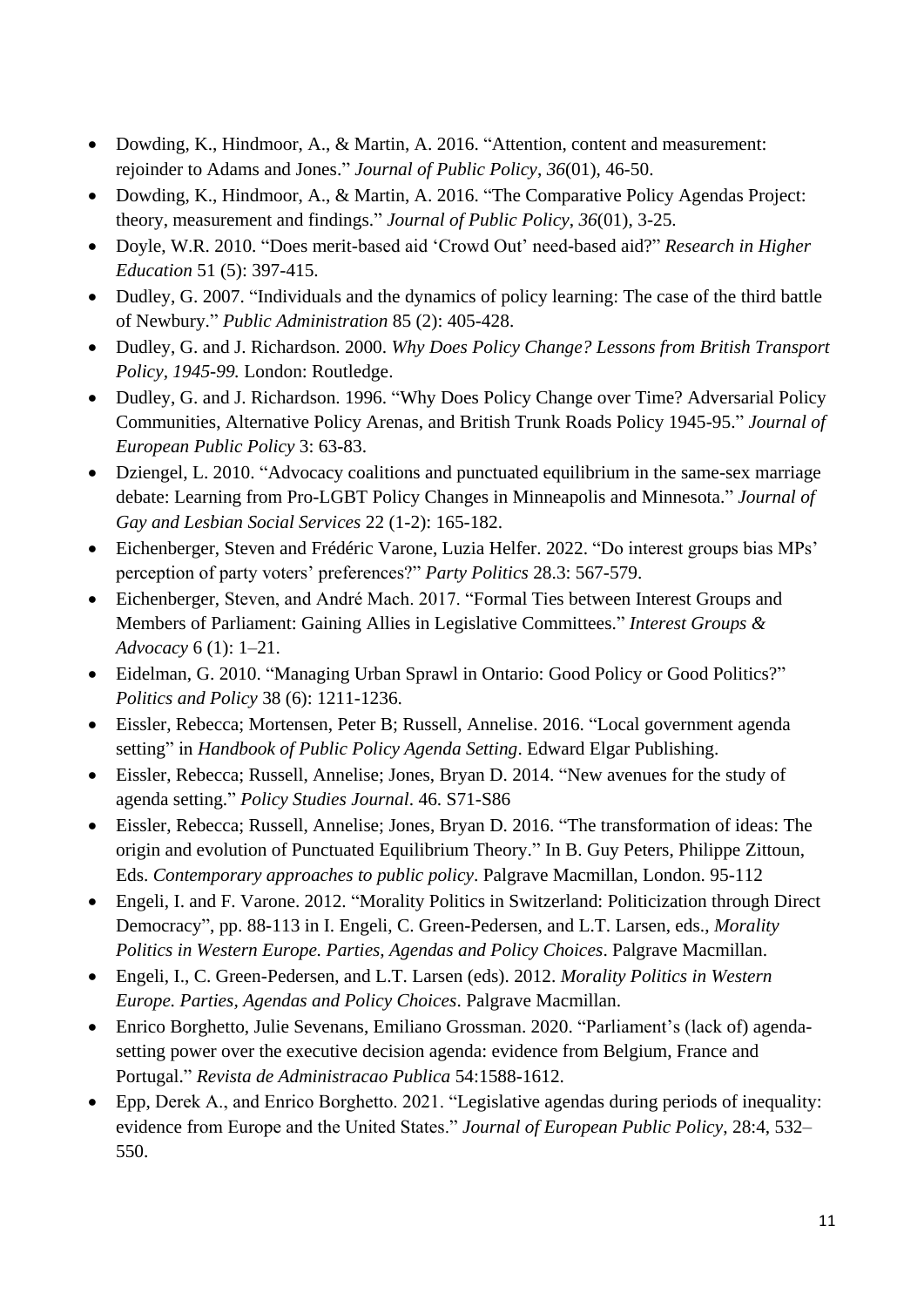- Epp, D. A. 2015. "Punctuated Equilibria in the Private Sector and the Stability of Market Systems." *Policy Studies Journal*, *43*(4), 417-436.
- Epp, D. A., & Baumgartner, F. R. 2016. "Complexity, Capacity, and Budget Punctuations." *Policy Studies Journal*, 45(2), 247-264.
- Epp, D. A., Lovett, J., & Baumgartner, F. R. 2014. "Partisan Priorities and Public Budgeting." *Political Research Quarterly*, *67*(4), 864-878.
- Euchner, Eva-Maria. 2019. *Morality Politics in a Secular Age: Strategic Parties and Divided Governments in Europe*. Springer
- Fagan, E. J. 2018. "Marching Orders? U.S. Party Platforms and Legislative Agenda Setting 1948–2014." *Political Research Quarterly*. 71(4): 949-959
- Fagan, E. J. 2021. "Issue ownership and the priorities of party elites in the United States, 2004– 2016." *Party Politics*, *27*(1), 149-160.
- Fagan, E. J., & McGee, Z. A. 2022. "Problem Solving and the Demand for Expert Information in Congress." *Legislative Studies Quarterly*, *47*(1), 53-77.
- Fagan, E. J., McGee, Z. A., & Thomas, H. F. 2021. "The power of the party: Conflict expansion and the agenda diversity of interest groups." *Political Research Quarterly*, *74*(1), 90-102.
- Faling, M., and R. Biesbroek. 2019. "Cross-boundary policy entrepreneurship for climate-smart agriculture in Kenya." *Policy Sciences*. 52(4): 525-547
- Farrall, S. and W. Jennings. 2012. "Policy Feedback and the Criminal Justice Agenda: an analysis of the economy, crime rates, politics and public opinion in post-war Britain." *Journal of Contemporary British History* 26 (4): 467-488.
- Feeley, T. 2002. "The multiple goals of science and technology policy." In F. Baumgartner and B. Jones, eds., *Policy Dynamics*. Chicago: Chicago University Press.
- Fischer, Manuel and Frédéric Varone, Roy Gava, Pascal Sciarini. 2019. "How MPs' ties to interest groups matter for legislative co-sponsorship." *Social Networks* 57:34-42.
- Flink, C. M. 2015. "Rethinking Punctuated Equilibrium Theory: A Public Administration Approach to Budgetary Changes." *Policy Studies Journal*.
- Flink, C. M., S. E. Robinson. 2020. "Corrective policy reactions: positive and negative budgetary punctuations." *Journal of Public Policy*. 40(1): 96-115
- Foucault, M. and E. Montpetit. 2014. "Diffusion of policy attention in Canada: Evidence from Speeches from the Throne, 1960-2008." In C. Green-Pedersen and S. Walgrave, eds., *Tracing Political Attention: A Novel Approach to Comparative Politics*. Chicago: University of Chicago Press.
- Freeman, B., P. Leihy, I.Teo,and D. K. Kim. 2021. "Rapid, centralised decision-making in a higher education emergency." *Quality Assurance in Education*. 29(4): 393-407.
- Froio, C. (2013). "What is left for parties? An overview of party mandate in France 1981– 2009." *French Politics*, *11*(1), 98-116.
- Froio, C., Bevan, S., & Jennings, W. 2017. "Party mandates and the politics of attention Party platforms, public priorities and the policy agenda in Britain." *Party Politics*, 23(6): 692-703.
- Geva-May, I. 2004. "Riding the Wave of Opportunity: Termination in Public Policy." *Journal of Public Administration Research and Theory* 14 (3): 309-333.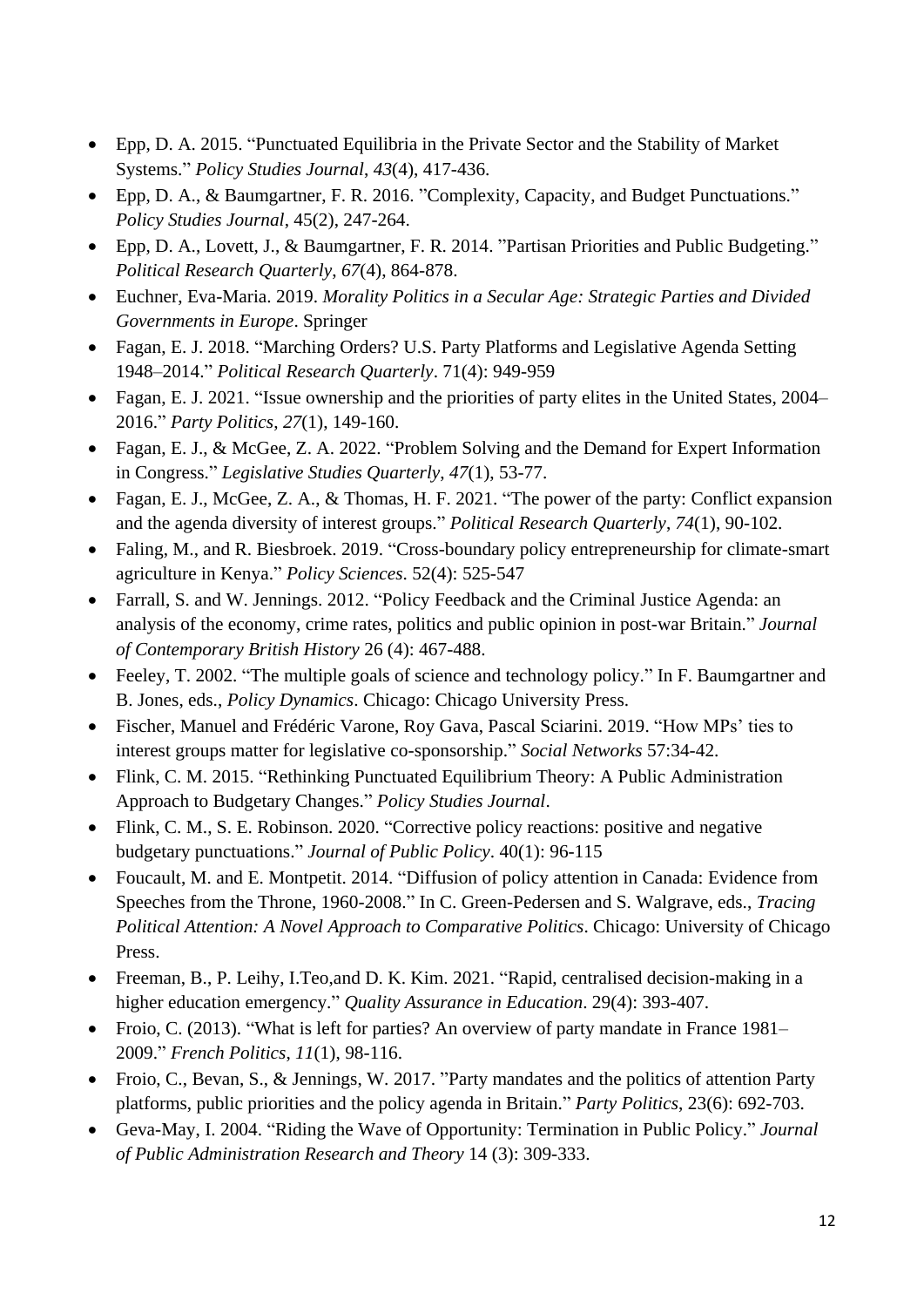- Gava, Roy and Frédéric Varone, André Mach, Steven Eichenberger, Julien Christe, Corinne Chao-Blanco. 2017. "Interests groups in Parliament: Exploring MPs' interest affiliations (2000- 2011)." *Swiss Political Science Review* 23(1): 77-94
- Gava, Roy and Pascal Sciarini, Frédéric Varone. 2017. "Who Europeanizes parliamentary attention, on which issues and how? A policy agenda perspective." *The Journal of Legislative Studies* 23(4): 566-593.
- Gava, Roy, Sciarini, Pascal, Tresch, Anke and Frédéric Varone. 2019. "The Swiss Policy Agendas Project." In Baumgartner, Frank, Breunig, Christian and Emiliano Grossman (eds.). *Comparative Policy Agendas: Theory, Tools, Data*. Oxford: Oxford Univ. Press, pp. 160-166.
- Givel, M. 2006. "Punctuated Equilibrium in Limbo: The Tobacco Lobby and U.S. State Policymaking from 1990 to 2003." *Policy Studies Journal* 34 (3): 405-418.
- Givel, M. 2008. "Assessing material and symbolic variations in punctuated equilibrium and public policy output patterns." *Review of Policy Research* 25 (6): 547-561.
- Givel, M. 2010. "The evolution of the theoretical foundations of punctuated equilibrium theory in public policy." *Review of Policy Research* 27 (2): 187-198.
- Givel, M. 2012. "Nonpunctuated and sweeping policy change: Bhutan tobacco policy making from 1991 to 2009." *Review of Policy Research* 29 (5): 645-660.
- Givens, T. and A. Luedtke. 2004. "The Politics of European Union Immigration Policy: Institutions, Salience, and Harmonization." *Policy Studies Journal* 32 (1): 145-165.
- Glick, H.R. and A. Hutchinson. 1999. "The Rising Agenda of Physician-Assisted Suicide: Explaining the Growth and Content of Morality Policy." *Policy Studies Journal* 27 (4): 750.
- Godwin, M.L. and Jean Reith Schroedel. 2000. "Policy diffusion and strategies for promoting policy change: Evidence from California local gun control ordinances." *Policy Studies Journal* 28 (4): 760-776.
- Goertz, G. 2003. *International Norms and Decision Making: A Punctuated Equilibrium Model*. Lanham, MD: Rowman and Littlefield.
- Goetz, E.G. and M.S. Sidney. 1997. "Local policy subsystems and issue definition: An analysis of community development policy change." *Urban Affairs Review* 32 (4): 490-512.
- Green, J., & Jennings, W. 2016. "Party reputations and policy priorities: how issue ownership shapes executive and legislative agendas." *British Journal of Political Science*, 1-65.
- Greene, D. and J. P. Cross. 2017. "Exploring the Political Agenda of the European Parliament Using a Dynamic Topic Modeling Approach." *Political Analysis*. 25(1): 77-94
- Green-Pedersen, C. 2010. "Bringing Parties Into Parliament The Development of Parliamentary Activities in Western Europe." *Party Politics*, *16*(3), 347-369.
- Green-Pedersen, C. 2006. "Long-term changes in Danish Party Politics. The Rise and Importance of Issue Competition." *Scandinavian Political Studies*, 29 (3): 221-237.
- Green-Pedersen, C. 2007. "The Conflict of Conflicts in Comparative Perspective. Euthanasia as a political issue in Denmark, Belgium, and the Netherlands." *Comparative Politics* 39 (3): 273- 291.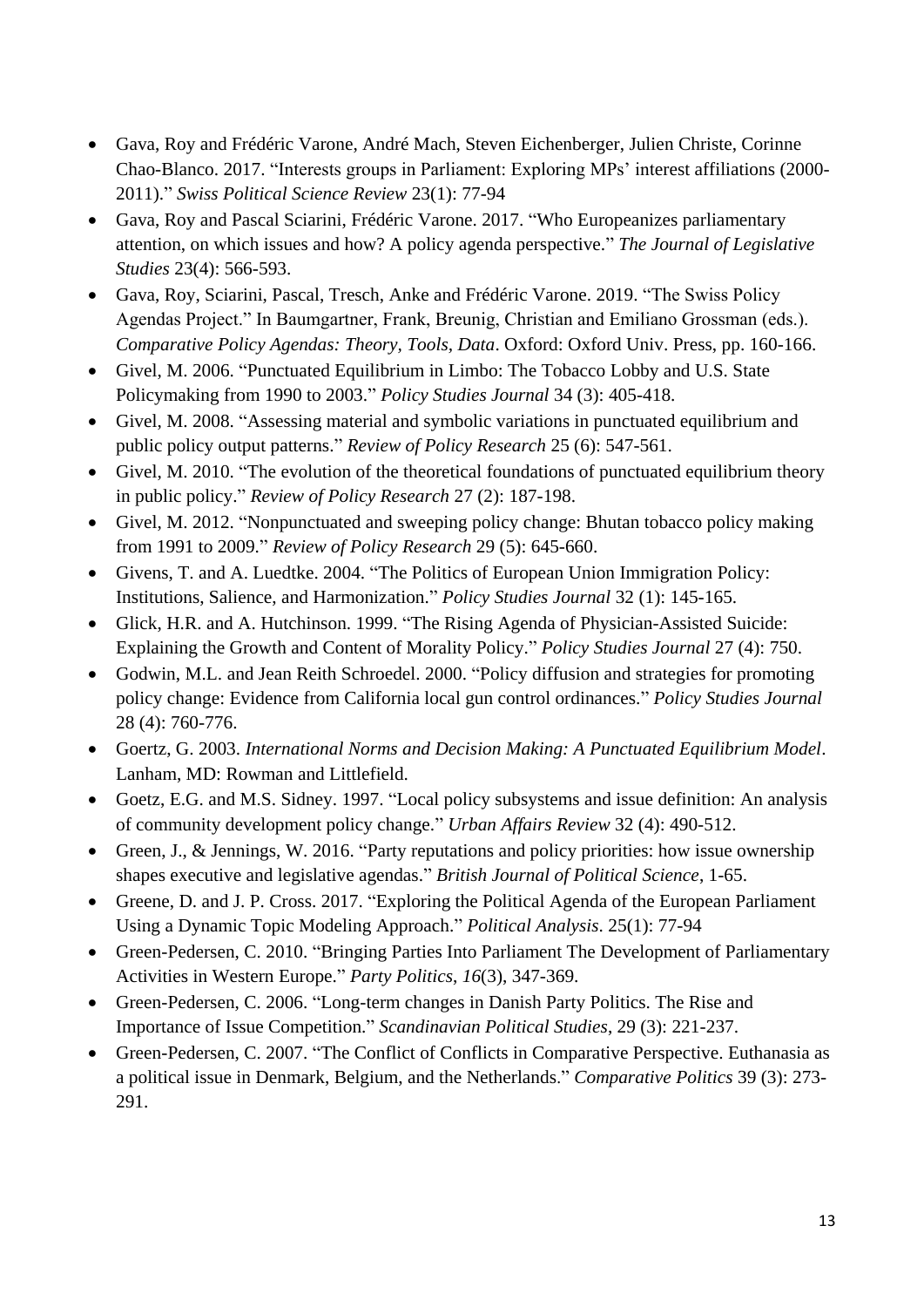- Green-Pedersen, C. 2014. "Party system development in Denmark: agenda-setting dynamics and political change." In C. Green-Pedersen and S. Walgrave., eds. *Tracing Political Attention: A Novel Approach to Comparative Politics*. Chicago: University of Chicago Press.
- Green-Pedersen, C. and J. Krogstrup. 2008. "Immigration as a political issue in Denmark, and Sweden." *European Journal of Political Research* 47 (5): 610-635.
- Green-Pedersen, C. and J. Wilkerson. 2006. "How Agenda-setting Attributes Shape Politics: Problem Attention, Agenda Dynamics and Comparative Health Policy Developments in the U.S. and Denmark." *Journal of European Public Policy* 13 (7): 1039-52.
- Green-Pedersen, C. and P.B. Mortensen. 2010. "Who Sets the Agenda and Who Responds to it in the Danish Parliament? A New Model of Issue Competition and Agenda-Setting." European Journal of Political Research 49 (2): 257-281.
- Green-Pedersen, C. and R. Stubager. 2010. "The Political Conditionality of Mass Media Influence: When Do Parties Follow Mass Media Attention?" *British Journal of Political Science*  40 (3): 663-677.
- Green-Pedersen, C. and S. Walgrave. 2014. "Political agenda setting. An approach to studying political systems." In C. Green-Pedersen and S. Walgrave., eds. *Tracing Political Attention: A Novel Approach to Comparative Politics*. Chicago: University of Chicago Press.
- Green-Pedersen, C., & Mortensen, P. B. 2015. "Avoidance and engagement: Issue competition in multiparty systems." *Political Studies*, *63*(4), 747-764.
- Green-Pedersen, C., Mortensen, P. B., & Thesen, G. 2015. "The incumbency bonus revisited: Causes and consequences of media dominance." *British Journal of Political Science*, 47, 131- 148.
- Green-Pedersen, Christoffer & Simon Otjes. 2019. "A hot topic? Immigration on the Agenda in Western Europe." *Party Politics*, 25, 3, 424-434
- Green-Pedersen, Christoffer. 2019. "Issue attention in West European Party Politics: CAP and CMP coding compared", pp. 373-390 in Frank Baumgartner, Christian Breunig and Emiliano Grossman, *Comparative Policy Agendas. Theory, Tools, Data*, Oxford, Oxford University Press.
- Green-Pedersen, Christoffer. 2019. *The Reshaping of West European Party Politics*, Oxford: Oxford University Press.
- Green-Pedersen, Christoffer, and Peter B. Mortensen. 2019. "The Danish Agendas Project." *Comparative Policy Agendas: Theory, Tools, Data*: 82.
- Green-Pedersen, Christoffer, Peter B. Mortensen, and Florence So. 2018. "The agenda-setting power of the prime minister party in coalition governments." *Political Research Quarterly* 71.4: 743-756.
- Green-Pedersen, Christoffer, Peter B. Mortensen, and Gunnar Thesen. 2017. "News Tone and the Government in the News: When and Why Do Government Actors Appear in the News?." *How political actors use the media*. Palgrave Macmillan, Cham. 207-223.
- Green-Pedersen, Christoffer & Carsten Jensen. 2019. "Electoral Competition and the Welfare State." *West European Politics*, 42, 4, 803-823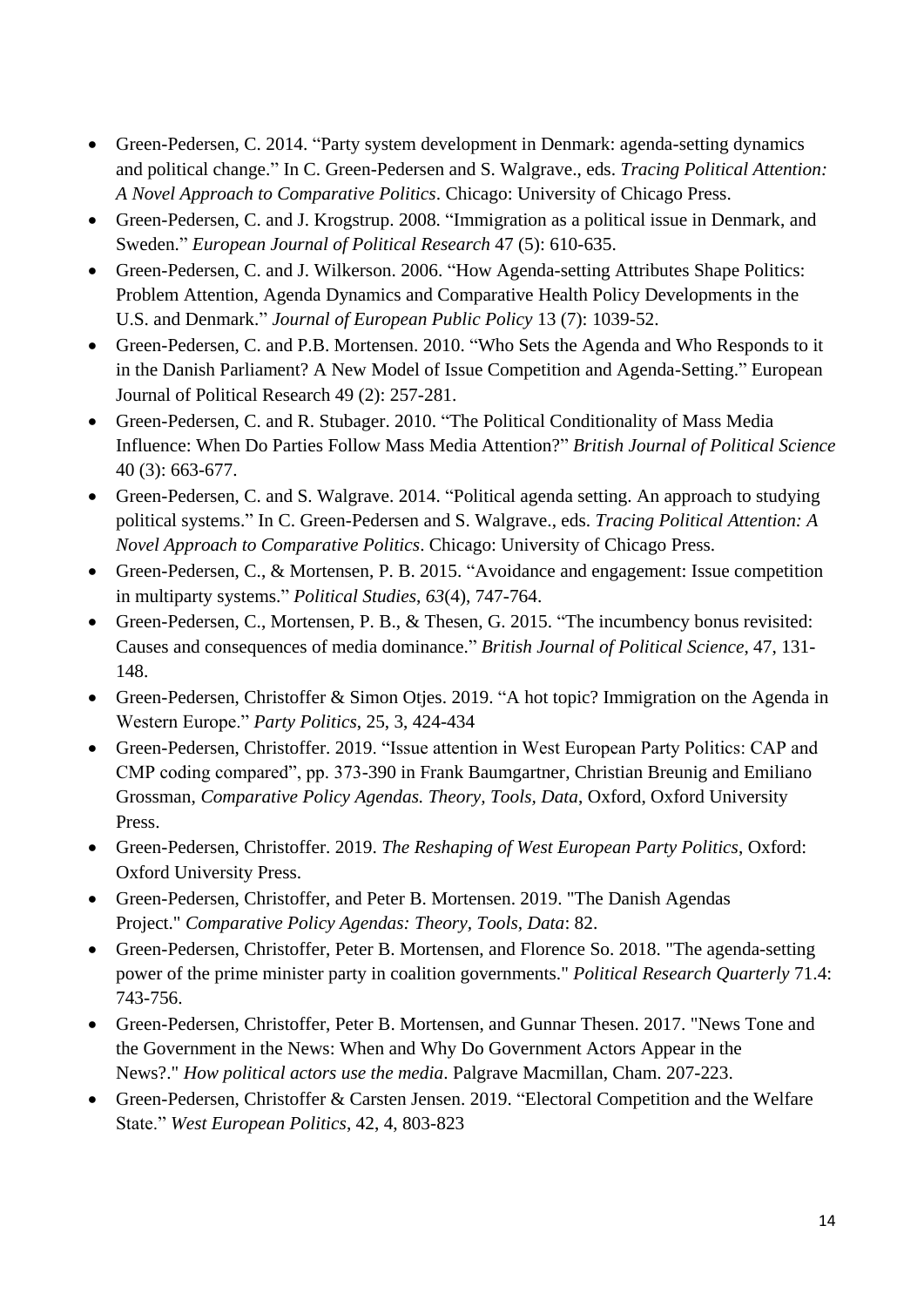- Grömping, M. and D. R. Halpin. 2021. "Do think tanks generate media attention on issues they care about? Mediating internal expertise and prevailing governmental agendas." *Policy Studies*. 54(2): 849-866.
- Grossman, P.Z. 2012. "The logic of deflective action: US energy shocks and the US policy process." *Journal of Public Policy* 32 (1): 33-51.
- Grossmann, Matt and Brendon Swedlow. 2015. "Judicial Contributions to US Policy Change Since 1945." *Journal of Law & Courts* 3(1).
- Grossmann, Matt. 2012. "Interest Group Influence on U.S. Policy Change: An Assessment Based on Policy History." *Interest Groups & Advocacy* 1 (2).
- Grossmann, Matt. 2013. "The Variable Politics of the Policy Process: Issue Area Differences and Comparative Networks." *Journal of Politics* 75(1).
- Grossmann, Matt. 2014. *Artists of the Possible: Governing Networks and American Policy Change Since 1945*. New York: Oxford University Press.
- Grossman, Emiliano, and Isabelle Guinaudeau. 2021. *Do Elections (Still) Matter? Mandates, Institutions, and Policies in Western Europe*. New York: Oxford University Press.
- Gruszczynski, M.W. and S. Michaels. 2012. "The evolution of elite framing following enactment of legislation." *Policy Sciences* 45 (4): 359-384.
- Guiraudon, V. 2000. "European Integration and Migration Policy: Vertical Policy-Making as Venue Shopping." *Journal of Common Market Studies* 38 (2): 251-271.
- Guragain, H. P., and S. Lim. 2019. "Nepalese Budgetary Dynamics: Following Incrementalism or Punctuated Equilibrium?" *Public Organization Review.* 19(4): 493-518
- Gyung-Ho, J. and W. Lowry. 2021. "The polarisation of energy policy in the US Congress." *Journal of Public Policy*. 41(1): 17-41.
- Harder, R. A., Sevenans, J., & Van Aelst, P. 2017. "Intermedia Agenda Setting in the Social Media Age: How Traditional Players Dominate the News Agenda in Election Times." *The International Journal of Press/Politics*, 22(3), 275–293.
- Hardin, J.W. 1998. "An in-depth look at congressional committee jurisdictions surrounding health issues." *Journal of Health Politics, Policy and Law* 23 (3): 517-550.
- Hardin, J.W. 2002. "Multiple Topics, Multiple Targets, Multiple Goals, and Multiple Decision Makers: Congressional Consideration of Comprehensive Health Care Reform." In Baumgartner F. and B.D.Jones, eds. *Policy Dynamics*. Chicago: University of Chicago Press
- Hartley, K., V. M. Khuong. 2020. "How do media, political and regulatory agendas influence one another in high risk policy issues?" *Policy and Politics*. 48(3): 461-483
- Hegelich, S., Fraune, C., & Knollmann, D. 2015. "Point predictions and the punctuated equilibrium theory: A data mining approach—US nuclear policy as proof of concept." *Policy Studies Journal*, *43*(2), 228-256.
- Heidelberg, B. 2019. "Learning from Negative Space: Categorizing Success in Arts Policy Entrepreneurship." *Artivate*. 8(1): 23-44
- Hoberg, G. and J. Phillips. 2011. "Playing Defence: Early Responses to Conflict Expansion in the Oil Sands Policy Subsystem." *Canadian Journal of Political Science* 44 (3): 507-527.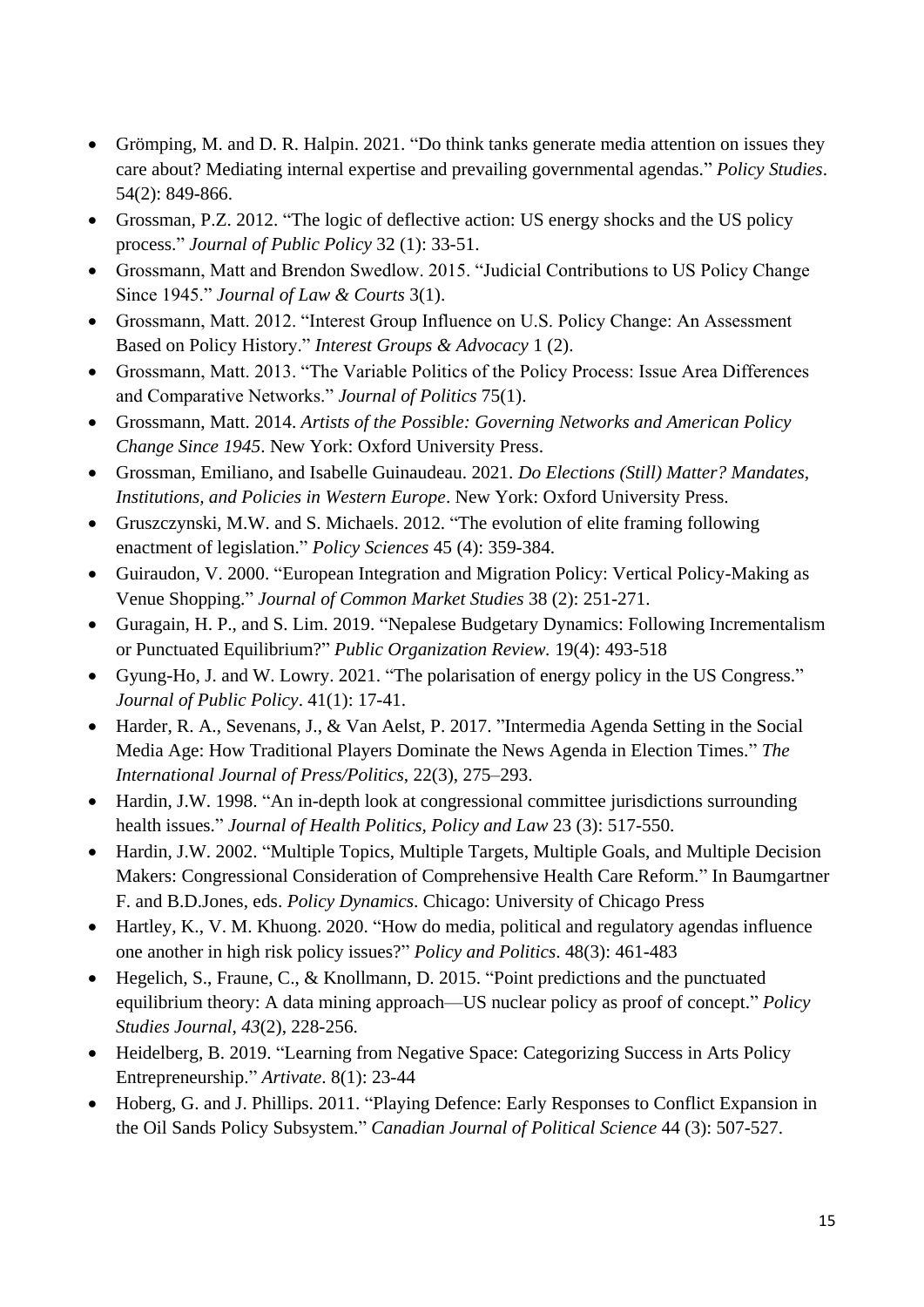- Hojnacki, M. 1997. "Interest groups' decisions to join alliances or work alone." *American Journal of Political Science* 41 (1): 61-87.
- Holt, D. and R. Barkemeyer. 2012. "Media coverage of sustainable development issues attention cycles or punctuated equilibrium?" *Sustainable Development* 20 (1): 1-17.
- Holyoke, T.T., J.R. Henig, H. Brown, and N. Lacireno-paquet. 2009. "Policy dynamics and the evolution of state charter school laws." *Policy Sciences* 42 (1): 33-55.
- Hong, S., & Sohn, H. 2014. "Informal institutional friction and punctuations: Evidence from multicultural policy in Korea." *Public Administration*, *92*(4), 1075-1089.
- Howlett, M. 1997. "Issue-attention and punctuated equilibria models reconsidered: An empirical examination of the dynamics of agenda-setting in Canada." *Canadian Journal of Political Science* 30 (1): 3-29.
- Howlett, M. 2009. "Process sequencing policy dynamics: Beyond homeostasis and path dependency." *Journal of Public Policy* 29 (3): 241-262.
- Howlett, M. and A. Migone. 2011. "Charles Lindblom is alive and well and living in punctuated equilibrium land." *Policy and Society* 30 (1): 53-62.
- Howlett, M. and J. Rayner. 2006. "Understanding the historical turn in the policy sciences: A critique of stochastic, narrative, path dependency and process-sequencing models of policymaking over time." *Policy Sciences* 39 (1): 1-18.
- Howlett, M. and M. Ramesh. 1998. "Policy subsystem configurations and policy change: Operationalizing the postpositivist analysis of the politics of the policy process." *Policy Studies Journal* 26 (3): 466-481.
- Hsu, S.-. 2005. "Terminating Taiwan's fourth nuclear power plant under the Chen Shui-bian administration." *Review of Policy Research* 22 (2): 171-186.
- Hughes, T. 2018. "Assessing minority party influence on partisan issue attention in the US House of representatives, 1989–2012." *Party Politics*, 24(2):197-208.
- Hula, R.C. and C. Jackson-Elmoore. 2001. "Governing nonprofits and local political processes." *Urban Affairs Review* 36 (3): 324-358.
- Hula, R.C., C.Y. Jackson, and M. Orr. 1997. "Urban Politics, Governing Nonprofits, and Community Revitalization." *Urban Affairs Review* 32 (4): 459-489.
- Hunt, V.F. 2002. "The Multiple and Changing Goals of Immigration Reform: A Comparison of House and Senate Activity, 1947-1993." In Baumgartner F. and B.D.Jones, eds. *Policy Dynamics*. Chicago: University of Chicago Press
- Ingram, H. and L. Fraser. 2006. "Path Dependency and Adroit Innovation: The Case of California Water", pp. 78-109 in R. Repetto, ed. *Punctuated Equilibrium and the Dynamics of U.S. Environmental Policy*. New Haven: Yale University Press.
- J. McLaughlin, P. Wolfgang, J.W. Leckrone, J. Gollob, J. Bossie, J. T. Jennings, and M.J. Atherton. 2010. "The Pennsylvania Policy Database Project: A Model for Comparative Analysis." *State Politics and Policy Quarterly*, Vol 10, No. 3.
- Jakobsen, M. L. F., & Mortensen, P. B. 2015. "How Politics Shapes the Growth of Rules." *Governance*, *28*(4), 497-515.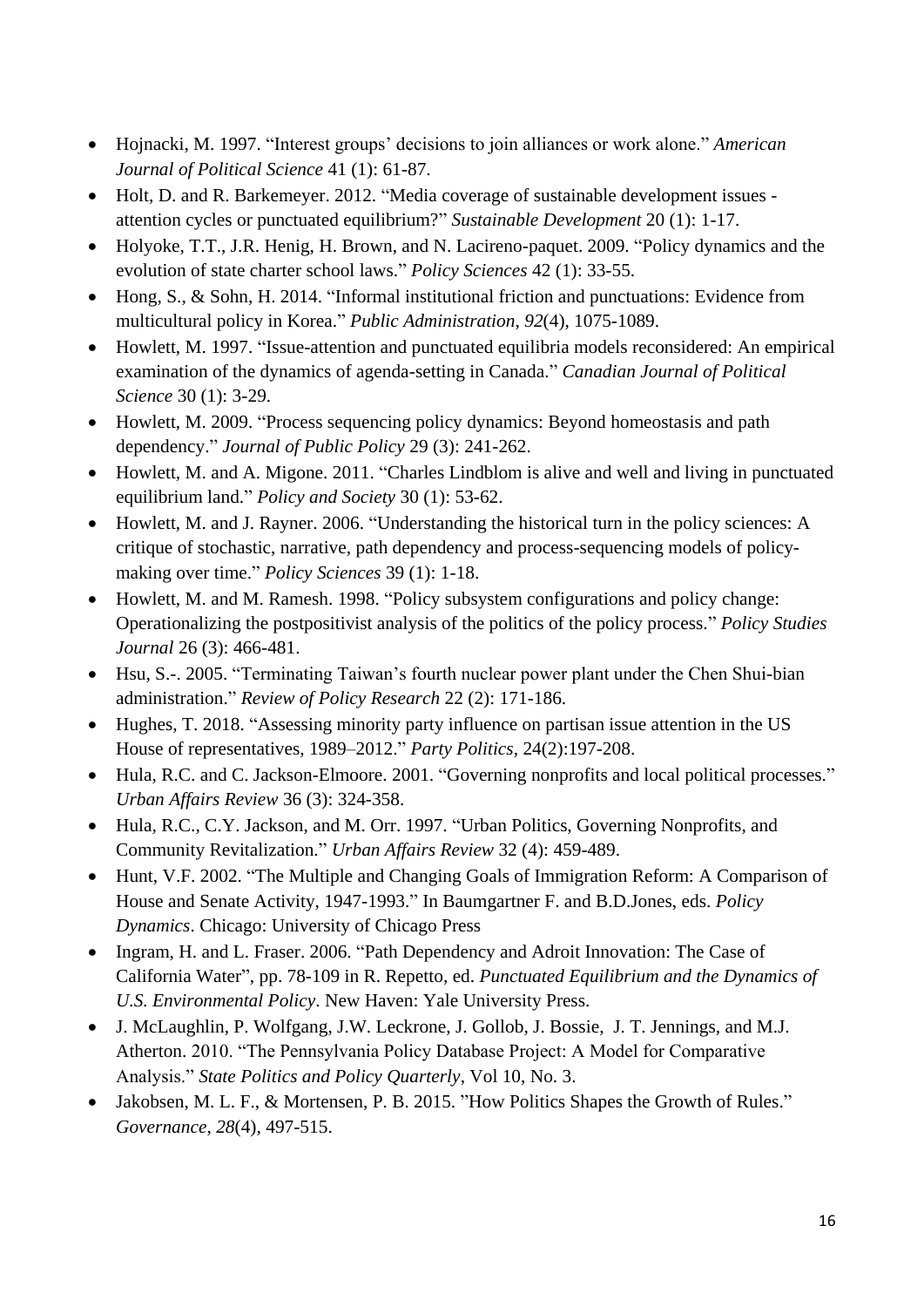- Jennings, W. and P. John. 2009. "The dynamics of political attention: public opinion and the Queen's Speech in the United Kingdom." *American Journal of Political Science* 53 (4): 838- 854.
- Jennings, W., S. Bevan, A. Timmermans, L. Chaques, G. Breeman, S. Brouard, C. Green-Pedersen, P. John, P.B. Mortensen, and A. Palau. 2011. "Effects of the Core Functions of Government on the Diversity of Executive Agendas." *Comparative Political Studies* 44 (8): 1001-1030.
- Jennings, W., S. Bevan, and P. John. 2011. "The Agenda of British Government: The Speech from the Throne, 1911-2008." *Political Studies* 59 (1): 74-98.
- Jensen, C. 2009. "Policy Punctuations in Mature Welfare States." *Journal of Public Policy* 29 (3): 287-303.
- Jensen, C. 2011. "Focusing events, policy dictators and the dynamics of reform." *Policy Studies* 32 (2): 143-158.
- Jensen, J. L., Mortensen, P. B., & Serritzlew, S. 2016. "The Dynamic Model of Choice for Public Policy Reconsidered: A Formal Analysis With an Application to US Budget Data." *Journal of Public Administration Research and Theory*, *26*(2), 226-238.
- Jensen, Jens Ledet, Peter B. Mortensen, and Søren Serritzlew. 2019. "A comparative distributional method for public administration illustrated using public budget data." *Journal of Public Administration Research and Theory* 29.3: 460-473.
- Jeon, Y. and D.P. Haider-Markel. 2001. "Tracing issue definition and policy change: An analysis of disability issue images and policy response." *Policy Studies Journal* 29 (2): 215-231.
- Jochim, A. E., & Jones, B. D. 2013. "Issue politics in a polarized congress." *Political Research Quarterly*, 66(2): 352-369.
- Jochim, A.E. and P.J. May. 2010. "Beyond Subsystems: Policy Regimes and Governance." *Policy Studies Journal* 38 (2): 303-327.
- John, P. 2003. "Is there life after policy streams, advocacy coalitions, and punctuations: Using evolutionary theory to explain policy change?" *Policy Studies Journal* 31 (4): 481-498.
- John, P. 2006. "Explaining policy change: the impact of the media, public opinion and political violence on urban budgets in England." *Journal of European Public Policy* 13 (7): 1053-1068.
- John, P. 2006. "The policy agendas project: a review." *Journal of European Public Policy* 13 (7): 975-986.
- John, P. and H. Margetts. 2003. "Policy punctuations in the UK: Fluctuations and equilibria in Central government expenditure since 1951." *Public Administration* 81 (3): 411-432.
- John, P. and S. Bevan. 2012. "What Are Policy Punctuations? Large Changes In the Agenda of the UK Government, 1911-2008." *Policy Studies Journal* 40 (1): 89-108.
- John, P. and W. Jennings. 2010. "Punctuations and Turning Points in British Politics? The Policy Agenda of the Queen's Speech, 1940–2005." *British Journal of Political Science*, 40 (3): 561-586.
- John, P., A. Bertelli, W. Jennings, and S. Bevan. 2013. *Policy Agendas in British Politics*. Basingstoke: Palgrave Macmillan.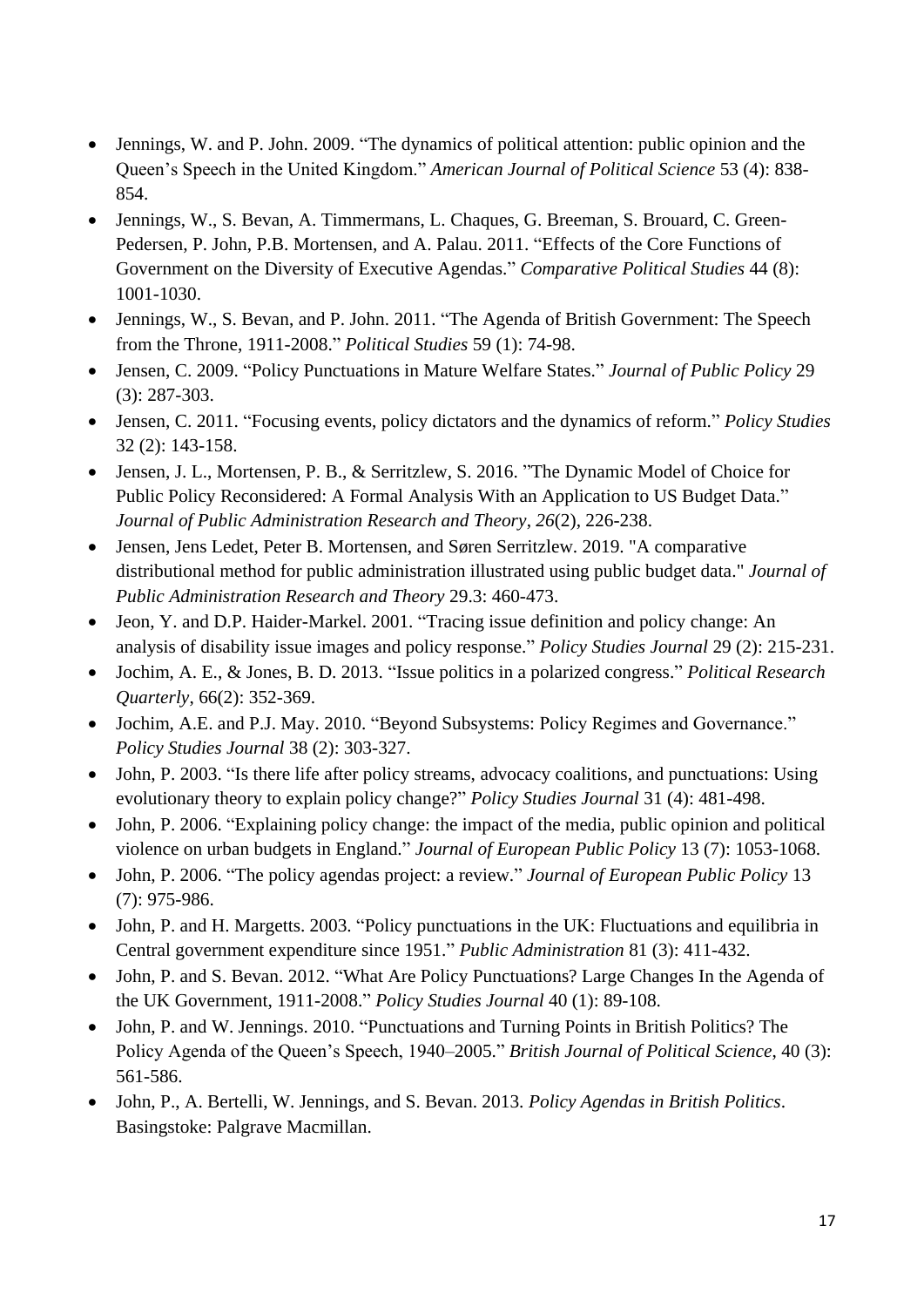- John, P., S. Bevan and W. Jennings. 2011. "The Policy-Opinion Link and Institutional Change: the Policy Agenda of the United Kingdom and Scottish Parliaments, 1977-2008." *Journal of European Public Policy* 18 (7): 1052-1068.
- John, P., S. Bevan, and W. Jennings. 2014. "Party politics and the policy agenda: the case of the United Kingdom." In C. Green-Pedersen and S. Walgrave., eds. *Tracing Political Attention: A Novel Approach to Comparative Politics*. Chicago: University of Chicago Press.
- John, Peter, Anthony Bertelli, Will Jennings, and Shaun Bevan. 2013. *Policy Agendas in British Politics*. Springer
- Joly, J. 2014. "Do the Media Influence Foreign Aid Because or in Spite of the Bureaucracy? A Case Study of Belgian Aid Determinants." *Political Communication*, 31(4), pp. 584-603.
- Joly, J. 2016. "Disentangling media effects: The impact of short-term and long-term news coverage on Belgian Emergency Assistance." *Cooperation and Conflict,* 51(4): 428-446.
- Joly, Jeroen, and Régis Dandoy. 2018. "Beyond the water's edge: How political parties influence foreign policy formulation in Belgium." *Foreign Policy Analysis* 14(4): 512-535.
- Joly, J., Zicha, B. C., & Dandoy, R. 2015. "Does the government agreement's grip on policy fade over time? An analysis of policy drift in Belgium." *Acta Politica*, *50*(3), 297-319.
- Jones, B. D., Zalányi, L., & Érdi, P. 2014. "An integrated theory of budgetary politics and some empirical tests: the US national budget, 1791–2010." *American Journal of Political Science*, *58*(3), 561-578.
- Jones, B.D. 1994. *Reconceiving Decision-Making in Democratic Politics: Attention, Choice, and Public Policy*. Chicago: University of Chicago Press.
- Jones, B.D. 2001. *Politics and the Architecture of Choice*. Chicago: University of Chicago Press.
- Jones, B. D. 2016. "The Comparative Policy Agendas Projects as measurement systems: response to Dowding, Hindmoor and Martin." *Journal of Public Policy*. 36(1): 31-46
- Jones, B.D. and C. Breunig. 2007. "Noah and Joseph Effects in Government Budgets: Analyzing Long-Term Memory." *Policy Studies Journal* 35 (3): 329-348.
- Jones, B.D. and F.B. Baumgartner. 2002. "Punctuations, Ideas, and Public Policy." In Baumgartner F. and B.D.Jones, eds. *Policy Dynamics*. Chicago: University of Chicago Press
- Jones, B.D. and F.R. Baumgartner. 2004. "Representation and Agenda Setting." *Policy Studies Journal* 32 (1): 1-24.
- Jones, B.D. and F.R. Baumgartner. 2005. "A model of choice for public policy." *Journal of Public Administration Research and Theory* 15 (3) 325-351.
- Jones, B.D. and F.R. Baumgartner. 2012. "From There to Here: Punctuated Equilibrium to the General Punctuation Thesis to a Theory of Government Information Processing." *Policy Studies Journal* 40 (1): 1-19.
- Jones, B.D. and M. Whyman. 2014. "Lawmaking and Agenda Setting in the United States, 1948–2010." In C. Green-Pedersen and S. Walgrave, eds., *Tracing Political Attention: A Novel Approach to Comparative Politics.* Chicago: Chicago University Press.
- Jones, B.D., and Frank R. Baumgartner. 2005. *The Politics of Attention: How Government Prioritizes Problems*. Chicago: University of Chicago Press.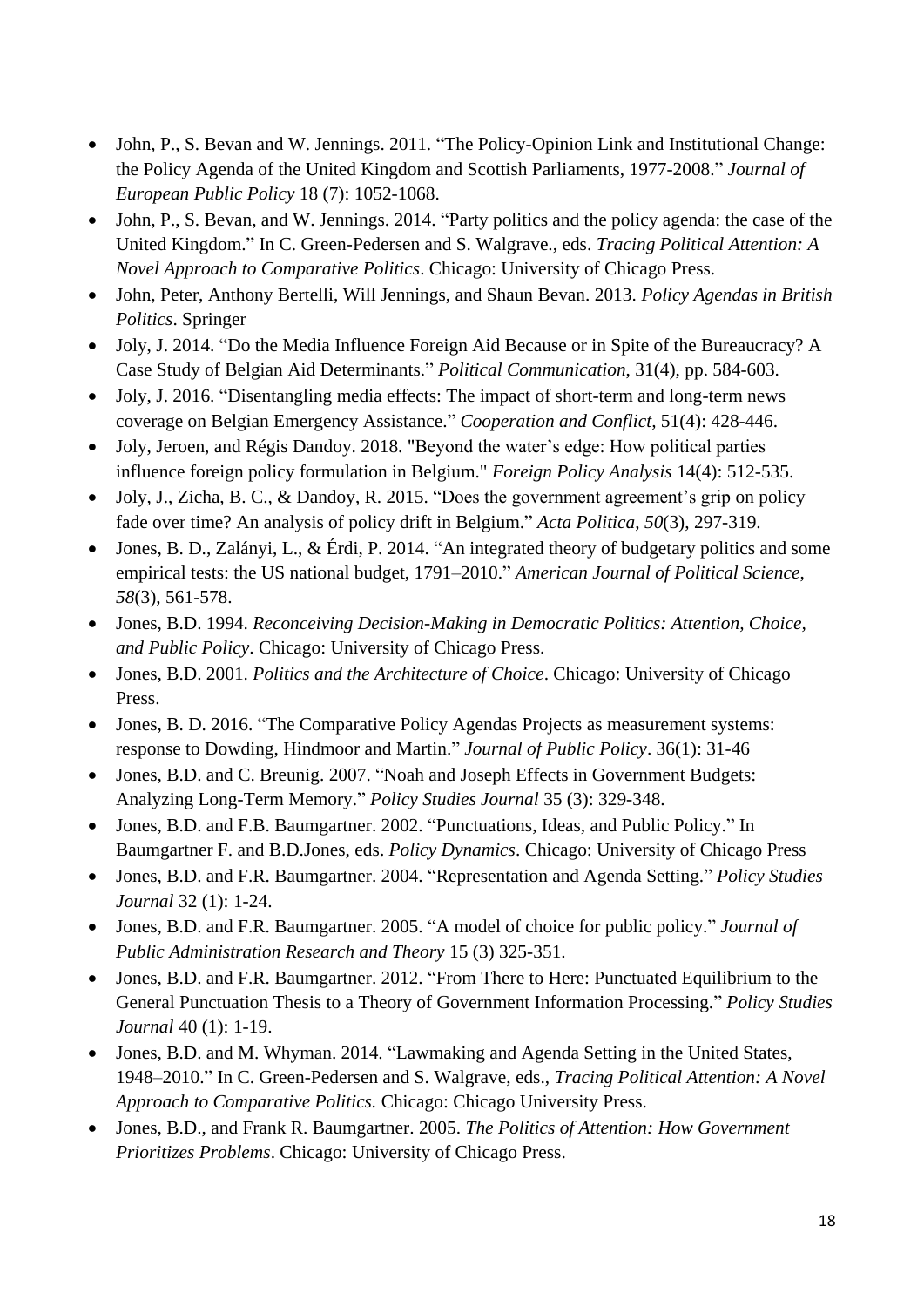- Jones, B.D., F.R. Baumgartner, and J.C. Talbert. 1993. "The destruction of issue monopolies in Congress." *The American Political Science Review* 87 (3): 657.
- Jones, B.D., F.R. Baumgartner, and J.L. True. 1998. "Policy punctuations: U.S. budget authority, 1947-1995." *The Journal of Politics* 60 (1): 1-33.
- Jones, B.D., F.R. Baumgartner, C. Breunig, C. Wlezien, S. Soroka, M. Foucault, A. Francois, C. Green-Pedersen, C. Koski, P. John, P.B. Mortensen, F. Varone, and S. Walgrave. 2009. "A General Empirical Law of Public Budgets: A Comparative Analysis." *American Journal of Political Science* 53 (4): 855-873.
- Jones, B.D., G. Boushey, and S. Workman. 2004. "Behaviorial Rationality and the Policy Process", pp. 39-64 in *Handbook of Public Policy*, B. Guy Peters and Jon Pierre, eds.London: Sage.
- Jones, B.D., H. Larsen-Price, and J. Wilkerson. 2009. "Representation and American Governing Institutions." *Journal of Politics* 71: 277-290.
- Jones, B.D., J.L. True, and F.R. Baumgartner. 1997. "Does incrementalism stem from political consensus or from institutional gridlock?" *American Journal of Political Science* 41 (4): 1319- 1339.
- Jones, B.D., T. Sulkin, and H.A. Larsen. 2003. "Policy Punctuations in American Political Institutions." *The American Political Science Review* 97 (1): 151-169.
- Jones, Bryan D., Chang-Jin Kim, and Richard Startz. 2010. "Does Congress Realign or Smoothly Adjust? A Discrete Switching Model of Partisan Regimes." *Statistical Methodology*  7: 254-276. Special Issue: Statistical Methods for the Social Sciences.
- Jones, Bryan D., Derek Epp, and Frank R. Baumgartner. 2019. "Democracy, Authoritarianism, and Policy Punctuations." *International Review of Public Policy* 1: 7-26.
- Jones, Bryan D. 2002. "Bounded Rationality and Public Policy: Herbert A. Simon and the Decisional Foundation of Collective Choice." *Policy Sciences* 35: 269-284.
- Jones, Bryan D. 1994. "A Change of Mind or a Change of Focus? A Theory of Choice Reversals in Politics." *Journal of Public Administration Research and Theory* 4: 141-77.
- Jones, Bryan D., Sean M. Theriault, and Michelle Whyman. 2019. *The Great Broadening: How the Vast Expansion of the Policymaking Agenda Transformed American Politics*. Chicago: University of Chicago Press.
- Jones, M.D. and H.C. Jenkins-Smith. 2009. "Trans-Subsystem Dynamics: Policy Topography, Mass Opinion, and Policy Change." *Policy Studies Journal* 37 (1): 37-58.
- Jordan, M.M. 2003. "Punctuations and Agendas: A New Look at Local Government Budget Expenditures." *Journal of Policy Analysis and Management* 22 (3): 345-360.
- Junk, J. 2011. "Method Parallelization and Method Triangulation: Method Combinations in the Analysis of Humanitarian Interventions." *German Policy Studies* 7 (3): 83-116, 233.
- Jurka, T. P., L. Collingwood, A. E. Boydstun, E. Grossman and W. van Atteveldt. 2013. "RTextTools: A Supervised Learning Package for Text Classification." *The R Journal*, 5 (1): 6- 12.
- Kamieniecki, S. 2000. "Testing Alternative Theories of Agenda Setting: Forest Policy Change in British Columbia, Canada." *Policy Studies Journal* 28 (1): 176.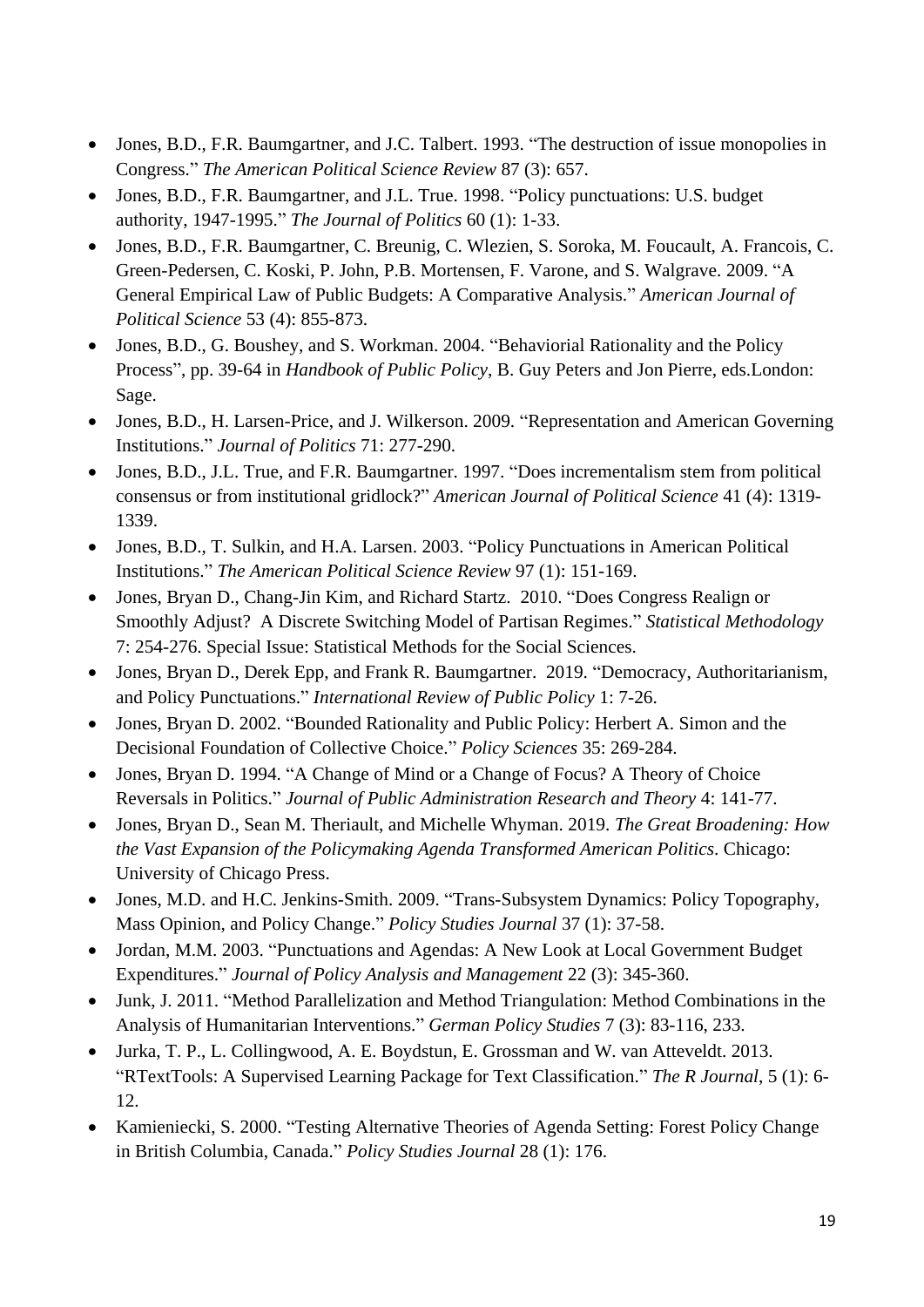- Kenny, S. 2003. "Where Is Gender in Agenda-Setting?" *Women and Politics* 25: 179-204.
- Kimrey, C. M. 2016. "Opportunities in Crisis and Catastrophe: The Issue-Attention Cycle and Political Reality." *Homeland Security Affairs*. XII
- Kiss, S.J. 2013. "Legislation by Agenda-Setting: Assessing the Media's Role in the Regulation of Bisphenol A in the U.S. States." *Mass Communication and Society* 16 (5): 687-712.
- Koski, C., and S. Workman. 2018. "Drawing practical lessons from punctuated equilibrium theory." *Policy and Politics*. 46(2): 293-308
- Kovari, J. 2016. "Applying punctuated equilibrium theory to municipal and county operating and capital budgets." *Journal of Public Budgeting, Accounting & Financial Management*. 28(4): 405-435
- Krutz, G.S. 2002. "Omnibus Legislation: An Institutional Reaction to the Rise of New Issues." In Baumgartner F. and B.D.Jones, eds. *Policy Dynamics*. Chicago: University of Chicago Press
- Kuhlmann, J., and J. van der Heijden. 2018. "What Is Known about Punctuated Equilibrium Theory? And What Does That Tell Us about the Construction, Validation, and Replication of Knowledge in the Policy Sciences?" *Review of Policy Research*. 35(2): 326-347
- Kwak, S. 2017. "Windows of Opportunity, Revenue Volatility, and Policy Punctuations: Testing a Model of Policy Change in the American States." *Policy Studies Journal* 45(2):265- 288.
- Kwon, Sung-Wook, Sang Ok Choi, and Sang-Seok Bae. 2013. "Effects of political institutions on punctuated-equilibrium in local emergency management policy processes: Examination of county governments in Florida, US." *Lex Localis-Journal of Local Self-Government* 11.2.
- Lacireno-Paquet, N. and T.T. Holyoke. 2007. "Moving forward or sliding backward: The evolution of charter school policies in Michigan and the District of Columbia." *Educational Policy* 21 (1): 185-214.
- Lam, W. F., & Chan, K. N. 2015. How authoritarianism intensifies punctuated equilibrium: The dynamics of policy attention in Hong Kong. *Governance*, *28*(4), 549-570.
- Lane, L. 2006. "The Political Economy of U.S. Greenhouse Gas Controls", pp. 162-196 in R. Repetto, ed., *Punctuated Equilibrium and the Dynamics of U.S. Environmental Policy*. New Haven: Yale University Press.
- Larsen, L.T., D.T. Studlar, and C. Green-Pedersen. 2012. "Morality Politics in the United Kingdom: Trapped between Left and Right", pp. 114-136 in I. Engeli, C. Green-Pedersen and L.T. Larsen, eds., *Morality Politics in Western Europe. Parties, Agendas and Policy Choices*. Palgrave Macmillan.
- Larsen-Price, H.A. 2012. "The right tool for the job: The canalization of presidential policy attention by policy instrument." *Policy Studies Journal* 40 (1): 147-168.
- Lavertu, S. and D.L. Weimer. 2009. "Integrating Delegation into the Policy Theory Literature." *Policy Studies Journal* 37 (1): 93-102.
- Li, A. Y. 2016. "Dramatic Declines in Higher Education Appropriations: State Conditions for Budget Punctuations." *Research in Higher Education*, 1-35.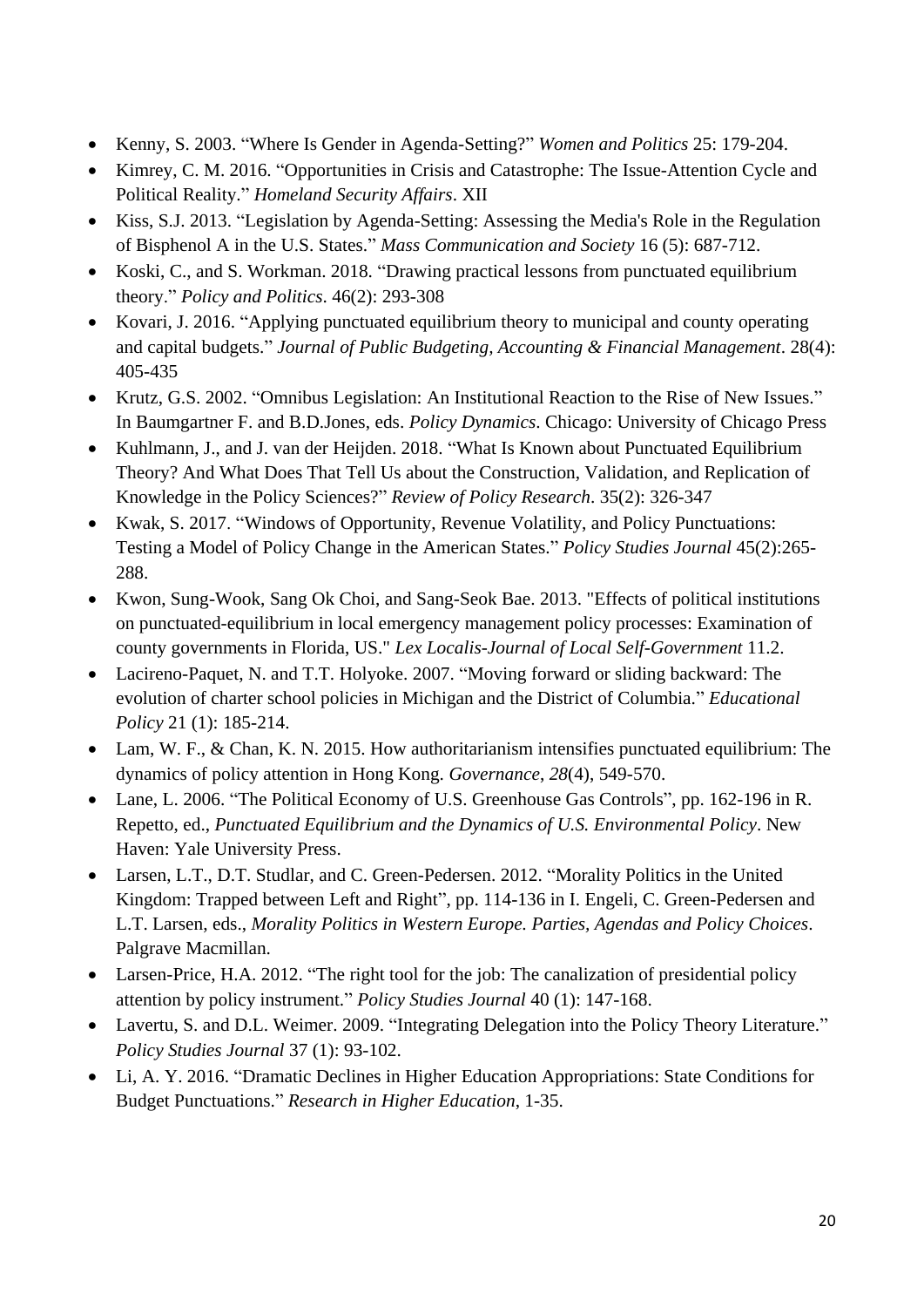- Liu, X., E. Lindquist, A. Vedlitz, and K. Vincent. 2010. "Understanding Local Policymaking: Policy Elites' Perceptions of Local Agenda Setting and Alternative Policy Selection." *Policy Studies Journal* 38 (1): 69-91.
- Liu, X., E. Lindquist, and A. Vedlitz. 2011. "Explaining Media and Congressional Attention to Global Climate Change, 1969-2005: An Empirical Test of Agenda-Setting Theory." *Political Research Quarterly* 64 (2): 405-419.
- Loftis, M. W., and P. Mortensen. 2018. "A dynamic linear modelling approach to public policy change." *Journal of Public Policy*. 38(4): 553-579
- Loftis, Matt W., and Peter B. Mortensen. 2020. "Collaborating with the Machines: a hybrid method for classifying policy documents." *Policy Studies Journal* 48.1: 184-206.
- Lovett, J., Bevan, S., & Baumgartner, F. R. 2015. "Popular presidents can affect congressional attention, for a little while." *Policy Studies Journal*, *43*(1), 22-43.
- Lowery, D. and V. Gray. 2004. "A Neopluralist Perspective on Research on Organized Interests." *Political Research Quarterly* 57 (1): 163-175.
- Lowery, D., V. Gray, M. Fellowes, and J. Anderson. 2004. "Living in the moment: Lags, leads, and the link between legislative agendas and interest advocacy." *Social Science Quarterly* 85 (2): 463-477.
- Lowry, W. 2006. "Potential Focusing Projects and Policy Change." *Policy Studies Journal* 34 (3): 313-335.
- Luke, L. 2021. "The punctuated equilibrium model of public policy: explaining inertia in Singapore's Mother Tongue policy." *Language Policy*. 20(4): 623-643.
- Lundgren, M., T. Squatrito, and J. Tallberg. 2018. "Stability and change in international policymaking: A punctuated equilibrium approach." *The Review of International Organizations*. 13(4): 547-572
- MacLeod, M.C. 2002. "The Logic of Positive Feedback: Telecommunications Policy through the Creation, Maintenance, and Destruction of a Regulated Monopoly." In Baumgartner F. and B.D.Jones, eds. *Policy Dynamics*. Chicago: University of Chicago Press
- Maesschalck, J. 2002. "When Do Scandals Have an Impact on Policymaking?" *International Public Management Journal* 5: 169-193.
- Maijerink, S. 2008. "Explaining continuity and change in international policies: Issue linkage, venue change, and learning on policies for the river Scheldt estuary 1967-2005." *Environment and Planning A* 40 8 (4): 848-866.
- Mallinson, Daniel J. 2016. "Agenda Instability in Pennsylvania Politics: Lessons for Future Replication." *Research & Politics* January-March: 1-9.
- Mallinson, D. J. 2016. "Building a Better Speed Trap: Measuring Policy Adoption Speed in the American States." *State Politics & Policy Quarterly*. 16(1): 98-120
- Maor, M. 2014. "Policy bubbles: Policy overreaction and positive feedback." *Governance*, *27*(3), 469-487.
- Maor, M. 2012. "Policy overreaction." *Journal of Public Policy* 32 (3): 231-259.
- Maor, M. 2016. "Emotion-driven negative policy bubbles." *Policy Sciences*. 49(2): 191-210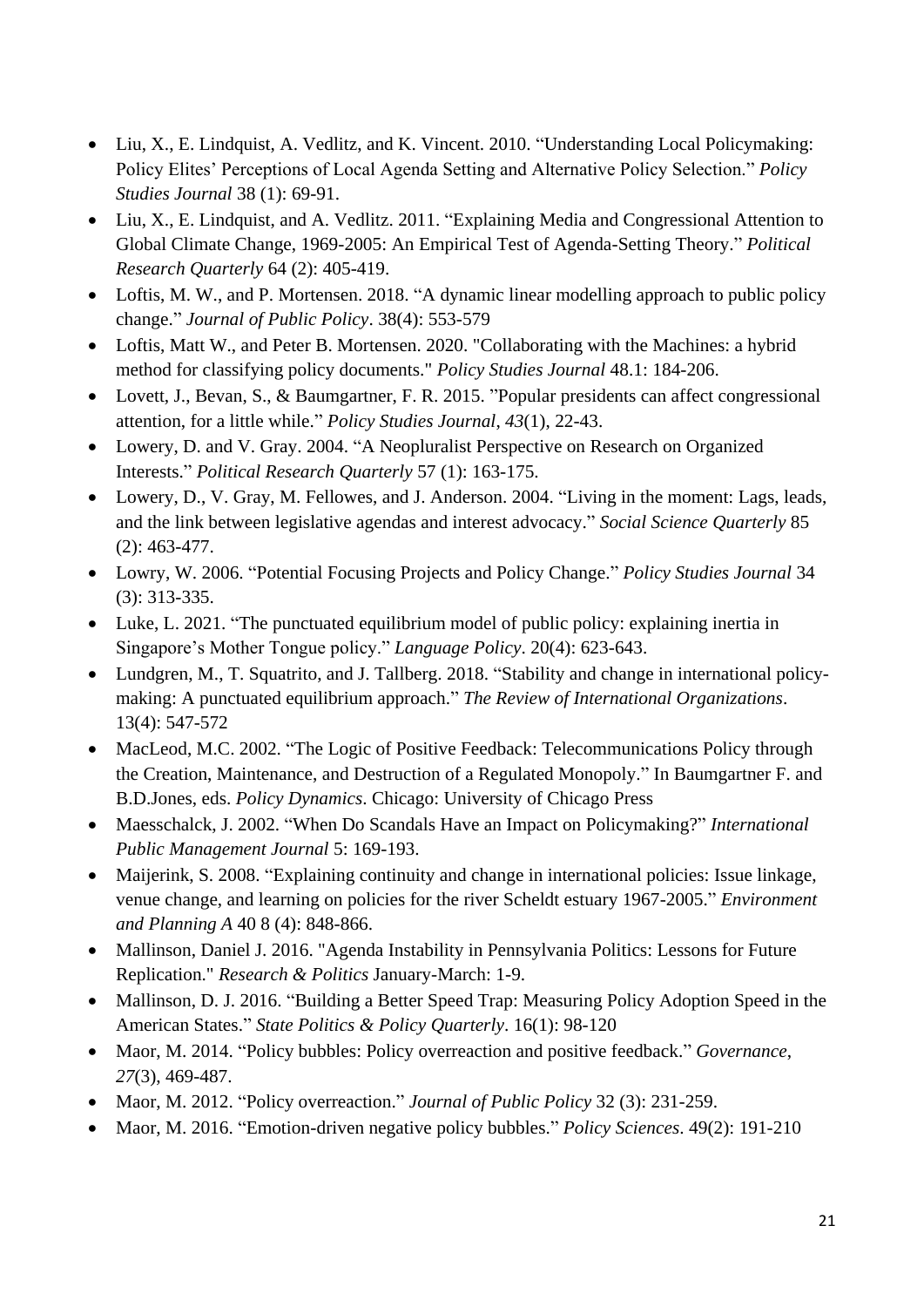- Maor, M. 2017. "The implications of the emerging disproportionate policy perspective for the new policy design studies." *Policy Sciences*. 50(3): 383-398
- Maor, M. 2018. "Rhetoric and doctrines of policy over- and underreactions in times of crisis." *Policy and Politics*. 46(1): 47-63
- Maor, M. 2021. "Deliberate disproportionate policy response: towards a conceptual turn." *Journal of Public Policy*. 41(1): 185-208
- Martin, M. H., & Streams, M. 2015. "Punctuated Equilibrium Theory: An Empirical Investigation of Its Relevance for Global Health Expenditure." *Public Budgeting & Finance*, *35*(1), 73-94.
- May, P.J., J. Sapotichne, and S. Workman. 2006. "Policy Coherence and Policy Domains." *Policy Studies Journal* 34 (3): 381-403.
- May, P.J., J. Sapotichne, and S. Workman. 2009. "Widespread Policy Disruption and Interest Mobilization." *Policy Studies Journal* 37 (4): 793-815.
- May, P.J., J. Sapotichne, and S. Workman. 2009. "Widespread Policy Disruption: Terrorism, Public Risks, and Homeland Security." *Policy Studies Journal* 37 (2): 171-194.
- May, P.J., S. Workman, and B.D. Jones. 2008. "Organizing Attention: Responses of the Bureaucracy to Agenda Disruption." *Journal of Public Administration Research and Theory* 18 (4): 517-541.
- May, Feter J., and Samuel Workman. 2009. "The Paradox of Agency Issue Attention: The Bush Administration and Homeland Security." *President George W. Bush's Influence over Bureaucracy and Policy*. Palgrave Macmillan, New York. 123-146.
- Mazey, S. 1998. "The European Union and Women's Rights: From the Europeanization of National Agendas to the Nationalization of a European Agenda?" *Journal of European Public Policy* 5 (1): 131-152.
- Mazey, S. and J. Richardson. 2001. "Interest Groups and EU Policy-Making: Organisational Logic and Venue Shopping", pp. 217-237 in Jeremy Richardson, ed., *European Union: Power and Policy-Making*, 2nd ed. London and New York: Routledge.
- Mcbeth, M.K., E.A. Shanahan, P.L. Hathaway, L.E. Tigert, and L.J. Sampson. 2010. "Buffalo tales: interest group policy stories in Greater Yellowstone." *Policy Sciences* 43 (4) 391-409.
- McCool, D. 1998. "The subsystem family of concepts: A critique and a proposal." *Political Research Quarterly* 51 (2): 551-570.
- McLendon, M.K. 2003. "The Politics of Higher Education: Toward an Expanded Research Agenda." *Educational Policy* 17 (1): 165-191.
- McNew-Birren, J. 2015. "All policy is local: punctuated equilibrium theory and the politics of US lead regulation." *Environmental Politics*, *24*(5), 681-702.
- Meijerink, S. 2005. "Understanding policy stability and change. The interplay of advocacy coalitions and epistemic communities, windows of opportunity, and Dutch coastal flooding policy 1945-2003." *Journal of European Public Policy* 12 (6): 1060-1077.
- Miller, Lisa L. 2016. *The Myth of Mob Rule: Violent Crime and Democratic Politics*. New York: Oxford University Press.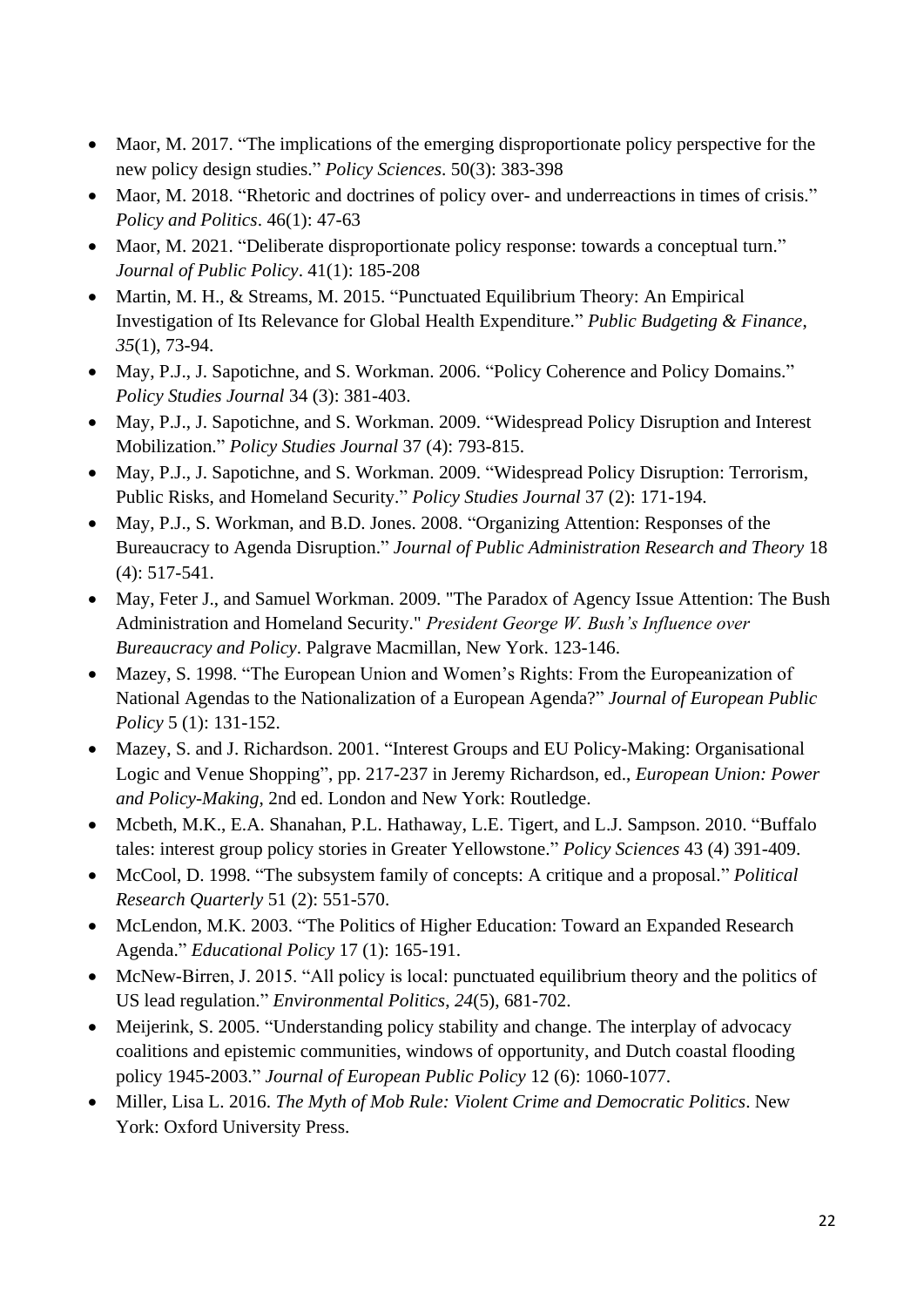- Mintrom, M. and P. Norman. 2009. "Policy Entrepreneurship and Policy Change." *Policy Studies Journal* 37 (4): 649-667.
- Mondou, M., Skogstad, G., & Houle, D. 2014. "Policy image resilience, multidimensionality, and policy image management: a study of US biofuel policy." *Journal of Public Policy*, *34*(1), 155.
- Montpetit Éric and Martial Foucault. 2014. "On the Relative Neglect of Horizontal Intergovernmental Relations in Canada" in ed. Nadia Verrelli. *The Changing Federal Environment: Rebalancing Roles?* Montréal: McGill-Queen's University Press.
- Montpetit, É. and M. Foucault. 2012. "Canadian Federalism and Change in Policy Attention: A Comparison with the United Kingdom." *Canadian Journal of Political Science* 45 (3): 635-656.
- Montpetit, Éric. 2012. "Are Interprovincial Relations Becoming More Important than Federal-Provincial Ones?" *Federal News* 3 : 1-6.
- Mortensen, Peter B. 2010. "Political Attention and Public Policy: A Study of How Agenda Setting Matters." *Scandinavian Political Studies*, 33, 4, 356-380.
- Mortensen, Peter B., & Creen-Pedersen, C. 2015. "Institutional Effects of Changes in Political Attention: Explaining Organizational Changes in the Top Bureaucracy." *Journal of Public Administration Research & Theory*, *25*(1).
- Mortensen, Peter B., & Seeberg, H. B. 2016. "Why Are Some Policy Agendas Larger than Others?" *Policy Studies Journal*, *44*(2), 156-175.
- Mortensen, Peter B. , C. Green-Pedersen, G. Breeman, W. Jennings, P. John, A. Timmermans, L. Chaques and A. Palau. 2011. "Comparing Government Agendas: Executive Speeches in the Netherlands, United Kingdom and Denmark." *Comparative Political Studies* 44 (8): 973-1000.
- Mortensen, Peter B. 2005. "Policy Punctuations in Danish Local Budgeting." *Public Administration* 83 (4): 931-950.
- Mortensen, Peter B. 2007. "Stability and Change in Public Policy: A Longitudinal Study of Comparative Subsystem Dynamics." *Policy Studies Journal* 35 (3): 373-394.
- Mortensen, Peter B. 2009. "Political Attention and Public Spending in the United States." *Policy Studies Journal* 37 (3): 435-455.
- Mortensen, Peter B., Matt W. Loftis, and Henrik B. Seeberg. 2022. *Explaining Local Policy Agendas. Institutions, Problems, elections and Actors*. Palgrave Macmillan.
- Mosier, S. L. 2019. "Policies as species: Viewing and classifying policy from an evolutionary biology perspective." *Politics and the Life Sciences*. 38(2) 117-131
- Mossberger, K. and G. Stoker. 1997. "Inner-city policy in Britain: Why it will not go away." *Urban Affairs Review* 32 (3): 378-402.
- Myroslava, H., M. Dobbins, and J. Jungblut. 2020. "Exploring Change and Stability in Ukrainian Higher Education and Research: A Historical Analysis Through Multiple Critical Junctures." *Higher Education Policy*. 33(1): 111-133
- Ni, A.Y. and A.T. Ho. 2008. "A Quiet Revolution or a Flashy Blip? The Real ID Act and U.S. National Identification System Reform." *Public Administration Review* 68 (6): 1063-1078, 970.
- Nowlin, M.C. 2011. "Theories of the Policy Process: State of the Research and Emerging Trends." *Policy Studies Journal* 39 (S1): 41-60.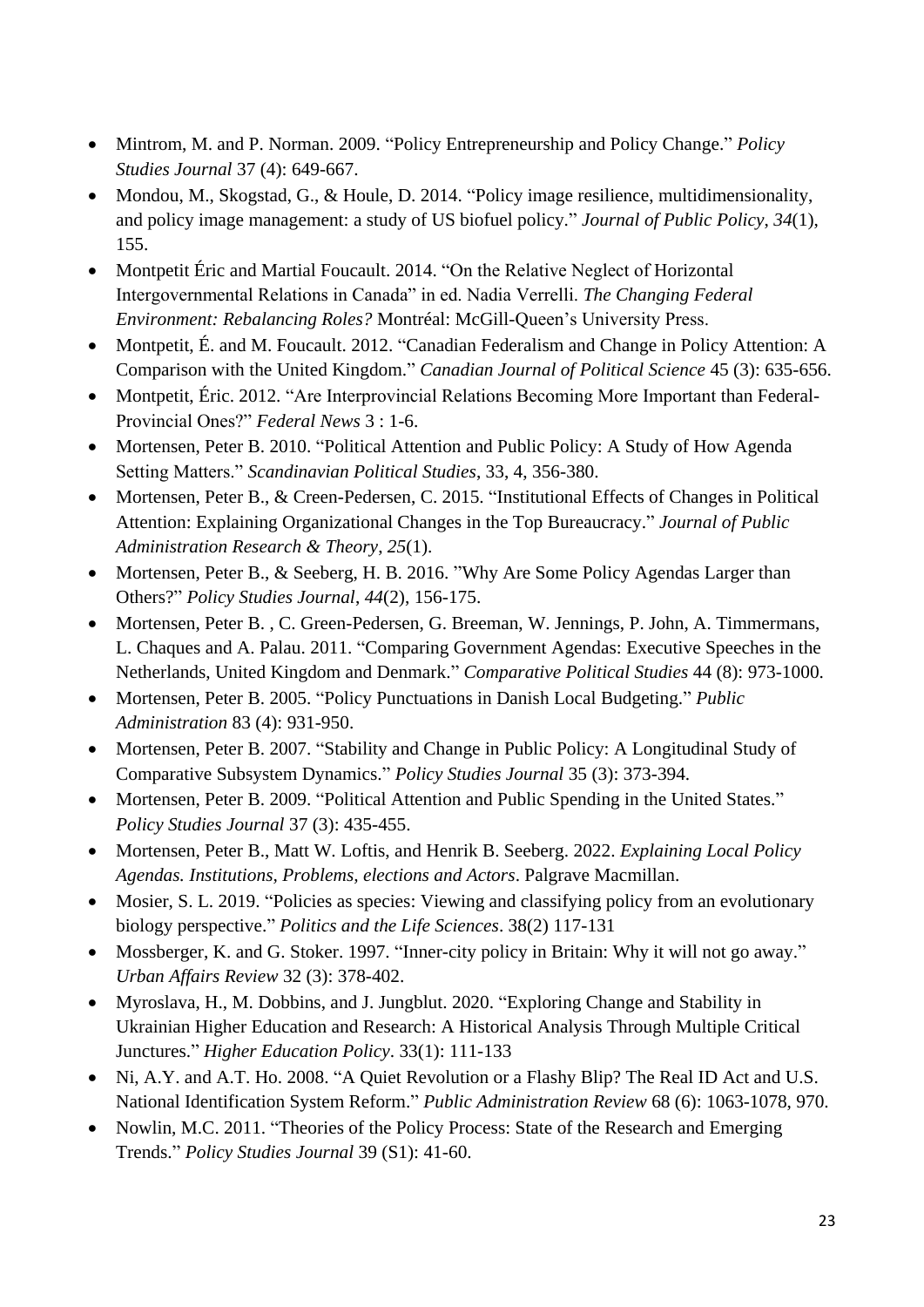- Ohemeng, F.K. and F.K. Anebo. 2012. "The Politics of Administrative Reforms in Ghana: Perspectives from Path Dependency and Punctuated Equilibrium Theories." *International Journal of Public Administration* 35 (3): 161-176.
- Omri, C., and F. Itay. 2021. "A friction perspective for negotiating renewable energy targets: the Israeli case." *Policy Studies*. 54(2): 313-344.
- Otjes, Simon & Christoffer Green-Pedersen. 2019. "When do political parties prioritize labour? Issue attention between party competition and interest group power." *Party Politics*, 27(4), 619- 630.
- Pauw, J. 2007. "A measurement of year-on-year variation in the allocations to national departments in South Africa (2003/4-2007/8) from a public management point of view." *Politeia* 26 (3): 252-272.
- Penner, E., K. Blidock and S. Soroka. 2006. "Legislative priorities and public opinion: representation of partisan agendas in the Canadian House of Commons." *Journal of European Public Policy* 13 (7): 1006-1020.
- Pierce, J. 2021. "Emotions and the policy process: enthusiasm, anger and fear." *Policy and Politics*. 49(4): 595-614.
- Pietryka, M. T. and A. E. Boydstun. 2012. "The Benefits of Going Maverick: How Candidates Can Use Agenda-Setting to Influence Citizen Motivations and Offset Unpopular Issue Positions." *Political Behavior*, 34 (4): 737-763.
- Plein, L.C. 1994. "Agenda Setting, Problem Defnition, and Policy Studies." *Policy Studies Journal* 22 (4): 701.
- Poljak, Zeljko. 2018. "Policy Image in Urban Governance: Migration Crisis and the City of Zagreb." *Scandinavian Journal of Public Administration*, vol 22, no. 1
- Poljak, Zeljko. 2022. "Negative Interplay between Cabinet and Opposition Agendas: Evidence from Croatia." *Parliamentary Affairs*.
- Polman, D. and A. Gerry. 2021. "Reap what you sow: implementing agencies as strategic actors in policy feedback dynamics." *Policy Studies*. 54(4): 823-848.
- Pralle, S. 2006. "The 'Mouse That Roared': Agenda Setting in Canadian Pesticides Politics." *Policy Studies Journal* 34 (2): 171-194.
- Pralle, S.B. 2006. "Timing and sequence in agenda-setting and policy change: a comparative study of lawn care pesticide politics in Canada and the US." *Journal of European Public Policy* 13 (7): 987-1005.
- Pralle, S.B. 2003. "Venue shopping, political strategy, and policy change: The internationalization of Canadian forest advocacy." *Journal of Public Policy* 23: 233-260.
- Princen, S. 2013. "Punctuated equilibrium theory and the European Union." *Journal of European Public Policy*, *20*(6), 854-870.
- Princen, S. 2007. "Agenda-setting in the European Union: A Theoretical Exploration and Agenda for Research." *Journal of European Public Policy* 14 (1): 21-38.
- Princen, S. 2009. *Agenda-setting in the European Union*. Basingstoke: Palgrave Macmillan.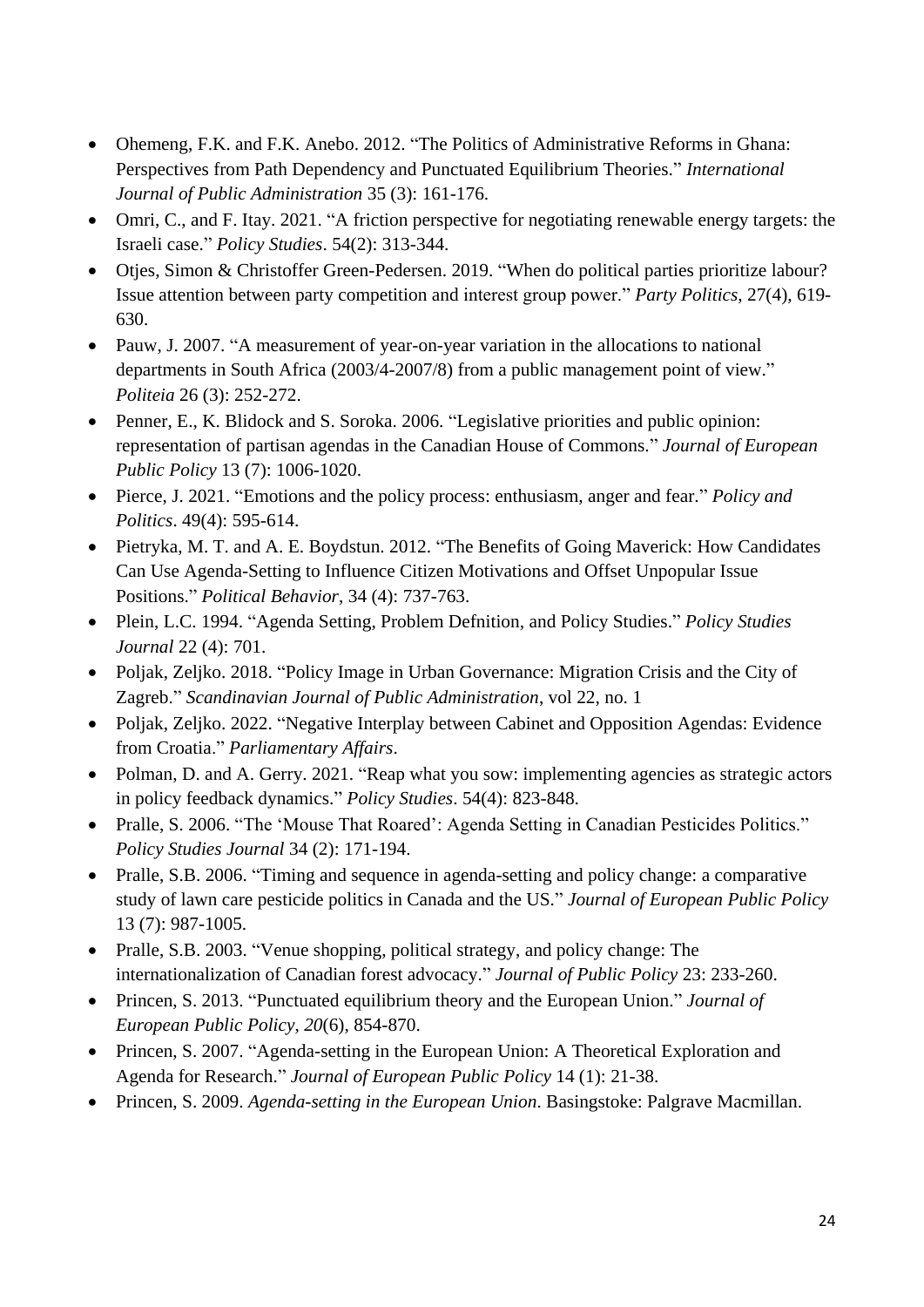- Princen, S. 2010. "Agenda Setting", pp. 107-131 in E. Versluis, M. van Keulen and P. Stephenson, eds., *Analyzing the European Union Policy Process*. Basingstoke: Palgrave Macmillan.
- Princen, S. 2010. "Venue shifts and policy change in EU fisheries policy." *Marine Policy*, 34  $(1)$ : 36-41.
- Princen, S. 2011. "Agenda-setting Strategies in EU Policy Processes." *Journal of European Public Policy* 18 (7): 927-943.
- Princen, S. 2013. "Punctuated equilibrium theory and the European Union." *Journal of European Public Policy* 20 (6): 854-870.
- Princen, S., and F. van Esch. 2016. "Paradigm formation and paradigm change in the EU's Stability and Growth Pact." *European Political Science Review,* 8(3): 355-375.
- Princen, S., K. Siderius, and S. Villasante. 2021. "Information processing in the European Union's Common Fisheries Policy." *Journal of Public Policy*. 41(3): 532-552
- Princen, S. and B. Kerremans. 2008. "Opportunity Structures in the EU Multilevel System." *West European Politics* 31 (6): 1129-1146.
- Princen, S. and M. Rhinard. 2006. "Crashing and Creeping: Agenda-setting Dynamics in the European Union." *Journal of European Public Policy* 13 (7): 1119-1132.
- Prindle, D.F. 2012. "Importing Concepts from Biology into Political Science: The Case of Punctuated Equilibrium." *Policy Studies Journal* 40 (1): 21-43.
- Pritoni, A. 2020. "Public Agendas and Policy Agendas in Three Western European Countries: A Qualitative Comparative Analysis." *Government and Opposition*. 55(3): 371-392
- Puleo L & Cavalieri A. 2021. "Electoral and Executive Agenda in Time of Populism: A Solemn Oath or Coalition Politics as Usual?" *Interdisciplinary Political Studies* 7(2): 197-232.
- Pump, B. 2011. "Beyond Metaphors: New Research on Agendas in the Policy Process." *Policy Studies Journal* 39 (S1): 1-12
- Rasmussen, A. 2015. "Participation in Written Government Consultations in Denmark and the UK: System and Actor-level Effects." *Government and Opposition*. 50(2): 271-299
- Rebessi, Elisa, & Zucchini, Francesco. 2018. "The role of the Italian Constitutional Court in the policy agenda: Persistence and change between the First and Second Republic." *Italian Political Science Review*, 48(3), 289–305.
- Resodihardjo, Sandra L. 2022 (forthcoming). "The Agenda-Setting Process and Crises: Toward a Conceptual Framework." In *The Oxford Encyclopedia of Crisis Analysis*, ed. Eric K. Stern. New York: Oxford University Press. Published ahead of print, 2021.
- Retallack, M. 2020. "Paradigmatic policy change or unintended subordination of rural autonomy: the case of source water protection in Ontario, Canada." *Policy Sciences*. 53(1) 85- 100
- Richardson, J. 2000. "Government, Interest Groups, and Policy Change." *Political Studies* 48: 1006-1025.
- Riposa, G. 2004. "Reinventing Paradise: Santa Monica's Sustainable City Program." *Public Administration Quarterly* 28 (1/2): 222-251.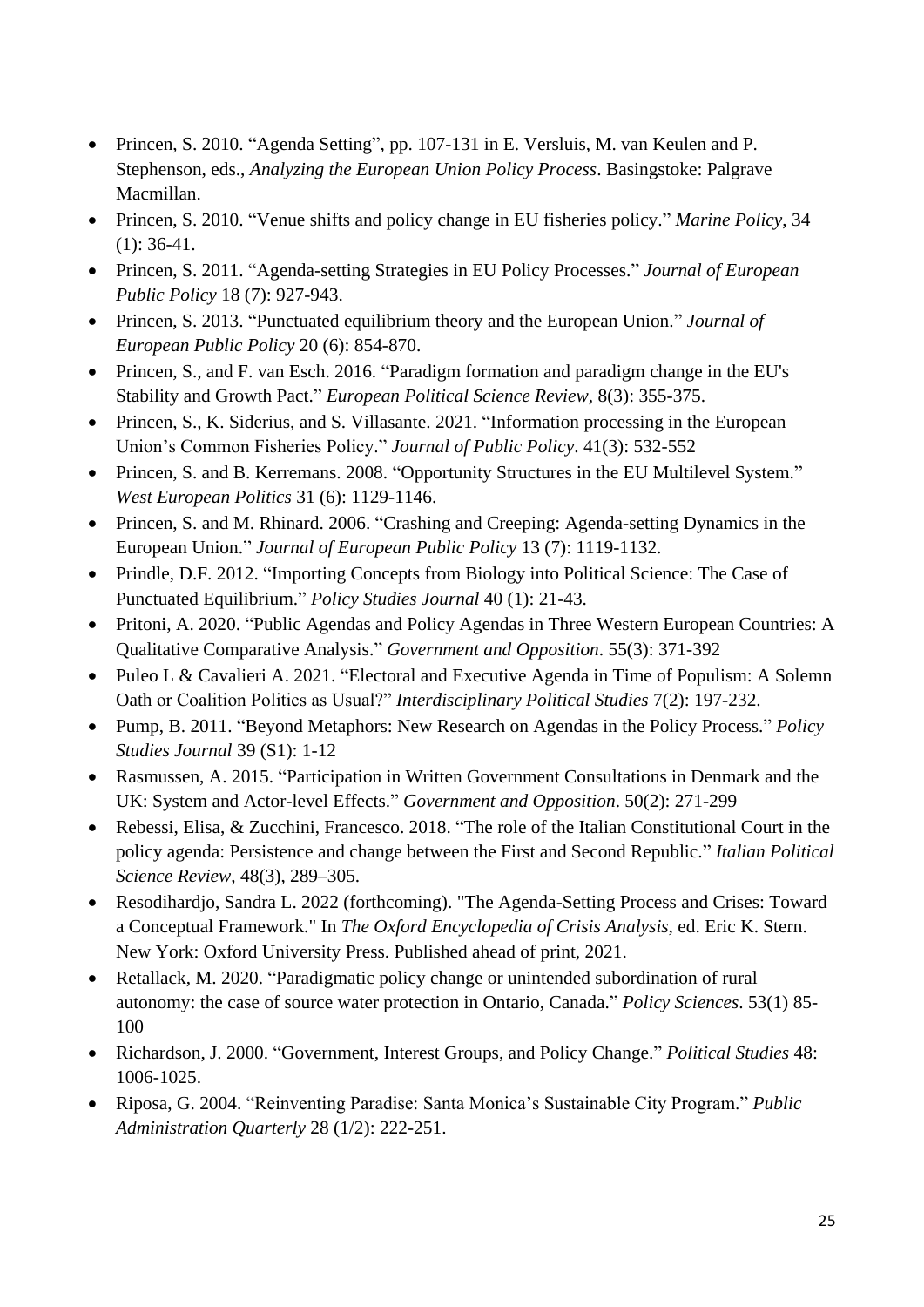- Robinson, R. 2014. "Culture and Legal Policy Punctuation in the Supreme Court's Gender Discrimination Cases." *Policy Studies Journal*, *42*(4), 555-589.
- Robinson, R.R. 2013. "Punctuated Equilibrium and the Supreme Court." *Policy Studies Journal* 41(4): 655-682.
- Robinson, S.E. 2007. "Punctuated Equilibrium Models in Organizational Decision Making", pp. 133-149 in Goktug Mortel, ed., *Handbook of Decision Making*. Boca Raton, FL: Taylor and Francis.
- Robinson, S.E. 2004. "Punctuated Equilibrium, Bureaucratization, and Budgetary Changes in Schools." *Policy Studies Journal* 32 (1): 25-39.
- Robinson, S.E. and F.R. Caver. 2006. "Punctuated Equilibrium and Congressional Budgeting." *Political Research Quarterly* 59 (1): 161-166.
- Robinson, S.E., F. Caver, K.J. Meier, and L.J. O'Toole Jr. 2007. "Explaining policy punctuations: Bureaucratization and budget change." *American Journal of Political Science* 51 (1): 140-150.
- Russell, Annelise; Dwidar, Maraam; Jones, Bryan D. 2017. "The Mass Media and the Policy Process." In Shanto Iyengar, Ed. *Oxford Research Encyclopedia of Politics*. Oxford University Press.
- Russell, Annelise; Eissler, Rebecca. 2022. "Conditional Presidential Priorities: Audience-Driven Agenda Setting." *American Politics Research*.
- Russo, F., & Verzichelli, L. 2016. "Government ideology and party priorities: The determinants of public spending changes in Italy." *Italian Political Science Review*, 46(3), 269-290.
- Ruud Wouters, Julie Sevenans, Rens Vliegenthart, Selective Deafness of Political Parties: Strategic Responsiveness to Media, Protest and Real-World Signals on Immigration in Belgian Parliament, Parliamentary Affairs, Volume 74, Issue 1, January 2021, Pages 27–51.
- Ryu, J. E. 2013. "Performance-Based Budgeting (Pbb), Allocative Efficiency, and Budget Changes: The Case Of The Us Department Of Commerce." *Public Finance and Management*, *13*(4), 335.
- Ryu, J.E. 2009. "Exploring the Factors for Budget Stability and Punctuations: A Preliminary Analysis of State Government Sub-Functional Expenditures." *Policy Studies Journal* 37 (3): 457-473.
- Ryu, J.E. 2011. "Legislative Professionalism and Budget Punctuations in State Government Sub-Functional Expenditures." *Public Budgeting and Finance* 31 (2): 22-42.
- Sapotichne, J. and B.D. Jones. 2012. "Setting City Agendas", pp. 442-467 in *The Oxford Handbook of Urban Politics*, K. Mossberger, S.E. Clarke, and P. John, eds. Oxford: Oxford University Press.
- Sapotichne, J., Johnson, M., & Park, Y. S. 2013. "Stability and change in US city policymaking: evidence and a path forward." *Urban Research & Practice*, *6*(3), 255-275.
- Sciarini, Pascal and Anke Tresch. 2019. "The political agenda-setting power of the media: The Europeanization nexus." *Journal of European Public Policy* 56(5): 734-751.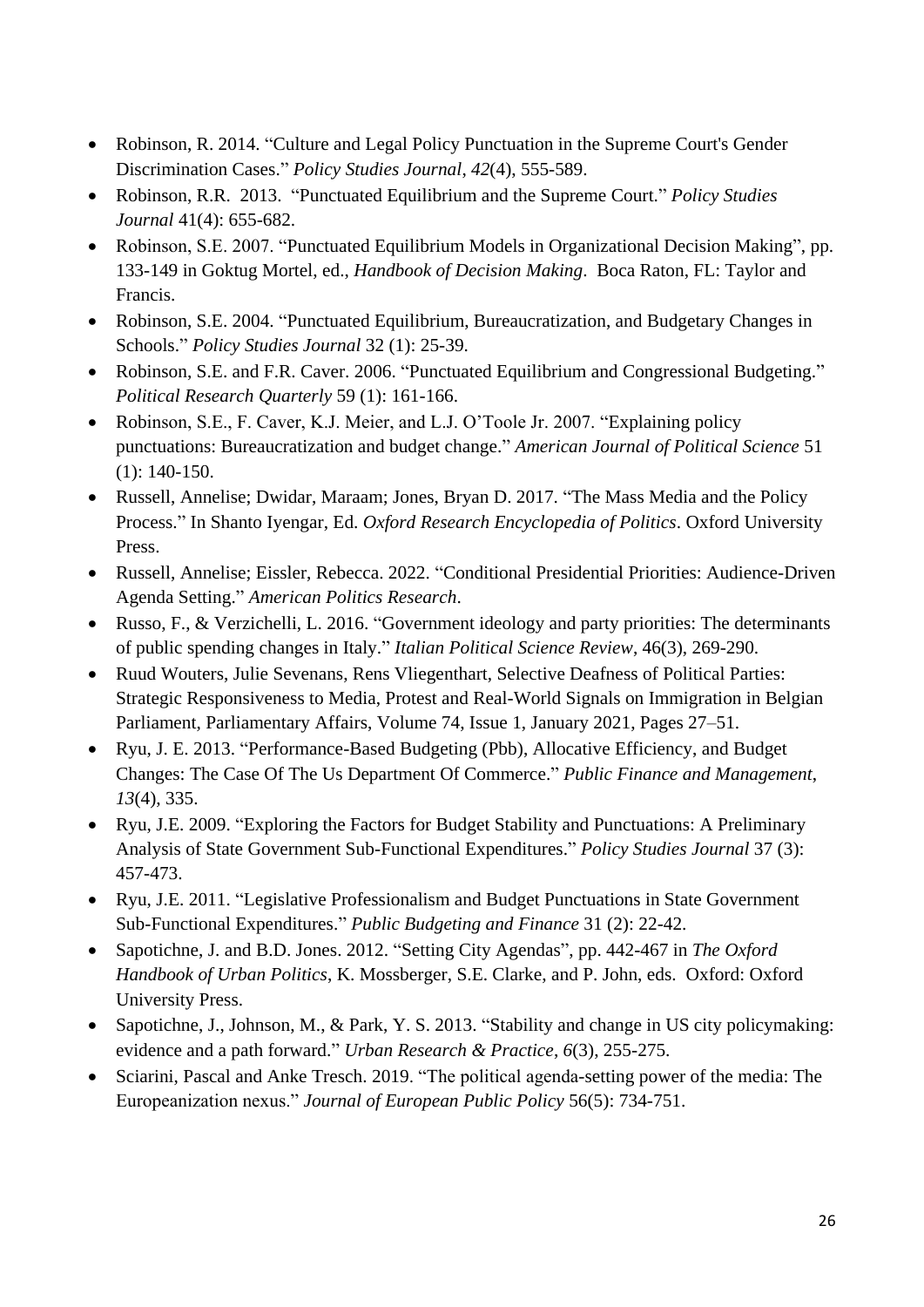- Sciarini, Pascal, Tresch, Anke and Rens Vliegenthart. 2020. "Political agenda-setting and building in small consensus democracies: Relationships between media and parliament in the Netherlands and Switzerland." *The Agenda Setting Journal* 4(1): 109-134.
- Sciarini, Pascal, Varone, Frédéric, Gava, Roy, Brouard, Sylvain, Navarro, Julien, Palau, Anna M. and Rens Vliegenthart. 2019. "The Europeanization of parliamentary attention in and out of the European Union: France, Spain, the Netherlands and Switzerland compared." In Baumgartner, Frank, Breunig, Christian and Emiliano Grossman (eds.). *Comparative Policy Agendas: Theory, Tools, Data*. Oxford: Oxford Univ. Press, pp. 317-333.
- Schiffino, N. and F. Varone. 2003. "ART Policy in Belgium: A Bioethical Paradise?", pp. 21-41 in Ivar Bleiklie et al., eds., *Comparative Biomedical Policy: Governing Assisted Reproductive Technologies*. London: Routledge, Coll: ECPR Studies in European Political Science.
- Schiffino, N., C. Ramjoué, and F. Varone. 2009. "Biomedical policies in Belgium and Italy: From regulatory reluctance to policy changes." *West European Politics* 32 (3): 559-585.
- Schneider, A.L. 2006. "Patterns of Change in the Use of Imprisonment in the American States: An Integration of Path Dependence, Punctuated Equilibrium and Policy Design Approaches." *Political Research Quarterly* 59: (3) 457-470.
- Scholten, P. and A. Timmermans. 2010. "Setting the immigrant policy agenda: Expertise and politics in the Netherlands, France and the United Kingdom." *Journal of Comparative Policy Analysis: Research and Practice* 12 (5): 527-544.
- Scholten, P.W.A. 2013. "Agenda dynamics and the multi-level governance of intractable policy controversies: the case of migrant integration policies in the Netherlands." *Policy Sciences* 46 (3): 217-236.
- Schrad, M.L. 2007. "Constitutional Blemishes: American Alcohol Prohibition and Repeal as Policy Punctuation." *Policy Studies Journal* 35 (3): 437-463.
- Schrad, M.L. 2010. *The Political Power of Bad Ideas*. Oxford: Oxford University Press.
- Schwartz, K. 2009. "The reform of public water utilities: Successful utility reform efforts as punctuated equilibria." *Water Policy* 11 (4): 401-412.
- Sebók, M., and T. Berki. 2017. "Incrementalism and punctuated equilibrium in Hungarian budgeting (1991-2013)." *Journal of Public Budgeting, Accounting & Financial Management*. 29(2): 151-180
- Sebők, M., and T. Berki. 2018. "Punctuated equilibrium in democracy and autocracy: an analysis of Hungarian budgeting between 1868 and 2013." *European Political Science Review*: EPSR. 10(4): 589-611
- Sebők, Miklós Boda, Zsolt (eds.). 2021. *Policy Agendas in Autocracy, and Hybrid Regimes: The Case of Hungary*. Palgrave Macmillan.
- Sebők, Miklós; Kubik, Bálint György; Molnár, Csaba; Járay, István; Székely, Anna. 2022. "Measuring legislative stability - A new approach with data from Hungary." *European Political Science* (forthcoming).
- Sebők, Miklós; M. Balázs, Ágnes; Molnár, Csaba. 2022. "Punctuated Equilibrium and Progressive Friction in Socialist Autocracy, Democracy and Hybrid Regimes." *Journal of Public Policy*, pp. 1-23.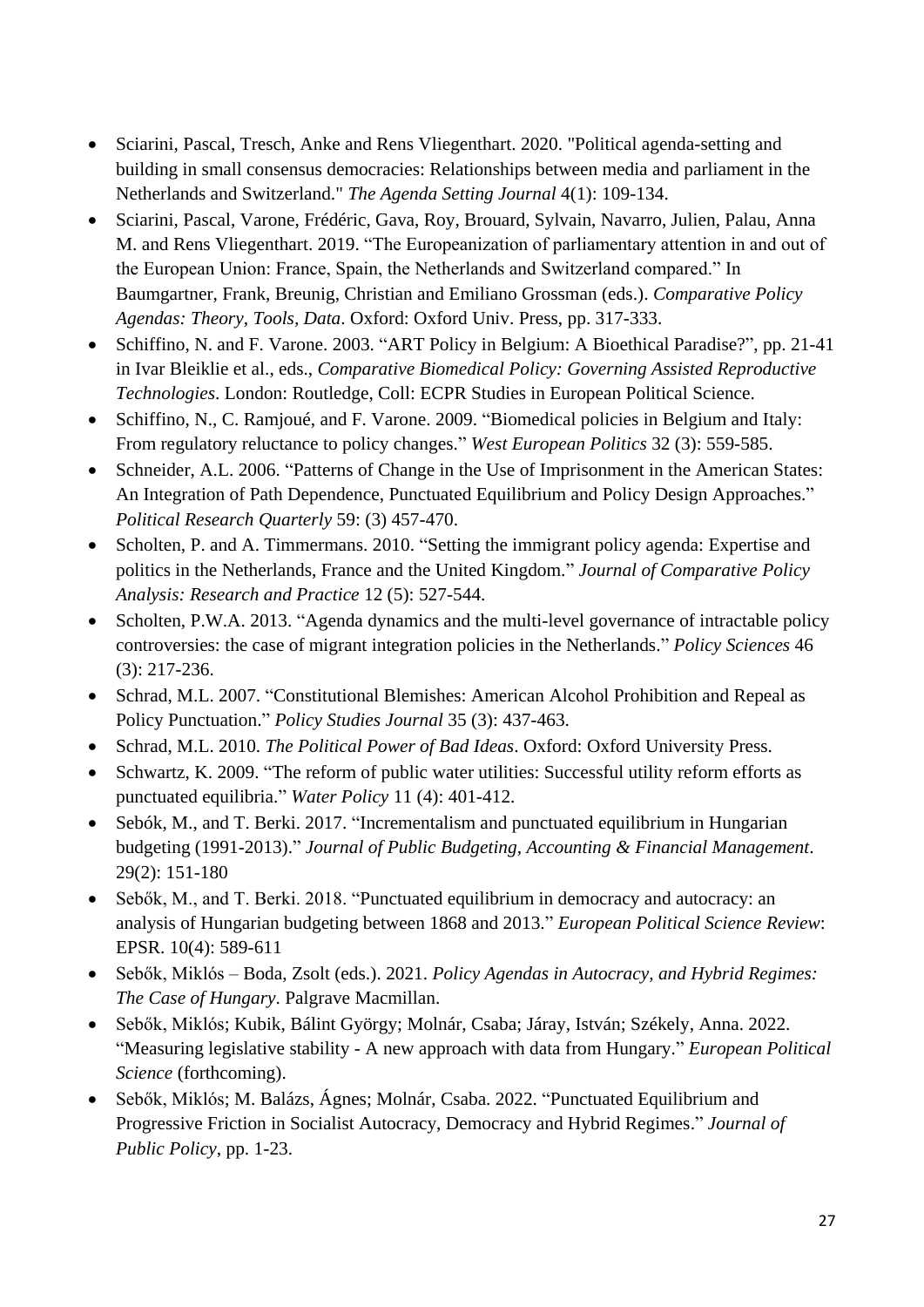- Seeberg, H. B. 2013. "The opposition's policy influence through issue politicisation." *Journal of Public Policy*, *33*(01), 89-107.
- Seeberg, H. B. 2016. "Opposition Policy Influence through Agenda‐setting: The Environment in Denmark, 1993–2009." *Scandinavian Political Studies*. 39(2):185-206.
- Seeberg, Henrik Bech. 2017. "How Stable is Political Parties' Issue Ownership? A Cross-time, Cross-national Analysis". *Political Studies*, 65, 2, 475-492.
- Seeberg, Henrik Bech. 2017. "What Can a Government Do? Government Issue Ownership and Real-World Problems." *European Journal of Political Research*, 56(2): 346-363.
- Seeberg, Henrik Bech. 2020. "The Impact of Opposition Criticism on the Public's Evaluation of Government Competence." *Party Politics*, 26(4):484-495.
- Seeberg, Henrik Bech. 2021. "Avoidance and engagement: Do societal problems fuel political parties' issue attention?", *Party Politics (*forthcoming*)*.
- Seeberg, Henrik Bech. 2022. "First avoidance, then engagement: Political parties' issue competition in the electoral cycle." *Party Politics* 28.2: 284-293.
- Seeberg, Henrik Bech. 2021. "The Power of the Loser: Evidence on an Agenda-Setting Model of Opposition Policy Influence." *European Journal of Political Research* (Forthcoming)
- Sevenans, Julie. 2018. "One concept, many interpretations: The media's causal roles in political agenda-setting processes." *European Political Science Review* 10.2: 245-265.
- Sevenans, J., & Vliegenthart, R. 2016. "Political Agenda-Setting in Belgium and the Netherlands: The Moderating Role of Conflict Framing." *Journalism & Mass Communication Quarterly*, *93*(1), 187-203.
- Shafi, Saahir & Daniel J. Mallinson. 2022. "Disproportionate policy dynamics in crisis and uncertainty: an international comparative analysis of policy responses to COVID-19." *Policy Studies*. 1-22.
- Sharp, T. 2019. "Wars, presidents, and punctuated equilibriums in US defense spending." *Policy Sciences*. 52(3): 367-396
- Shaw, R. D. 2019. "Arts Education Policy Development through Policy Frameworks." *Arts Education Policy Review*. 120(4): 185-197
- Sheingate, A. 2000. "Agricultural Retrenchment Revisited." *Governance* 23: 335-353.
- Sheingate, A.D. 2006. "Promotion Versus Precaution: The Evolution of Biotechnology Policy in the United States." *British Journal of Political Science* 36 (2): 243.
- Shiffman, J., T. Beer, and Y. Wu. 2002. "The emergence of global disease control priorities." *Health Policy and Planning* 17 (3): 225-234.
- Shockley, G.E. 2011. "Political environment and policy change: The National Endowment for the Arts in the 1990s." *Journal of Arts Management Law and Society* 41 (4): 267-284.
- Silva, V., J. Guillermom, and J. A. del Cid Castro. 2021. "The Colombian Political Agendas Project: analysing presidential attention during the administrations of Uribe and Santos (2002- 2018)." *Revista de Administração Pública*. 54(6): 1565-1587.
- Silvestre, H. C., & de Araújo, J. F. F. E. 2015. "Teoria do Equilíbrio Pontuado nas Políticas Públicas Brasileiras: O Caso do Ceará/Punctuated Equilibrium Theory in Brazilian Public Policy: The Case of Ceará." *Revista de Administração Contemporânea*, *19*(6), 696.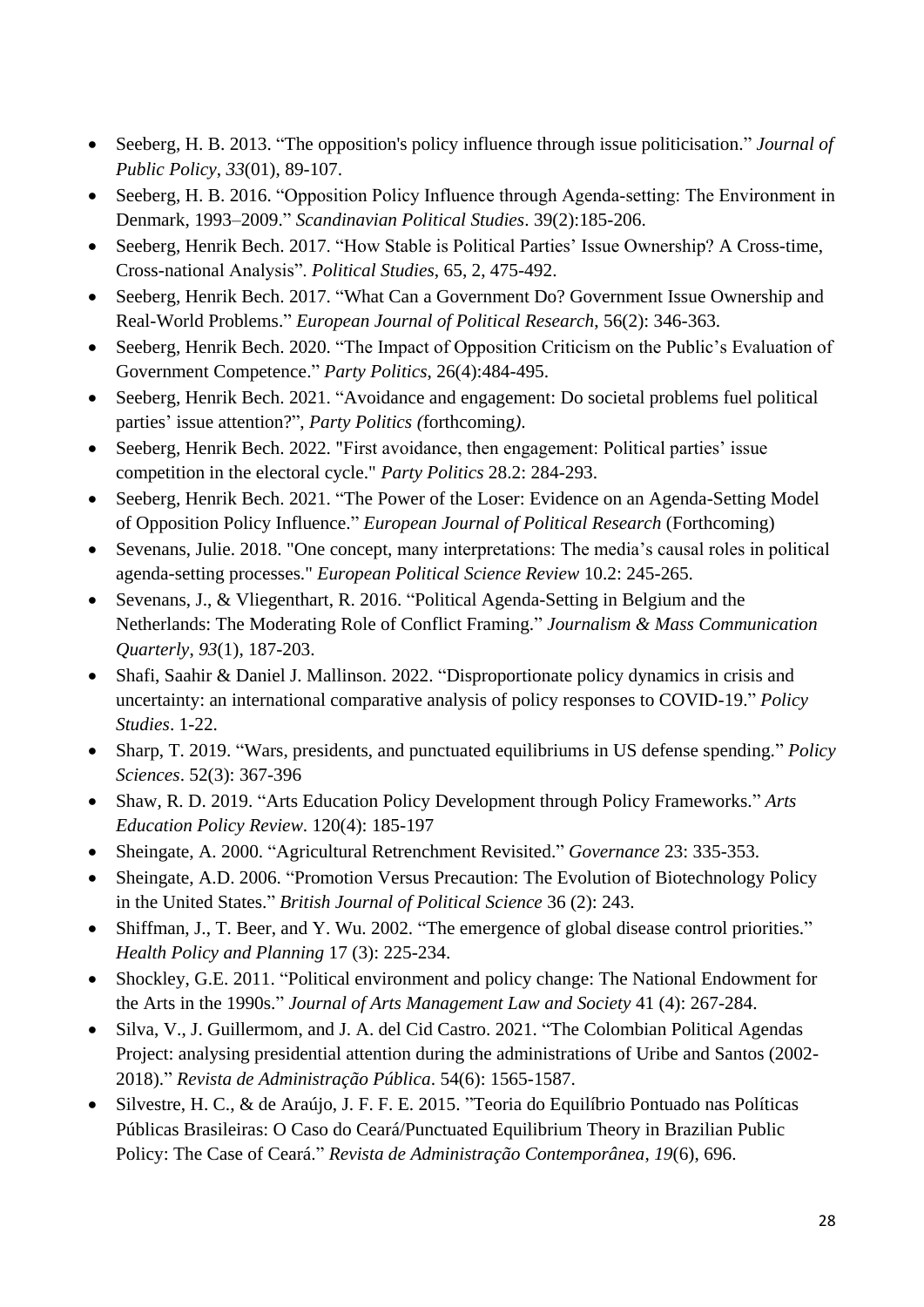- Sinko, M. 2016. "Policy change review of classification, measurement and factors." *Teorija in Praksa*. 53(1) 228-247,264-265
- Smith, S. L., J. Shiffman,Y. Shawar, Y. Ribhi, and Z. C. Shroff. 2021. "The rise and fall of global health issues: an arenas model applied to the COVID-19 pandemic shock." *Globalization and Health*. 17: 1-15.
- Smithsimon, G. 2016. "Punctuated Equilibrium: Community Responses to Neoliberalism in Three Suburban Communities in Baltimore County, Maryland." *The New American Suburb: Poverty, Race and the Economic Crisis*, 187.
- Soroka, S., E. Penner, and K. Blidook. 2009. "Constituency Influence in Parliament." *Canadian Journal of Political Science* 42 (3): 563-591.
- Soroka, S.N., C. Wlezien, and I. McLean. 2006. "Public Expenditures in the UK: How Measures Matter." *Journal of the Royal Statistical Society* A 169 Part 2: 255-71.
- Stone, E. 2018. "Is There 'Hope for Every Addicted American'? The New U.S. War on Drugs." *Social Sciences*. 7(1)
- Straus, R.M. 2011. "Citizens' use of policy symbols and frames." *Policy Sciences* 44 (1): 13-34.
- Studlar, D. T., & Cairney, P. 2014. "Conceptualizing punctuated and non-punctuated policy change: tobacco control in comparative perspective." *International Review of Administrative Sciences*, *80*(3), 513-531.
- Studlar, D. T. and G. J. Burns. 2015. "Toward the permissive society? Morality policy agendas and policy directions in Western democracies." *Policy Sciences*. 48(3): 273-291
- Swedlow, B. 2011. "Cultural surprises as sources of sudden, big policy change." *PS: Political Science and Politics* 44 (4): 736-739.
- Takahashi, T., J. Wil, K. Hiroaki, M. Kawase, M. Koji, S. Noriko, and T Atsushi. 2021. "New frontiers in Japanese Forest Policy: Addressing ecosystem disservices in the 21st century." *Policy Studies*. 54(4): 2272-2285.
- Talbert, J.C. and M. Potoski. 2002. "The Changing Public Agenda over the Postwar Period." In Baumgartner F. and B.D.Jones, eds. *Policy Dynamics*. Chicago: University of Chicago Press
- Talbert, J.C., B.D. Jones, and F.R. Baumgartner. 1995. "Nonlegislative Hearings and Policy Change in Congress." *American Journal of Political Science* 39 (2): 383.
- Thesen, G. 2013. "When good news is scarce and bad news is good: Government responsibilities and opposition possibilities in political agenda‐setting." *European Journal of Political Research*, *52*(3), 364-389.
- Thesen, Gunnar. 2014. "Political agenda setting as mediatized politics? Media–politics interactions from a party and issue competition perspective." *The International Journal of Press/Politics* 19.2: 181-201.
- Thesen, G. 2015. "Win some, lose none? Support parties at the polls and in political agendasetting." *Political Studies*, 1467-9248.
- Thesen, Gunnar, Christoffer Green-Pedersen, and Peter B. Mortensen. 2017. "Priming, issue ownership, and party support: The electoral gains of an issue-friendly media agenda." *Political Communication* 34.2: 282-301.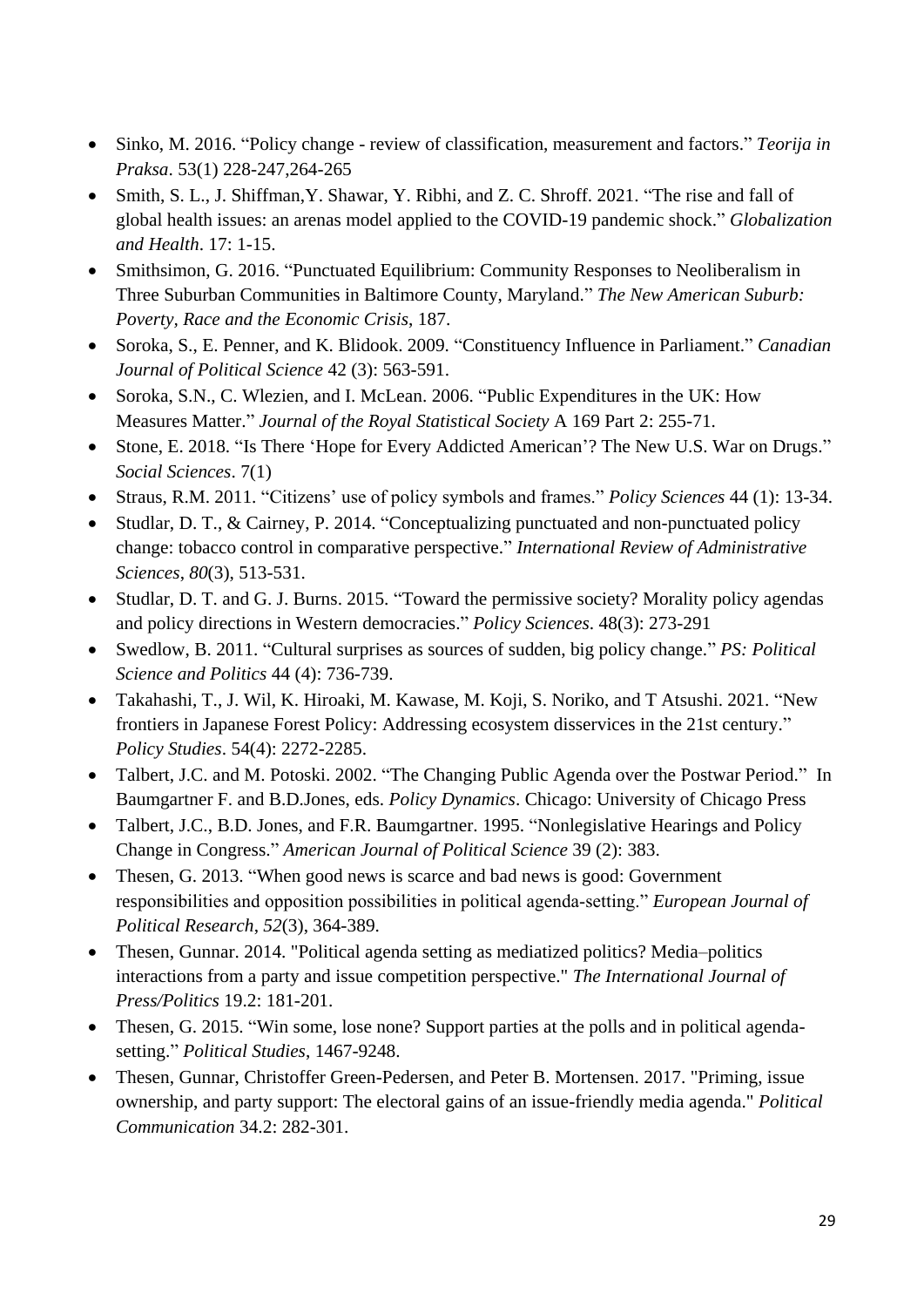- Thesen, G. 2018. "News Content and Populist Radical Right Party Support. The Case of Denmark", *Electoral Studies* Volum 56. s. 80-89.
- Thesen, Gunnar, Peter B. Mortensen, and Christoffer Green-Pedersen. 2020. "Cost of ruling as a game of tones: The accumulation of bad news and incumbents' vote loss." *European Journal of Political Research* 59.3: 555-577.
- Thorn, A. 2018. "Issue definition and conflict expansion: the role of risk to human health as an issue definition strategy in an environmental conflict." *Policy Sciences*. 51(1): 59-76
- Timmermans, A. 2001. "Arenas as Institutional Sites for Policymaking: Patterns and Effects in Comparative Perspective." *Journal of Comparative Policy Analysis* 3: 311-337.
- Timmermans, A. and G. Breeman. 2012. "Morality Issues in the Netherlands: Coalition Politics under Pressure", pp. 35-61 in I. Engeli, C. Green-Pedersen and L.T Larsen, eds., *Morality Politics in Western Europe. Parties, Agendas and Policy Choices*. Palgrave Macmillan.
- Timmermans, A. and G. Breman. 2014. "The policy agenda in multiparty government: coalition agreements and legislative activity in the Netherlands" in C. Green-Pedersen and S. Walgrave, eds., *Tracing Political Attention: A Novel Approach to Comparative Politics*. Chicago: University of Chicago Press.
- Timmermans, A. and P. Scholten. 2006. "The political flow of wisdom: Science institutions as policy venues in the Netherlands." *Journal of European Public Policy* 13 (7): 1104-1118.
- Timmermans, Arco. 2003. *High Politics in the Low Countries.* Aldershot, Ashgate.
- Timmermans, Arco, Edwin van Rooyen and Gerrit Voerman. 2015. "Policy Analysis and Political Party Think Tanks", in F. van Nispen and P. Scholten (eds.), *Policy Analysis in The Netherlands*. Bristol, Policy Press.
- Tresch, Anke, Sciarini, Pascal and Frédéric Varone. 2013. "The Relationship between Media and Political Agendas: Variations across Decision-Making Phases." *West European Politics* 36(5): 897-918.
- True, J.L. 1995. "Is the National Budget Controllable?" *Public Budgeting and Finance* 15: 18- 32.
- True, J.L. 1999. "Attention, inertia, and equity in the Social Security program." *Journal of Public Administration Research and Theory* 9 (4): 571-596.
- True, J.L. 2000. "Avalanches and incrementalism: Making policy and budgets in the United States." *American Review of Public Administration* 30 (1): 3-18.
- True, J.L. 2002. "The Changing Focus of National Security Policy." In Baumgartner F. and B.D.Jones, eds. *Policy Dynamics*. Chicago: University of Chicago Press
- True, J.L. and G.H. Utter. 2002. "Saying 'Yes,' 'No,' and 'Load Me Up' to Guns in America." *American Review of Public Administration* 32 (2): 216-241.
- True, J.L., B.D. Jones, and F.R. Baumgartner. 2007. "Punctuated Equilibrium Theory: Explaining Stability and Change in American Policymaking", pp. 155-188 in P. Sabatier, ed., *Theories of the Policy Process* 2nd ed. Boulder: Westview Press.
- Van Aelst, P., Thesen, G., Walgrave, S., & Vliegenthart, R. 2014. "Mediatization and Political Agenda-Setting: Changing Issue Priorities?" *Mediatization of Politics* (pp. 200-220). Palgrave Macmillan UK.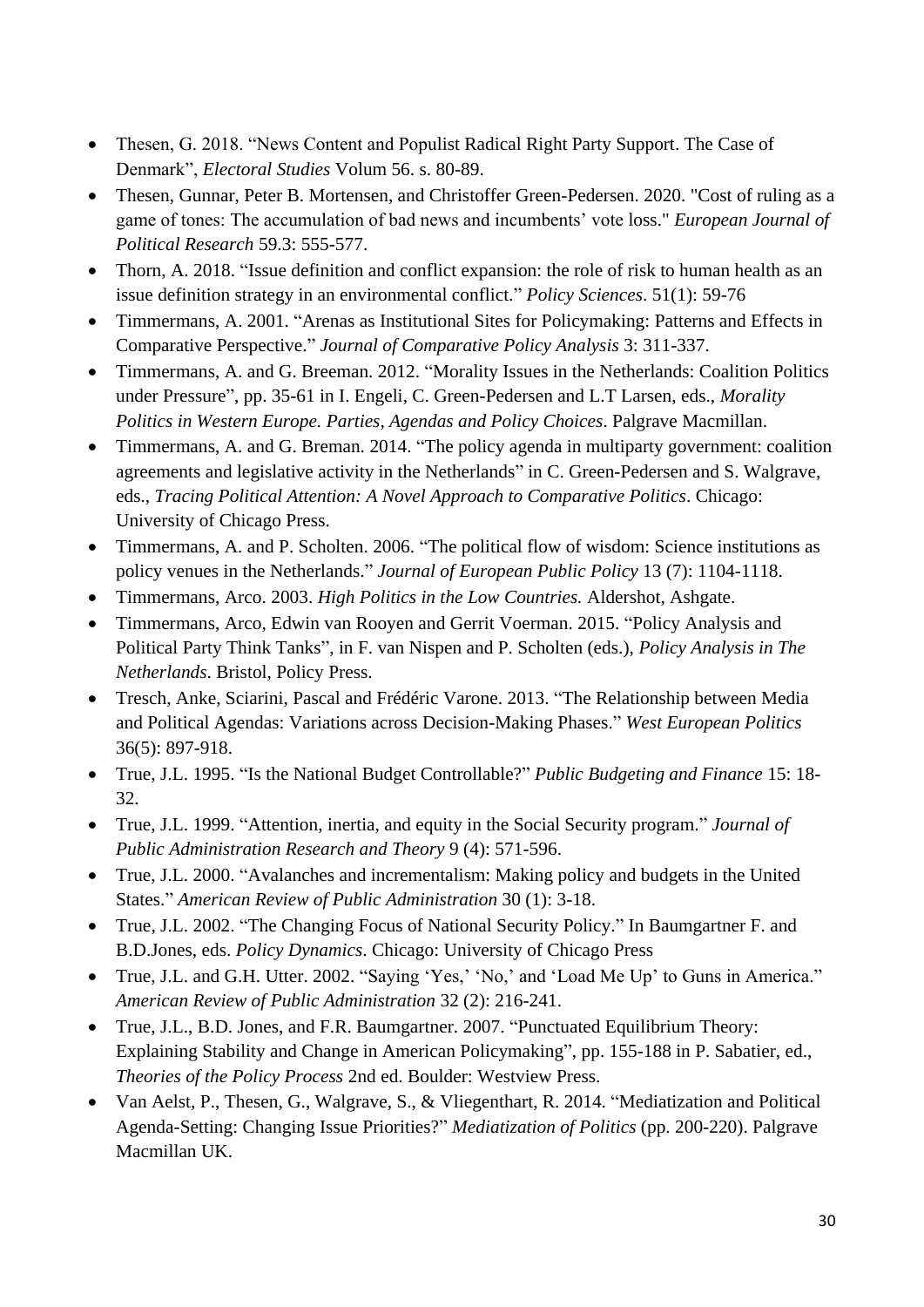- Van Assche, T. 2012. "When do new issues appear? Punctuations in the Belgian executive agenda." *Acta Politica* 47 (2): 128-150.
- van der Heijden, J. 2013, "Different but equally plausible narratives of policy transformation: A plea for theoretical pluralism." *International Political Science Review*, vol. 34, no. 1, pp. 57-73.
- Vanneste, S., and G. Stijn. 2020. "The role of the past in public policy: empirical evidence of the long-term effect of past policy and politics on the local budget balance." *Economics of Governance*. 21(1): 75-99
- Varone, F., I. Engeli, P. Sciarini, and R. Gava. 2014. "Agenda-setting and direct democracy: the rise of the Swiss People's Party." In C. Green-Pedersen S. Walgrave, eds., *Tracing Political Attention: A Novel Approach to Comparative Politics*. Chicago: University of Chicago Press.
- Varone, Frédéric and Pirmin Bundi, Roy Gava. 2020. "Policy Evaluation in Parliament: Interest Groups as Catalysts." *International Review of Administrative Sciences* 86(1): 98-114.
- Visconti, Francesco. 2018. "The legislative representation of public opinion policy priorities in Italy." *Italian Political Science Review*, 48(3), 307–326.
- Vitalis, N. 2018. "The Agendas of Public Administration Reforms in Lithuania: Windows of Opportunity in the Period 2004 - 2017. Network of Institutes and Schools of Public Administration in Central and Eastern Europe." *The NISPAcee Journal of Public Administration and Policy*. 11(1): 91-114
- Vliegenthart, R. and S. Walgrave. 2008. "The contingency of intermedia agenda-setting. A longitudinal study in Belgium." *Journalism and Mass Communication Quarterly* 85 (4): 860- 877.
- Vliegenthart, R. and S. Walgrave. 2011. "Content matters. The Dynamics of Parliamentary Questioning in Belgium and Denmark." *Comparative Political studies* 44 (8): 1031-1059.
- Vliegenthart, R. and S. Walgrave. 2011. "When media matter for politics. Partisan moderators of mass media's agenda-setting influence on Parliament in Belgium." *Party Politics* 17 (3): 321- 342.
- Vliegenthart, R., S. Walgrave, and C. Meppelink. 2011. "Inter-party agenda-setting in Belgian parliament. The role of party characteristics and competition." *Political Studies* 59 (2): 368-188.
- Vliegenthart, R., Walgrave, S., & Zicha, B. 2013. "How preferences, information and institutions interactively drive agenda‐setting: Questions in the Belgian parliament, 1993– 2000." *European Journal of Political Research*, *52*(3), 390-418.
- Vliegenthart, R., Walgrave, S., Chaqués Bonafont, L., Mortensen, P., Sciarini, P., Tresch, A. & Baumgartner, F. 2016. "Do the media set the parliamentary agenda? A comparative study in seven countries." *European Journal of Political Research*, *55*(2), 283-301.
- Vliegenthart, R., Walgrave, S., Jennings, W., Hutter, S., Grossman, E., Guigni, M. & Brouard, S. 2016. "The media as a dual mediator of the political agenda setting effect of protest: a longitudinal study in six west-European countries." *Social Forces*, 1-54.
- Walgrave, S. and F. Varone. 2008. "Punctuated equilibrium and agenda-setting: Bringing parties back in: Policy change after the Dutroux crisis in Belgium." *Governance* 21, (3): 365- 395.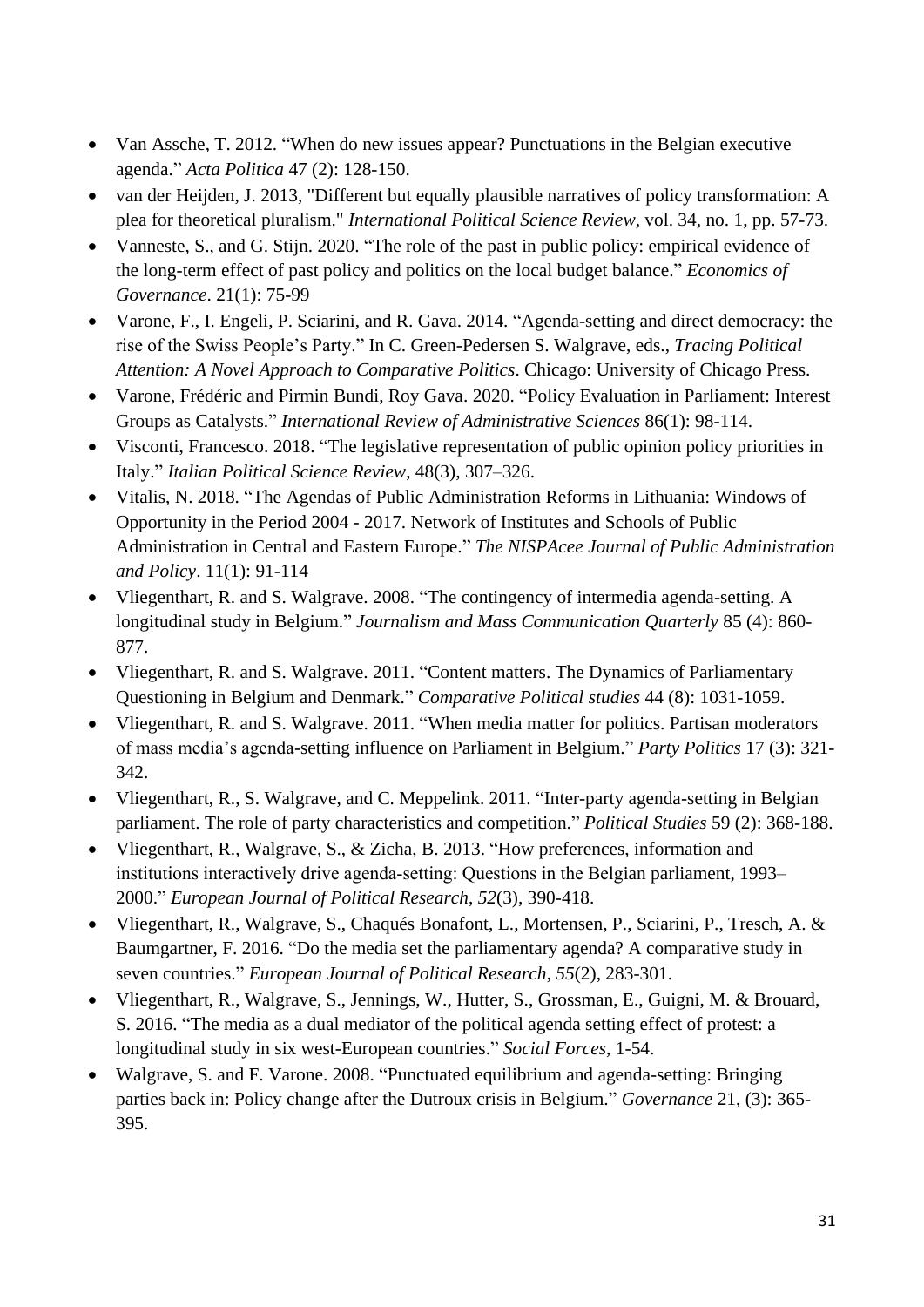- Walgrave, S. and M. Nuytemans. 2009. "Friction and Party Manifesto Change in 25 countries (1945-1998)." *American Journal of Political Science* 53 (1): 190-206.
- Walgrave, S. and R. Vliegenthart. 2010. "Why are policy agendas punctuated? Friction and cascading in parliament and mass media in Belgium." *Journal of European Public Policy* 17 (8): 1147-1170.
- Walgrave, S. and R. Vliegenthart. 2012. "The Complex Agenda-Setting Power of Protest. Demonstrations, Media, Parliament, Government, and Legislation in Belgium, 1993-2000." *Mobilization* 17 (2): 129-156.
- Walgrave, S., B. Zicha, A. Hardy, J. Joly, and T. van Assche. 2014. "Strong devolution but no increasing issue divergence. Evolving issue priorities of the Belgian political parties (1987- 2010)." In C. Green-Pedersen and S. Walgrave., eds. *Tracing Political Attention: A Novel Approach to Comparative Politics*. Chicago: University of Chicago Press.
- Walgrave, S., J. Lefevere, and M. Nuytemans. 2009. "Issue Ownership Stability and Change: How Political Parties Claim and Maintain Issues Through Media Appearances." *Political Communication* 26 (2): 153-72.
- Walgrave, S., P. Dumont, and F. Varone. 2006. "Policy With or Without Parties? A Comparative Analysis of Policy Priorities and Policy Change in Belgium (1991–2000)." *Journal of European Public Policy* 13 (7): 1039-52.
- Walgrave, S., S. Soroka, and M. Nuytemans. 2008. "The mass media's political agenda-setting power. A longitudinal analysis of media, parliament, and government in Belgium (1993-2000)." *Comparative Political Studies* 41 (6): 814-836.
- Walgrave, S. 2008. "Again the almighty mass media. A subjective assessment of the media's political agenda-setting power by politicians and journalists in Belgium." *Political Communication* 25 (4): 445-459.
- Walgrave, S., J, Sevenans, K. V. Camp; P. Loewen, Peter. 2018. "What Draws Politicians' Attention? An Experimental Study of Issue Framing and its Effect on Individual Political Elites." *Political Behavior*. 40(3): 547-569
- Walters, D. E. 2019. "The self-delegation false alarm: analyzing auer deference's effects on agency rules." *Columbia Law Review*. 119(1): 85-168
- Weible, C.M. 2008. "Expert-Based Information and Policy Subsystems: A Review and Synthesis." *Policy Studies Journal* 36 (4): 615-635.
- Weible, C.M., T. Heikkila, P. Deleon, and P.A. Sabatier. 2012. "Understanding and influencing the policy process." *Policy Sciences* 45 (1): 1-21.
- Weimer, D.L. 2008. "Theories of and in the Policy Process." *Policy Studies Journal* 36 (4): 489- 495.
- Wendon, B. 1998. "The Commission as Image-Venue Entrepreneur in EU Social Policy." *European Journal of Public Policy* 5: 339-353.
- Wenzelburger, G., P. D. König, and F. Wolf. 2019. "Policy Theories in Hard Times? Assessing the Explanatory Power of Policy Theories in the Context of Crisis." *Public Organization Review*. 19(1): 97-118